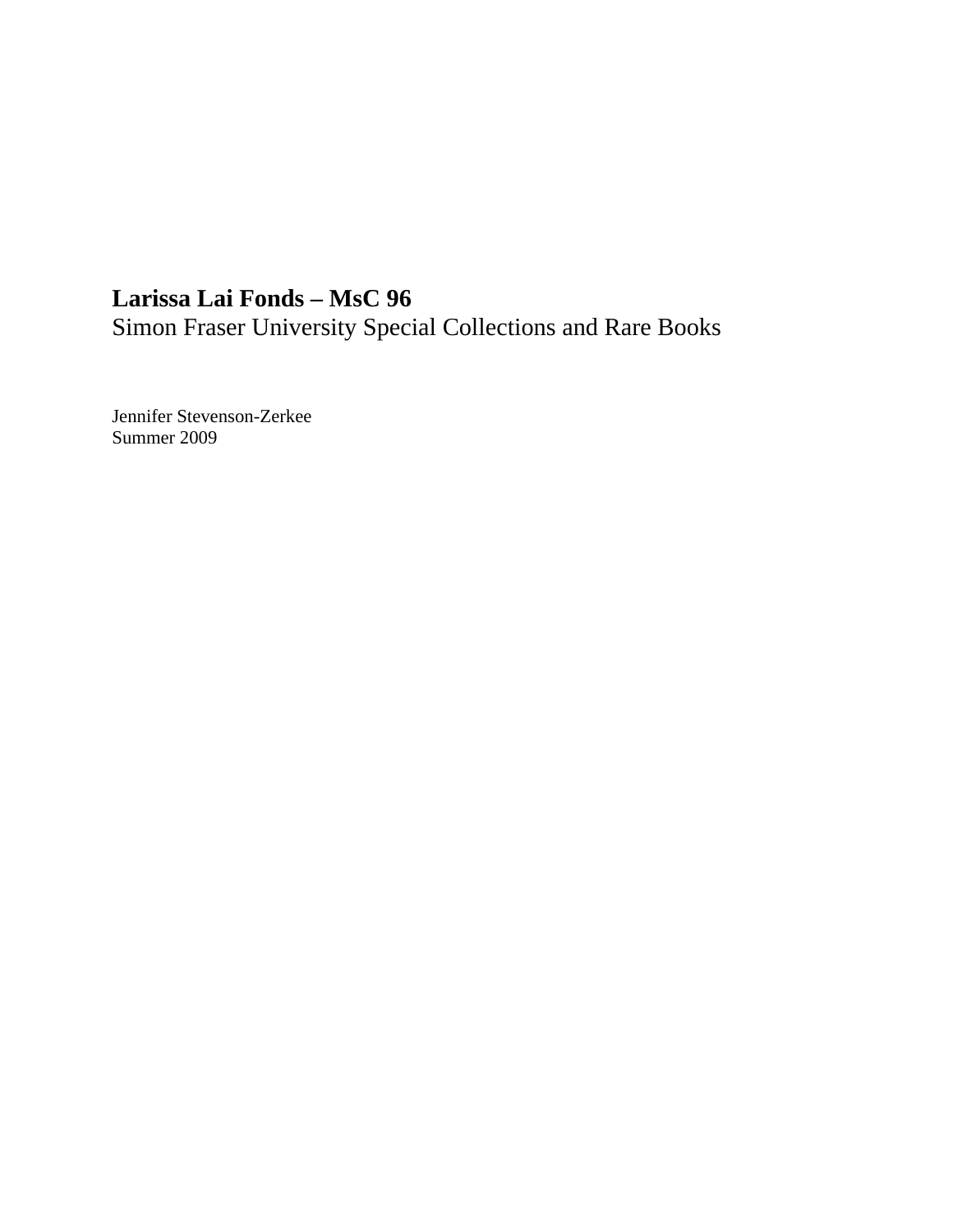# **Table of Contents**

| <b>Fonds Description</b>                | 3  |
|-----------------------------------------|----|
| <b>Series Descriptions</b>              | 5  |
| <b>Series Listing</b>                   | 7  |
| Series 1                                | 7  |
| Series 2                                | 11 |
| Series 3                                | 11 |
| Series 4                                | 18 |
| Series <sub>5</sub>                     | 25 |
| Series <sub>6</sub>                     | 28 |
| Series <sub>7</sub>                     | 31 |
| Series 8                                | 31 |
| <b>Folders Removed During Appraisal</b> | 32 |
| Original Box Listing                    | 33 |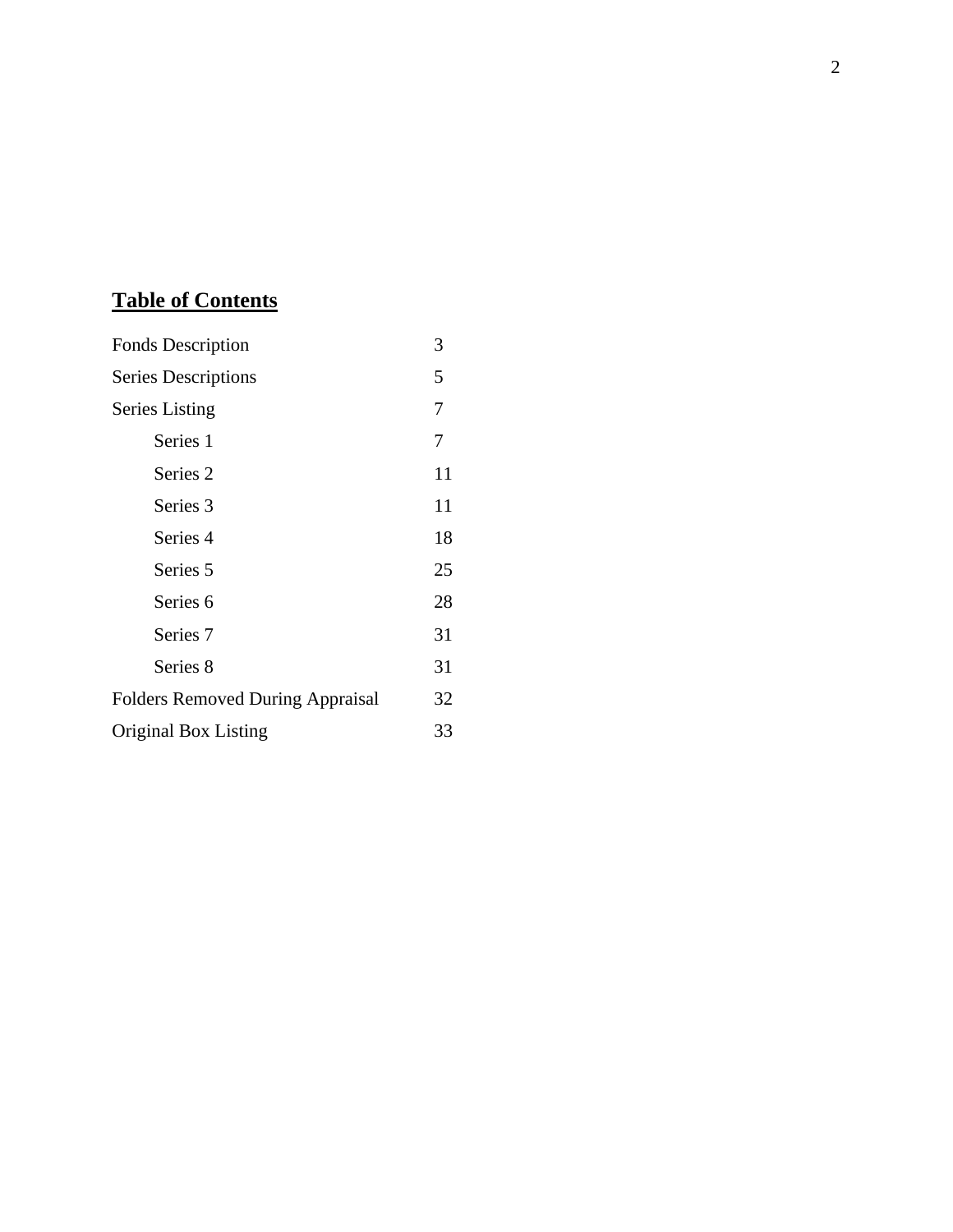# **Fonds Description**

**Fonds title:** Larissa Lai Fonds – MsC 96

**Dates:** 1976 – 2006. *Note*: Further accruals are expected.

**Extent:** 2.68 m of textual material, publications, photographs, video and audio cassettes, and digital media.

#### **Biographical sketch:**

Larissa Lai was born in La Jolla, California, in 1967 to Yuen-Ting Tsui and Tyrone Lai. She has a sister, Wendy. She grew up in St. John's, Newfoundland, and lived in Vancouver, British Columbia, in the 1990s. Lai completed a BA in Sociology at the University of British Columbia in 1990 and went on to complete an MA in Creative Writing at the University of East Anglia (Norwich, England) and a PhD in English at the University of Calgary in 2006.

Lai has been quite involved in the arts scenes across Canada, and has curated exhibitions and written many contributions to catalogues. She writes poetry, short stories, and novels as well as non-fiction essays and reviews. She has also been involved in various activist groups interested in women's rights, immigrant rights, and other issues.

In 1995, Lai's first novel *When Fox Is a Thousand* was published by Press Gang Publishers (Vancouver). It was shortlisted for the Chapters/Books in Canada First Novel Award, and she also received the Astraea Foundation Emerging Writers Award that year. In 2002, her second novel *Salt Fish Girl* was published by Thomas Allen Publishers (Toronto). It was shortlisted for the Sunburst Award, the Tiptree Award, and the City of Calgary W. O. Mitchell Award. When *Fox Is a Thousand* was re-released in 2004, and Lai has also contributed to numerous collections of poetry and short stories as well as various journals and magazines. In early 2009, a collaborative long poem titled sybil unrest, co-authored with Rita Wong, was published by Line Books (Vancouver). Also in 2009, a chapbook titled *Eggs in the Basement* and a book of poetry titled *Automaton Biographies* will be published.

Lai was the Markin-Flanagan Writer in Residence at the University of Calgary in 1997- 1998, and a Writer in Residence for the Simon Fraser University English Department in 2006. She is currently an Assistant Professor in the English Department of the University of British Columbia. Her website is www.larissalai.com.

**Custodial history:** The material was collected and maintained by Lai until its acquisition by the Simon Fraser University Library's Special Collections and Rare Books department in 2007.

#### **Scope and content:**

The fonds consists mainly of textual materials, including notes and drafts of Lai's works, numerous calendars and datebooks, school materials, and material related to her activism and arts involvement. There are also a large number of photocopied reference materials on such subjects as the arts, gay and lesbian issues, racism and feminism, and Chinese culture. There are a small number of photographs and negatives, and a wide variety of audio-visual media such as cassette tapes, Hi8 cassettes, broadcast video cassettes, and various computer media.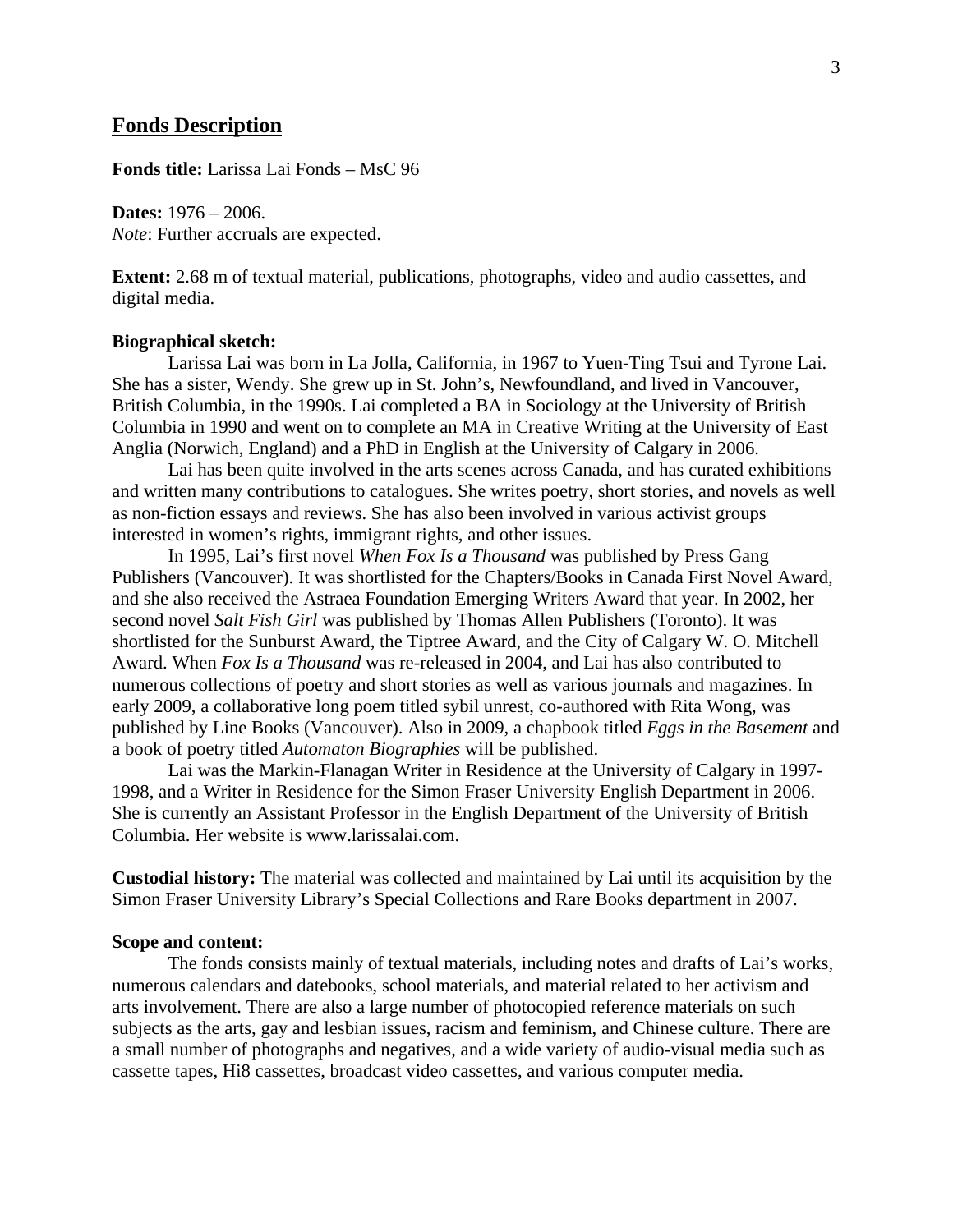## **Physical description:**

The fonds consists of 2.68 m of textual material, 48 publications, 3 sketchbooks, 19 notebooks, 2 calendars, 8 datebooks, 29 colour photographs, 59 b&w photographs, 2 sepia photographs, 3 contact sheets, 7 sets of 35 mm colour negatives, 3 sets of 35 mm b&w negatives, 5 VHS cassettes, 12 digital video cassettes, 12 KCA30BRS video cassettes, 1 KCA 60XBR video cassette, 1 UCA 60 video cassette, 4 Hi8 cassettes, 14 audio cassettes, 13 floppy disks, 1 CD-ROM.

#### **Arrangement:**

The original order that the items were received in by SFU Special Collections and Rare Books has been maintained, which was mainly rough chronological groupings or media-based groupings. The various types of audio-visual media were rearranged for storage reasons, but these changes have been noted in the finding aid. Some items were removed and photocopied or removed entirely for conservation reasons – these mainly consist of newsprint material, and have been noted in the finding aid. A small number of items were also removed for privacy reasons and returned to Lai – these mainly consist of school or employment records that contained Lai's Social Insurance Number. This was done because she is still living and because the number of items was so small. The fonds has been intellectually arranged into 8 series, most containing subseries.

**Terms governing reproduction:** Reproduction of material subject to approval by a Special Collections and Rare Books Librarian.

**Associated material:** A number of Lai's publications are available in the Simon Fraser University Library.

**Accruals:** Further accruals are expected.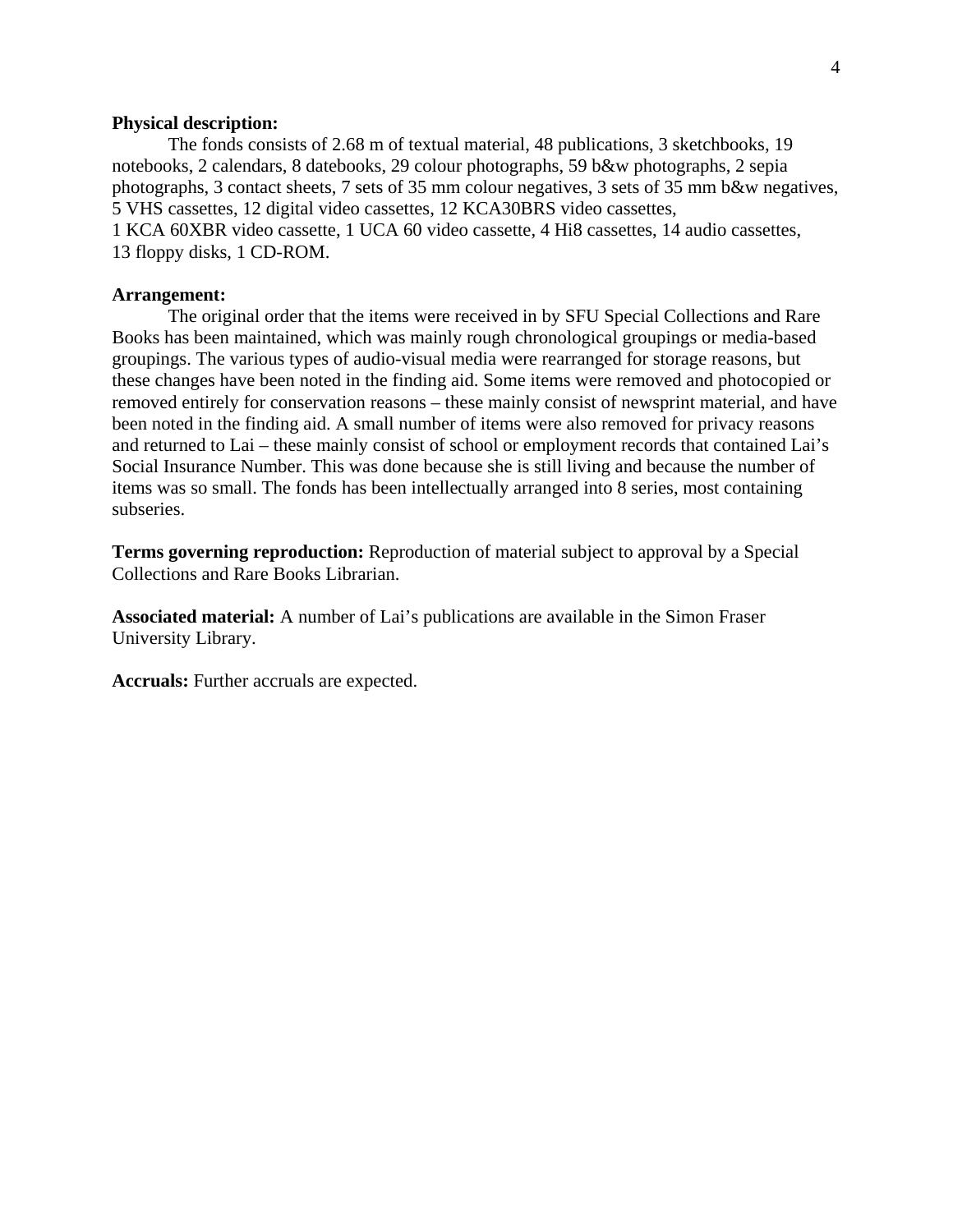# **Series Descriptions**

# **1 Personal/Biographical**

*Dates*: [198-] – 2002. *Note*: Further accruals are expected.

*Extent*: 39.7 cm of textual material, 16 notebooks, 3 sketchbooks, 5 colour photographs, 4 VHS cassettes, 12 digital video cassettes, 8 audio cassettes.

*Scope and Content*: Series consists of material related to Lai's personal life, family, and education. Subseries are 1.1 General, 1.2 Resumes, 1.3 Education, 1.4 Yuen-Ting Lai, 1.5 Tyrone Lai, 1.6 Wendy Lai.

## **2 Correspondence**

*Dates*: [ca. 1991 – 1998]. *Note*: Further accruals are expected.

*Extent*: 18.4 cm of textual material.

*Scope and Content*: Series consists of correspondence, predominantly personal. Subseries are 2.1 Open and 2.2 Sealed, due to Lai's wishes that one group of correspondence remain sealed until her  $100<sup>th</sup>$  birthday or ten years after her death, whichever is later.

# **3 Writing**

*Dates*: [198-] – 2006. *Note*: Further accruals are expected.

*Extent*: 86.8 cm of textual material, 31 publications, 19 notebooks, 13 floppy disks, 1 CD-ROM.

*Scope and Content*: Series consists of material related to Lai's writing. Subseries are 3.1 Poems, 3.2 Short Stories, 3.3 When Fox Is a Thousand, 3.4 Salt Fish Girl, 3.5 Articles/Reviews/Essays, 3.6 The Excluded Wife, 3.7 Art-related Writing, 3.8 Chapbooks, 3.9 Notebooks, 3.10 Contracts/Agreements, 3.11 General.

# **4 Professional Activities**

*Dates*: [198-] – 2005. *Note*: Further accruals are expected.

*Extent*: 53.5 cm of textual material, 9 publications, 1 colour photograph, 41 b&w photographs, 12 KCA30BRS video cassettes, 3 Hi8 cassettes, 5 audio cassettes.

*Scope and Content*: Series consists of material related to Lai's other work. Subseries are 4.1 General, 4.2 Writer in Residence – University of Calgary, 4.3 Art Projects, 4.4 Applications for Funding, 4.5 Conferences.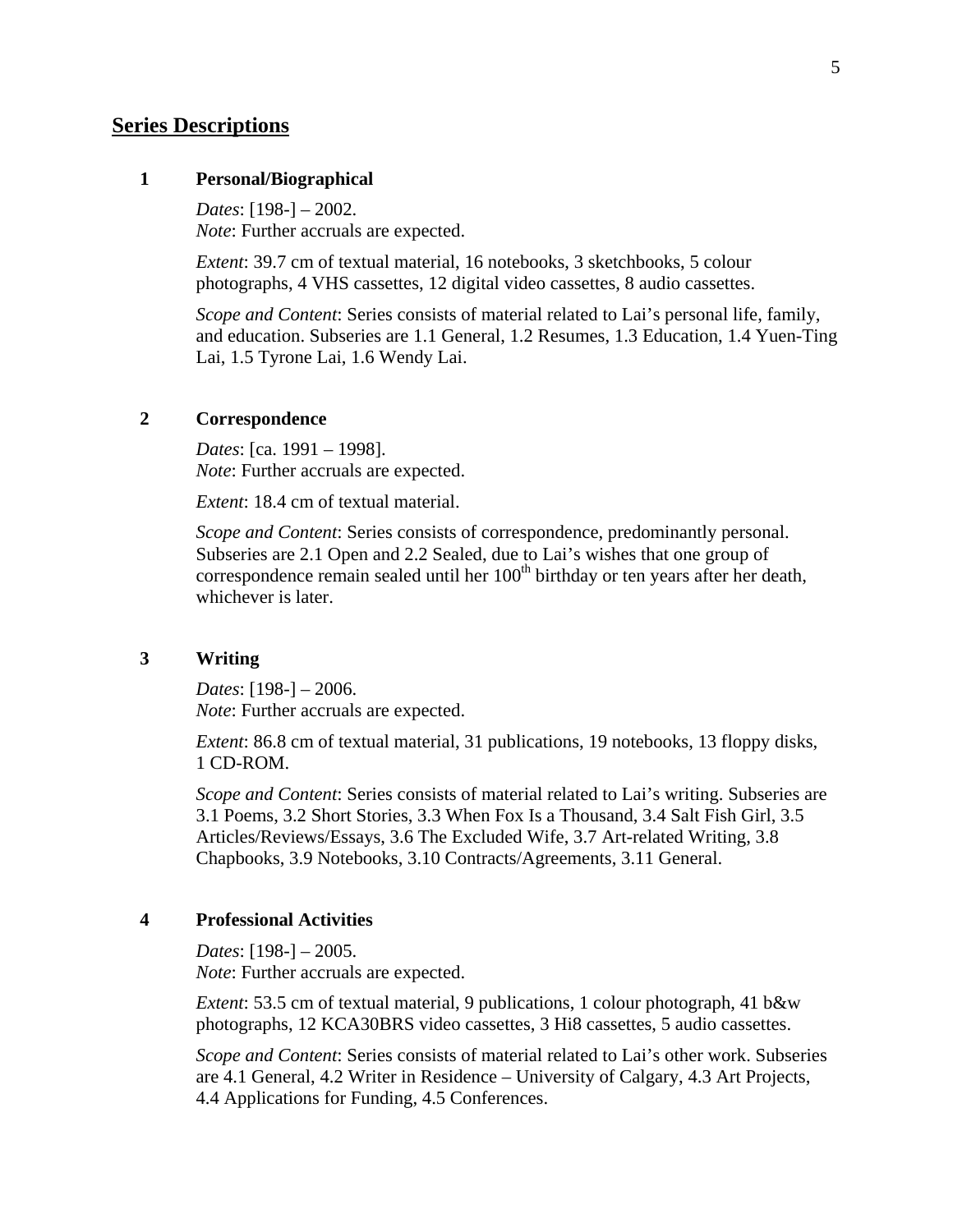# **5 Promotion**

*Dates*: [199-] – 2004. *Note*: Further accruals are expected.

*Extent*: 14.3 cm of textual material, 8 publications, 21 colour photographs, 16 b&w photographs, 2 sepia photographs, 3 contact sheets, 7 sets of 35 mm colour negatives, 3 sets of 35 mm b&w negatives.

*Scope and Content*: Series consists of material related to the promotion of Lai's work and awards received. Subseries are 5.1 Reviews/Critiques, 5.2 Readings, Festivals, and Tours, 5.3 Awards, 5.4 Promotional Materials.

# **6 Resource Materials/Exhibitions Attended**

*Dates*: [ca. 1976] – 2004. *Note*: Further accruals are expected.

*Extent*: 55.8 cm of textual material, 2 colour photographs, 2 b&w photographs, 1 UCA 60 video cassette.

*Scope and Content*: Series consists of material related to research for Lai's work as well as exhibitions attended. Since much of her work involves the arts, it is impossible to know which exhibitions may have been attended for pleasure or because she knew the artist, as opposed to for research.

# **7 Calendars/Datebooks**

*Dates*: 1984 – 1998. *Note*: Further accruals are expected.

*Extent*: 2 calendars, 8 datebooks.

*Scope and Content*: Series consists of calendars and datebooks used by Lai.

# **8 Media – Miscellaneous**

*Dates*: [199- – 200-]. *Note*: Further accruals are expected.

*Extent*: 1 VHS cassette, 1 KCA60XBR video cassette, 1 Hi8 cassette, 1 audio cassette.

*Scope and Content*: Series consists of media which are unlabelled, unidentifiable, or possibly blank.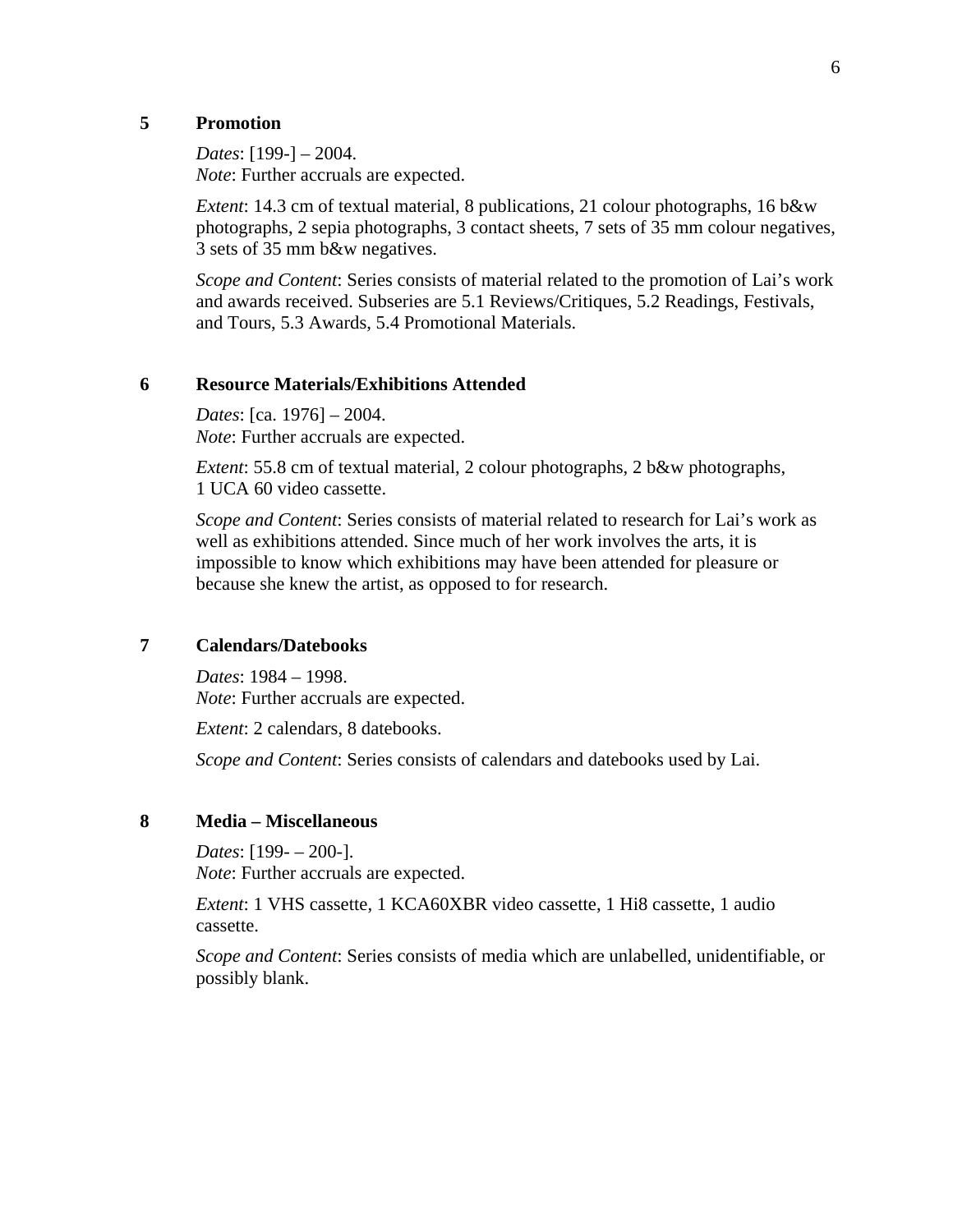# **Series Listing**

# **Series 1: Personal/Biographical**

#### **Subseries 1.1: Personal/Biographical – General**

- 3-4 Party invitation. [198- or 199-]. 0.1 cm of textual material. *Note*: Title based on contents of file.
- 3-5 Programs/Mementos. [198- or 199-]. 0.1 cm of textual material. Consists of a party invitation. Educational Award notice removed and returned to Lai for privacy reasons.
- 42-3 Notes. [199- or 200-]. 0.1 cm of textual material. Consists of phone numbers. *Note*: Title based on contents of file.
- 44-3 Television Recordings. [199- or 200-]. 3 120-min. VHS cassettes. *Note*: Title based on contents of file.
- 5-5 Photographs (unlabelled). [199-?]. 2 colour photographs, 10 x 15 cm. Images are of Lai and others, possibly family. *Note*: Title based on contents of file.
- 5-6 Miscellaneous. [199-?]. 0.6 cm of textual material. Includes information on Multiculturalism Canada. *Note*: Title based on contents of file.
- 24-10 1942 East  $2<sup>nd</sup>$ . [199-?]. 0.1 cm of textual material. Includes invitations to a party.
- 25-7 Anti-Racism workshops. [199-?]. 0.1 cm of textual material.
- 30-1 Child's story. [199-?]. 0.1 cm of textual material. Consists of story by children, children's illustrations. Removed from folder 29-21. *Note*: Title based on contents of file.
- 42-2 Ephemera. [199-?]. 0.1 cm of textual material, 3 colour photographs mounted on foamcore 8.9 x 12.6 x 0.5 cm each. An AOL Canada CD-ROM was removed from this folder. *Note*: Title based on contents of file.
- 43-4 Music cassettes. [199-?]. 1 pre-recorded audio cassette, 1 60-min. audio cassette, 2 90-min. audio cassettes. *Note*: Title based on contents of file.
- 44-1 Ling/Fong Wedding. December 25 1993. 1 180-min. VHS cassette.
- 6-5 Hong Kong. [ca. 1994]. 0.3 cm of textual material. Includes material related to travel documentation.
- 6-13 Membership Committee View Court 94/95. 1994. 0.1 cm of textual material. Includes material related to Lai's housing co-op View Court.
- 6-17 Interview. 1997. 0.3 cm of textual material. Consists of an interview with Lai conducted by John Chen of Malaspina University-College, Nanaimo, BC. *Note*: Title based on contents of file.
- 7-5 Women of Colour Collective. 1997. 0.1 cm of textual material. Includes AGM agenda.
- 29-3 View Court. 1998. 0.3 cm of textual material. Consists of communications related to Lai's housing co-op.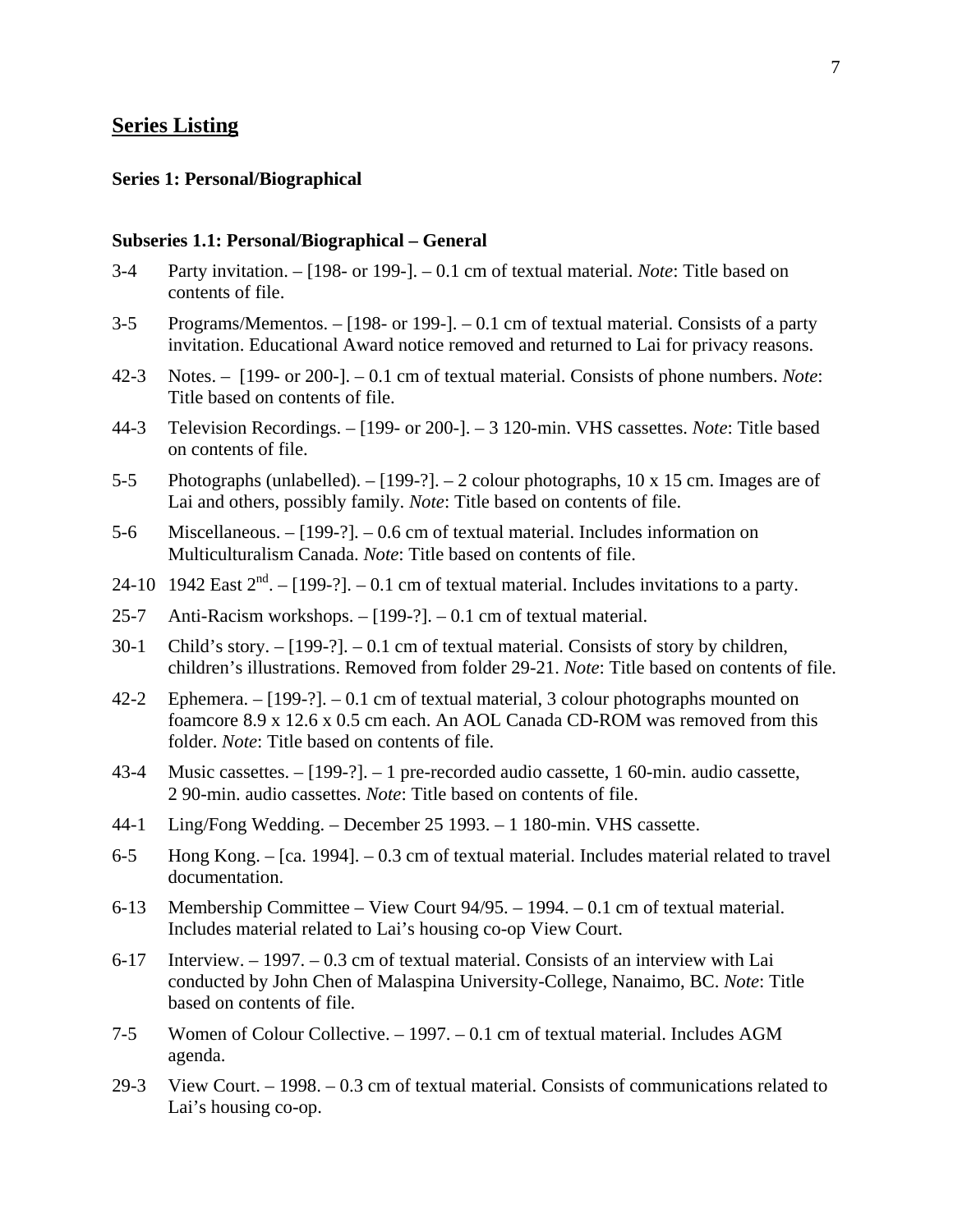- 43-5 Travels in Asia. April 1998. 12 60-min. digital video cassettes.
- 7-15 Racism at View Court. 1998-2000. 0.2 cm of textual material. Consists of material related to complaints against Lai from other tenants.
- 7-14 View Court Co-op Meeting Notes etc. [ca. 1999]. 0.5 cm of textual material.
- 8-2 VC [View Court] Grievance. [ca. 1999 or 2000]. 0.4 cm of textual material. 3 audio cassettes moved to folder 43-9 for storage purposes.
- 43-9 Answering machine audio cassettes. [ca. 1999 or 2000]. 2 90-min. cassettes, 1 60-min. cassette. Removed from folder 8-2. *Note*: Title based on contents of file.
- 26-19 Gung Gung. 1999. 0.1 cm of textual material. Consists of material on Lai's grandfather.
- 29-4 V/R HB [Vancouver/Richmond Health Board]. February 1999. 0.3 cm of textual material. Consists of information on the Community Health Initiative Fund.
- 8-1 View Court. [ca. 2000]. 0.3 cm of textual material. Consists of material related to complaints against Lai from other tenants.
- 3-6 File title page. 2002. 0.1 cm of textual material. Includes information on contents of related files. *Note*: Title based on contents of file.

#### **Subseries 1.2: Personal/Biographical – Resumes**

- 2-1 Resumes. [198- 199-]. 0.9 cm of textual material.
- 2-5 Larissa's Bio. [199-?]. 0.1 cm of textual material.

## **Subseries 1.3: Personal/Biographical – Education**

- 1-21 Undergrad papers & presentations. [198-]. 1.2 cm of textual material.
- 2-15 Foucault.  $-[198-?] 0.1$  cm of textual material. Consists of typed school notes.
- 2-16 Durkheim Suicide. [198-?]. 0.4 cm of textual material. Consists of school papers and notes on Marx, not Durkheim.
- 3-23 Architecture notes. [198- or 199-]. 0.4 cm of textual material. Consists of what appear to be notes related to a slide show of architecture in St. John's, Newfoundland. *Note*: Title based on contents of file.
- 3-8 Academic Records. 1985-1990. 0.4 cm of textual material. Includes information from Lai's high school and undergraduate educations. UBC permanent record removed and returned to Lai for privacy reasons.
- 3-9 Certificates etc. 1985-1990. 0.4 cm of textual material. Includes school certificates. Some records removed and returned to Lai for privacy reasons.
- 42-6 School sketchbook. [ca. 1987]. 22.2 x 29.2 x 0.4 cm.
- 42-8 School sketchbook. [ca. 1987]. 27.9 x 35.5 x 1.3 cm.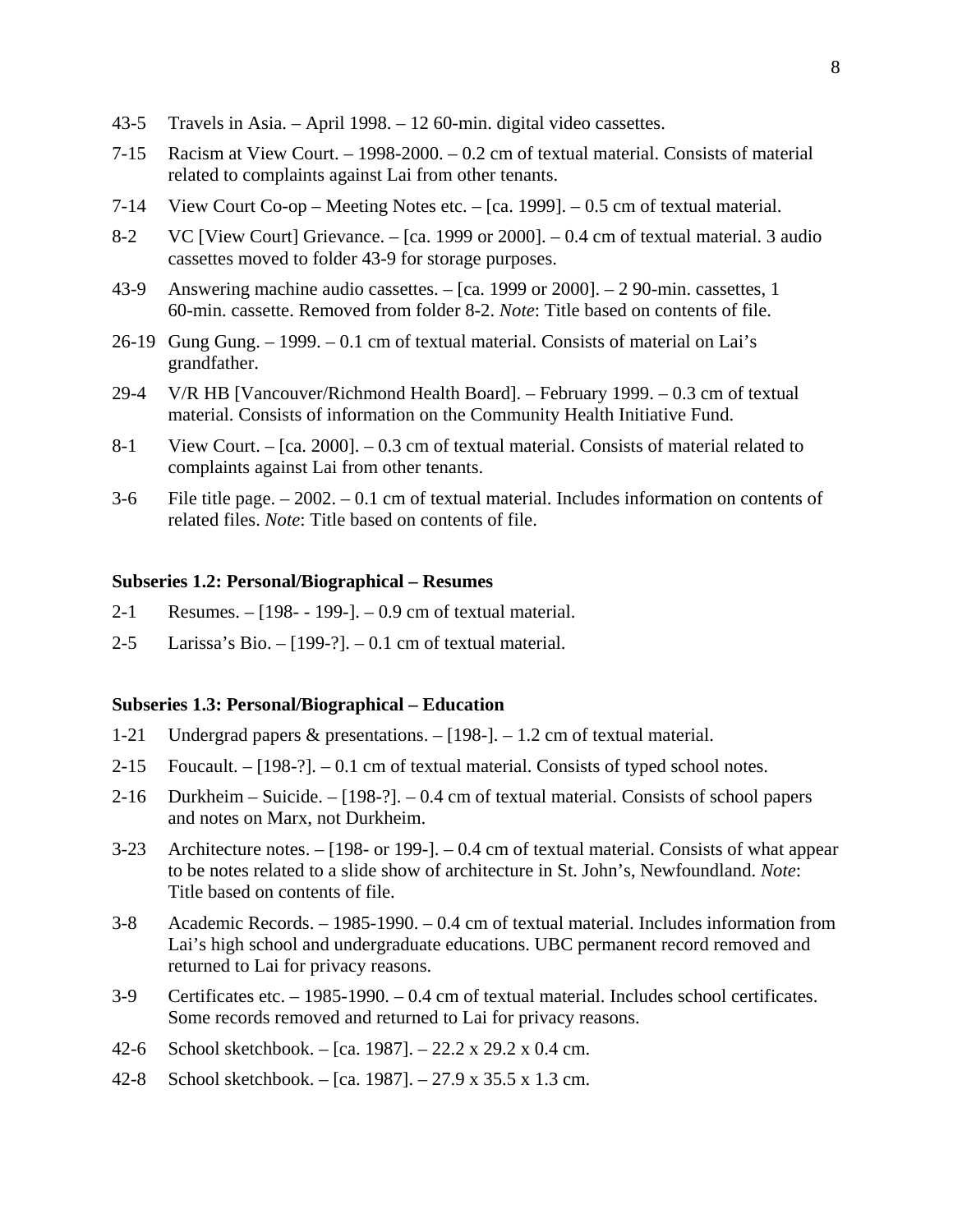- 42-7 School sketchbook. [ca. 1988]. 27.9 x 35.5 x 1.1 cm.
- 2-6 ASIA 435 Japanese. [ca. 1988]. 0.3 cm of textual material. Includes school notes.
- 3-3 Marx the Holy Family. 1989. 0.2 cm of textual material. Consists of a school paper on Marx.
- 3-2 Durkheim. 1989-1990. 0.5 cm of textual material. Includes school papers and notes on Durkheim.
- 2-10 Compte. [199-?]. 0.1 cm of textual material. Includes sociology notes.
- 30-13 Asian and Pacific Islander Women: Contemporary Issues. Feminist Studies 195A. [199-?]. – 21.5 x 27.9 x 0.5 cm. Consists of school readings booklet.
- 43-3 Integrated Chinese: Level 1 Part 2. [199-?]. 1 pre-recorded audio cassette.
- 39-5 School notebook. [199- or 200-]. 14.8 x 21 x 1.2 cm. Consists of notes for Chinese lessons.
- 39-7 School notebook. [199- or 200-]. 14.8 x 20.8 x 0.7 cm.
- 39-8 School notebook. [199- or 200-]. 14.8 x 20.8 x 0.7 cm.
- 40-8 School notes. [199- or 200-]. 0.1 cm of textual material. Includes photocopied poems.
- 41-6 School notebook. [199- or 200-]. 21.5 x 26.4 x 0.6 cm.
- 1-19 Grad School. [ca. 1990]. 0.3 cm of textual material. Includes letters of application, resume. UBC permanent record removed and returned to Lai for privacy reasons.
- 2-3 Chinese (Mon). [ca. 1990]. 1 cm of textual material. Includes notebooks and worksheets for learning Cantonese.
- 20-1 Double Standards in the Assessment of Male and Female Job Applicants. April 1990. 1.9 cm of textual material. Consists of Lai's Honours Thesis.
- 1-20 Letters of Acceptance. 1991. 0.2 cm of textual material. Includes letters from grad schools.
- 4-7 Letter to UBC Creative Writing Department. 1991. 0.1 cm of textual material. Removed from folder 4-5. *Note*: Title based on contents of file.
- 34-3 Pomo [Postmodern] Education. [ca. 1992]. 1.4 cm of textual material. Consists of photocopied articles.
- 34-4 Pomo [Postmodern] Education. [ca. 1992]. 2.8 cm of textual material. Consists of photocopied articles. 2 folders.
- 34-5 Pomo [Postmodern] Education. [ca. 1992]. 1.5 cm of textual material. Consists of photocopied articles.
- 35-11 School Notes. [ca. 1992]. 0.4 cm of textual materials. Includes photocopied and handwritten notes, syllabus. *Note*: Title based on contents of file.
- 34-7 SFU Department of Communication Graduate Program information. 1992. 1.7 cm of textual material. Includes admissions and course information.
- 40-6 School notebook. [200-?]. 15.2 x 21 x 0.5 cm.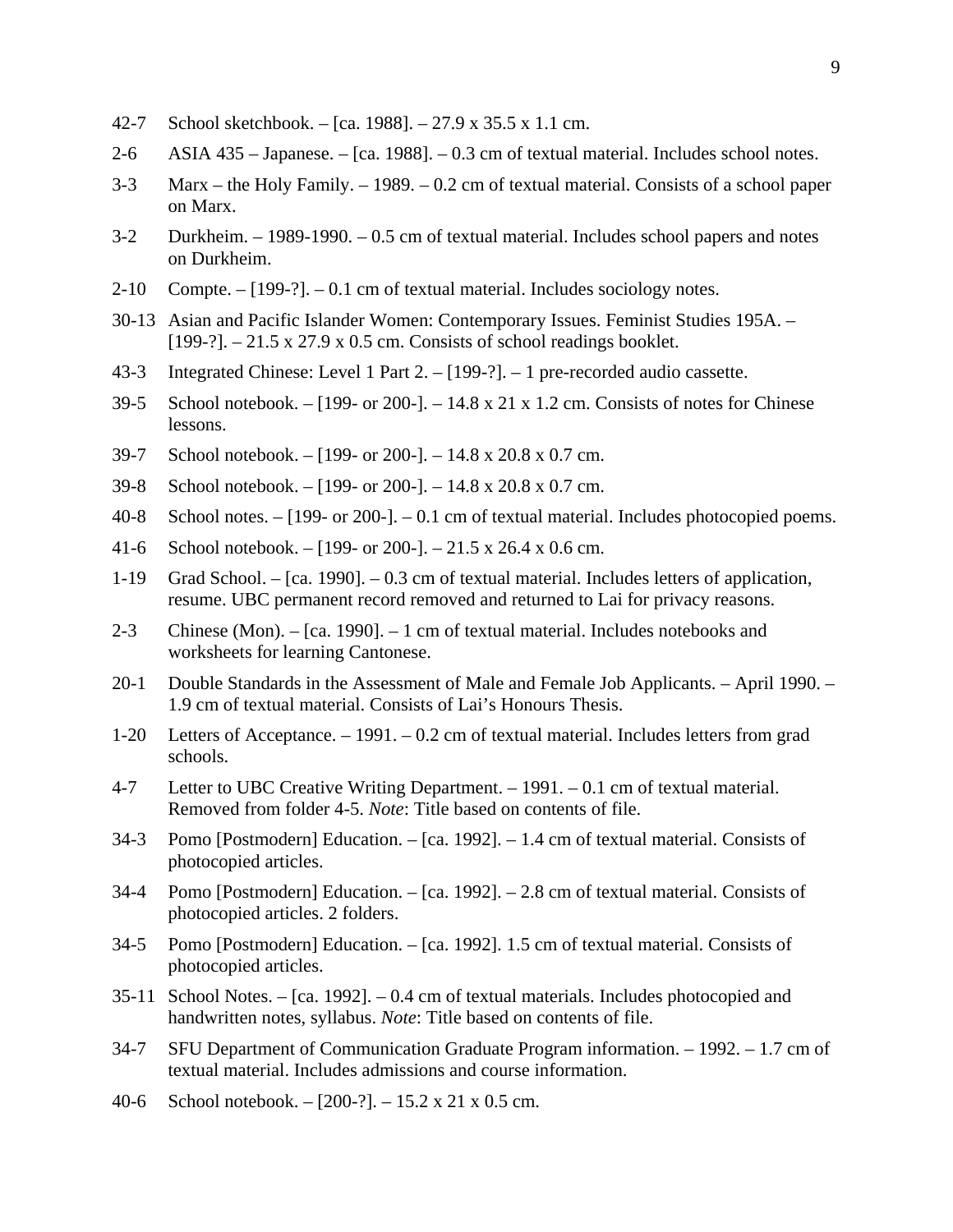- 41-2 School notebook. [2001?]. 14.9 x 20.3 x 0.9 cm.
- 39-3 School notebook. [2002?]. 15 x 21.3 x 0.6 cm.
- 40-2 School notebook. [2002?]. 14.8 x 20.8 x 0.7 cm.
- 40-9 School notebook. [2002?]. 14.8 x 20 x 0.8 cm.
- 41-1 School notebook. [2002?]. 14.9 x 20.3 x 0.9 cm.
- 41-3 School notebook. [2002?]. 14.8 x 20 x 0.8 cm.
- 40-4 School notebook. [ca. 2002-2003]. 14.8 x 20.8 x 0.7 cm.
- 39-6 School notebook. [2003?]. 14.2 x 21 x 0.8 cm.
- 40-5 School notebook. [ca. 2003-2004]. 15.2 x 21 x 0.5 cm.
- 37-4 School notebook. [2004?]. 15.2 x 21.8 x 1.4. Includes class notes.
- 40-3 School notebook. [2004?]. 14.8 x 20.8 x 0.7 cm.

## **Subseries 1.4: Personal/Biographical – Yuen-Ting Lai (Lai's mother)**

- 1-13 Mom's readings [Yuen-Ting Lai]. [199-?]. 2 cm of textual material. Includes articles and essays related to women in China.
- 25-1 Mom's Newscuttings. [ca. 1991]. 0.1 cm of textual material. Includes material from Lai's mother.
- 24-2 Yuen-Ting Lai. [ca. 1991-1994]. 1.1 cm of textual material. Includes material related to Lai's mother.
- 24-4 Newsclippings from Mom. [ca. 1992-1995]. 0.5 cm of textual material. Includes material from Lai's mother.
- 27-11 Mom [Yuen-Ting Lai]. [ca. 1997-1998]. 0.4 cm of textual material. Includes material related to Lai's mother.
- 28-1 Newscuttings Mom [Yuen-Ting Lai]. 1999-2000. 0.3 cm of textual material. Includes newspaper clippings on various political and cultural issues.

#### **Subseries 1.5: Personal/Biographical – Tyrone Lai (Lai's father)**

- 2-12 Dad's Stuff [Tyrone Lai]. [198-]. 1 cm of textual material. Includes philosophy essays and articles.
- 1-16 Tyrone Lai. [199-?]. 0.5 cm of textual material. Includes essays probably written by Lai's father.

#### **Subseries 1.6: Personal/Biographical – Wendy Lai (Lai's sister)**

29-5 Wendy [Lai].  $-$  [198- or 199-].  $-$  0.2 cm of textual material. Consists of posters for the Women of Colour Collective at McGill University, Montreal.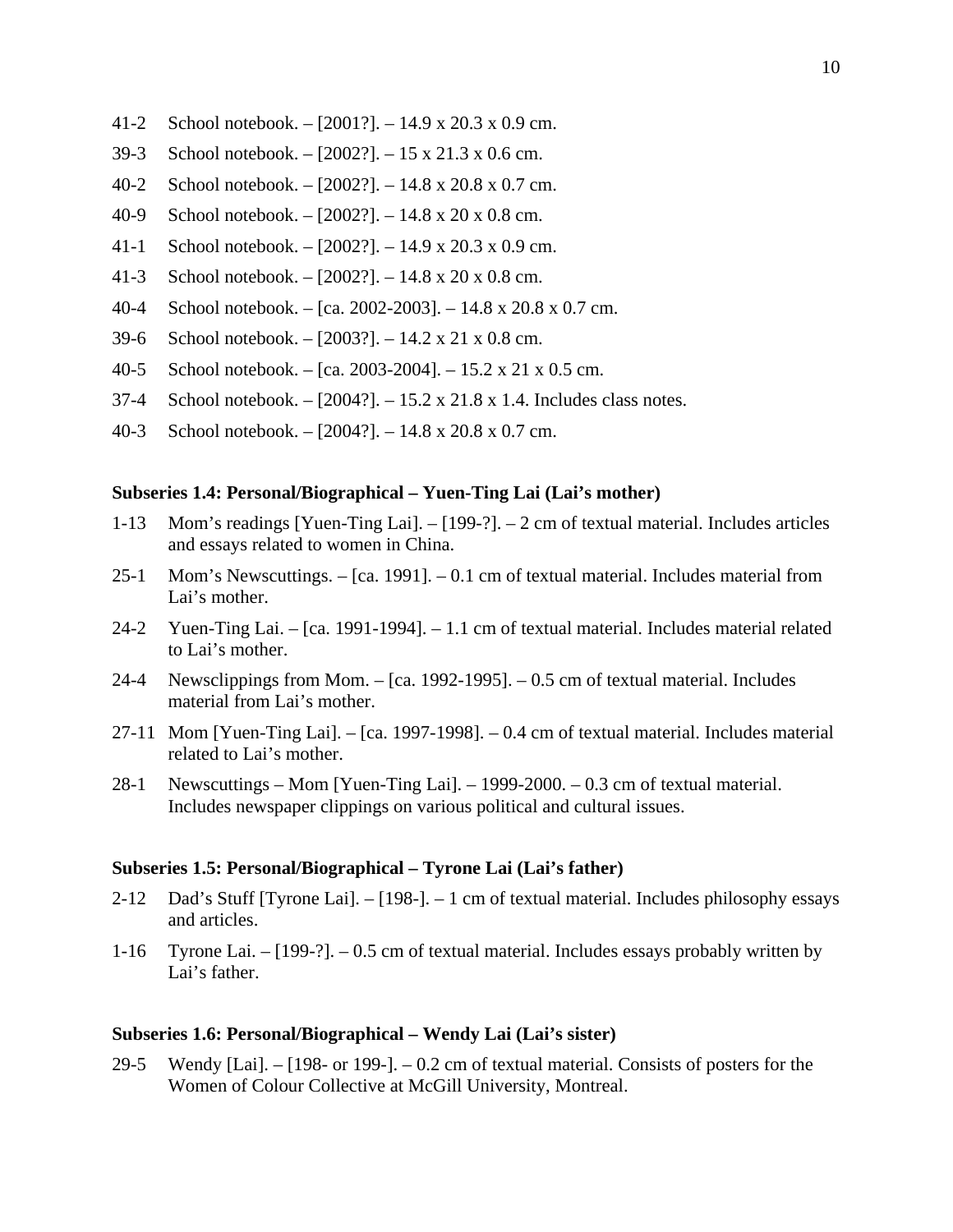- 2-8 Art Gallery Press. 1990. 0.2 cm of textual material.
- 3-19 Wendy [Lai]. 1991. 0.2 cm of textual material. Consists of an article by Wendy Lai.

# **Series 2: Correspondence**

## **Subseries 2.1: Correspondence – Open**

- 35-7 Correspondence. [ca. 1991]. 0.1 cm of textual material. *Note*: Title based on contents of file.
- 32-3 Correspondence. 1992-1993. 1.1 cm of textual material. *Note*: Title based on contents of file.
- 5-2 Correspondence. 1992-1997. 0.6 cm of textual material. Includes material related to writing and funding. *Note*: Title based on contents of file.
- 8-5 Correspondence. [ca. 1992-1997, predominant 1994-1997]. 5.8 cm of textual material. 3 folders. *Note*: Title based on contents of file.
- 6-7 Internet. [ca. 1995]. 1 cm of textual material. Consists of printed email messages to and from family.
- 27-15 Correspondence. 1995. 0.1 cm of textual material. Removed from folder 27-14. *Note*: Title based on contents of file.
- 26-1 Correspondence (misc.). [ca. 1996-1998]. 1.1 cm of textual material. Includes material related to publications, tours, and the Markin-Flanagan writer-in-residence program.
- 27-3 Letters (personal). 1997-1998. 0.9 cm of textual material.

## **Subseries 2.2: Correspondence – Closed**

9-1 Correspondence – sealed. – 1992-1997, predominant 1995. – 7.7 cm of textual material. 4 folders. *Note*: This file is to be sealed until the year of Lai's 100<sup>th</sup> birthday (December 31, 2067) or 10 years past her death, whichever is later.

## **Series 3: Writing**

#### **Subseries 3.1: Writing – Poems**

- 2-9 Poetry In Progress. [198-?]. 0.4 cm of textual material.
- 2-17 Poetry Work in Progress!!. [198- or 199-]. 0.8 cm of textual material. Consists of poems, many with editorial notes.
- 2-18 Poems. [198- or 199-]. 0.7 cm of textual material. *Note*: Title based on contents of file.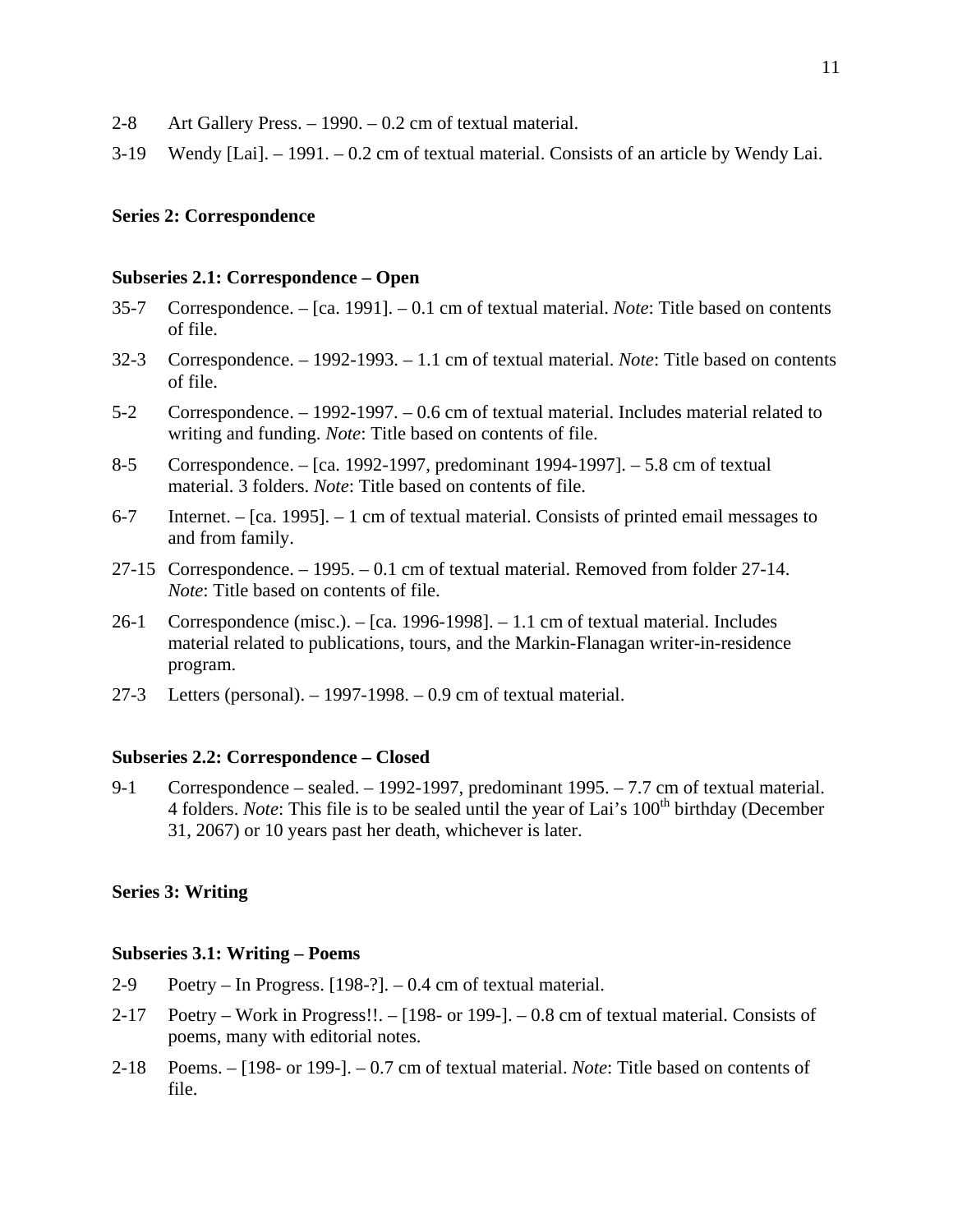- 28-5 Poetry Grad school packages. [198- or 199-]. 0.5 cm of textual material.
- 28-15 Scribblings. [198- or 199-]. 0.3 cm of textual material. Consists of poems.
- 35-6 Rejected Manuscripts. [ca. 1988-1990]. 1 cm of textual material. Consists of submitted manuscripts with responses from publications.
- 1-17 Poems. [199-?]. 0.2 cm of textual material. *Note*: Title based on contents of file.
- 2-4 Poetry L. Lai.  $[199-?]$ . 0.8 cm of textual material.
- 4-5 Writing. [199-?]. 0.2 cm of textual material. Consists of poems.
- 20-2 Poems. [199-?]. 0.1 cm of textual material. *Note*: Title based on contents of file.
- 1-3 Poems. [199- or 200-]. 0.3 cm of textual material. *Note*: Title based on contents of file.
- 12-2 Room of One's Own (14, no. 2). March 1991. Journal ; 13 x 20.4 x 0.8 cm. Includes Lai's poem "Eighty Years Bathing."
- 12-7 Bamboo Ridge (no. 52). Fall 1991. Journal ; 15.3 x 28.8 x 1 cm. Includes Lai's poem "Shade."
- 26-11 Fish Cage Bird Tank. 1997. 0.8 cm of textual material.
- 1-11 Poems and story. [1998?]. 0.5 cm of textual material. *Note*: Title based on contents of file.
- 25-9 April (rungh). 1998. 0.1 cm of textual material.
- 29-2 Swallowing Clouds. 1999. 0.1 cm of textual material. Consists of draft of Lai's contribution to Swallowing Clouds.
- 11-8 Broumas Workshop. [2000?]. 0.6 cm of textual material. Consists of poems.
- 15-9 Literary Review of Canada (12, no. 6). July/August 2004. 0.7 cm of textual material.

#### **Subseries 3.2: Writing – Short Stories**

- 29-12 Into the Fire: Asian American Prose. Edited by Sylvia Watanabe and Carol Bruchac. [199-?]. – 0.1 cm of textual material. Consists of cover mock up for book.
- 14-2 Harbour (1, no. 4). 1992. Journal ; 20.7 x 25.4 x 0.5 cm. Includes Lai's short story "Nostalgia."
- 12-5 eye wuz here: stories by women writers under 30. Edited by Shannon Cooley. 1996. Vancouver and Toronto : Douglas & McIntyre. – Book ; 14.2 x 21.5 x 2.1 cm. Includes Lai's short story "The Peacock Hen."
- 28-10 Sewing Box. [ca. 1997-1998]. 1.5 cm of textual material. Includes drafts of short story.
- 11-6 Queer View Mirror 2: Lesbian and Gay Short Fiction. Edited by James C. Johnstone and Karen X. Tulchinsky. – 1997. – Vancouver : Arsenal Pulp Press. – Book ; 15.3 x 22.9 x 1.9 cm. Includes Lai's short story "Traitors."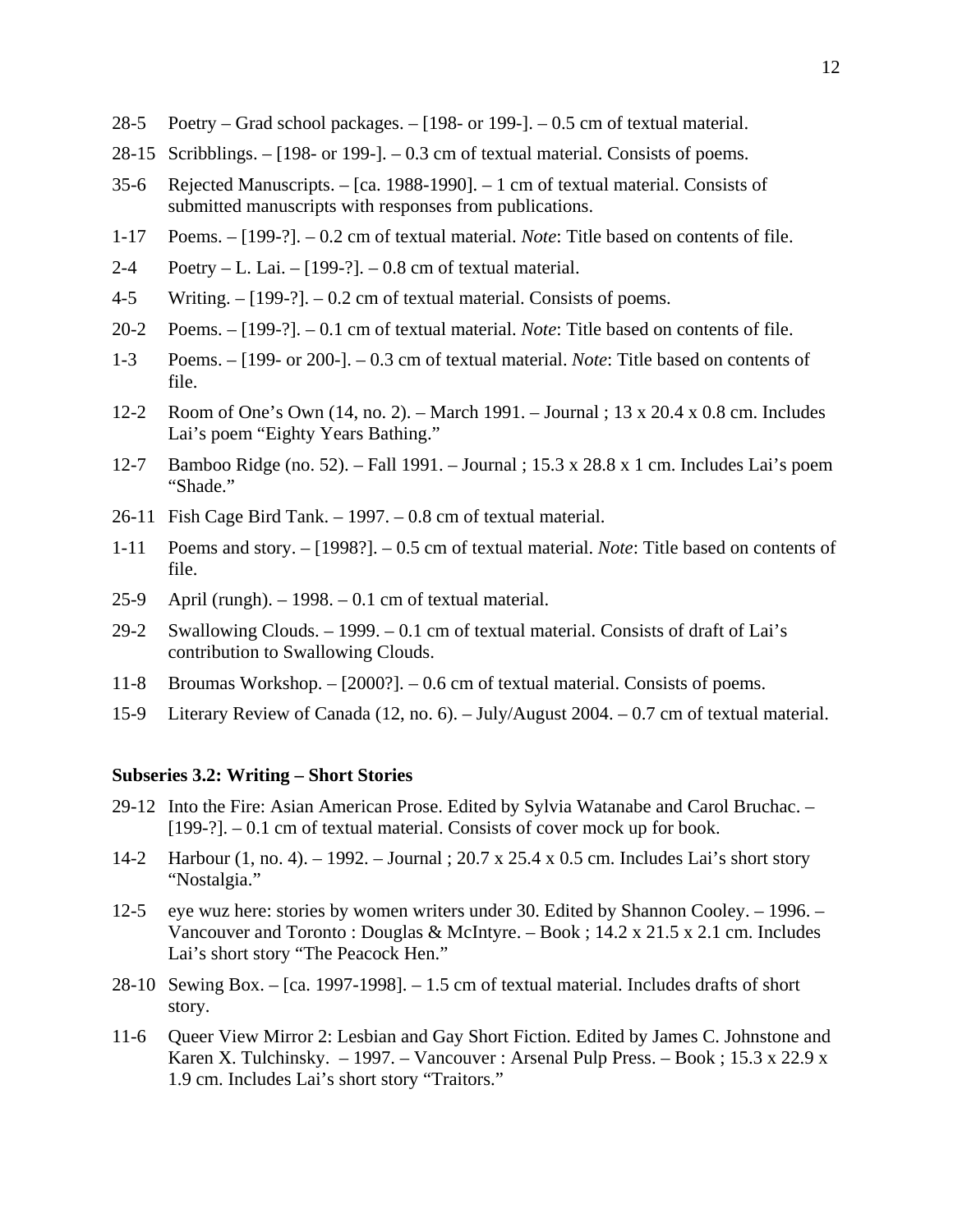- 25-6 Short Stories. 1998. 0.7 cm of textual material.
- 10-3 Carnal Nation: Brave New Sex Fictions. Edited by Carellin Brooks and Brett Josef Grubisic. – 2000. – Vancouver : Arsenal Pulp Press. – Book ; 15.2 x 22.9 x 2.2 cm. Includes Lai's short story "Pomegranate Tree."

#### **Subseries 3.3: Writing – When Fox Is a Thousand**

- 14-6 Triangles (issue 1). [199-?]. 0.1 cm of textual material. Includes excerpt from When Fox Is a Thousand.
- 14-11 Old versions of Fox. [199-]. 5.1 cm of textual material. 3 folders.
- 19-1 When Fox Is a Thousand. Draft. [199-]. 2.8 cm of textual material.
- 19-2 When Fox Is a Thousand. Draft. [199-]. 2.4 cm of textual material.
- 6-12 Press Gang. 1994. 0.1 cm of textual material. Includes information on Norcroft writing retreat for women, Minneapolis, Minnesota.
- 17-1 When Fox Is a Thousand. 1995. 2.7 cm of textual material. 2 folders.
- 15-1 When Fox Is a Thousand. Proof copy. 1995. 1.4 cm of textual material.
- 10-2 When Fox Is a Thousand. 1995. Vancouver : Press Gang Publishers. Book ; 14 x 22.7 x 1.8 cm.
- 29-18 Press Gang Publishers. 1995-1996. 0.3 cm of textual material. Consists of catalogues. *Note*: Title based on contents of file.
- 12-4 The Body (5, no. 1). Spring/Summer 1996. Journal ; 17.8 x 20.9 x 1 cm. Includes Lai's "The Voice of the Blind Concubine," from When Fox Is a Thousand.
- 14-12 Most of the 1<sup>st</sup> edition of Fox as passed on by Val Speidel to Blaine Kylle. 2004. 2 cm of textual material.
- 13-4 When Fox Is a Thousand. Advance Reading Copy. 2004. Vancouver : Arsenal Pulp Press. – Book ; 14.6 x 20.3 x 1.1 cm. Re-released version with new Afterword.
- 12-1 When Fox Is a Thousand. 2004. Vancouver : Arsenal Pulp Press. Book ; 14.5 x 20.2 x 1.9 cm. Re-released version with new Afterword.

## **Subseries 3.4: Writing – Salt Fish Girl**

- 17-3 S. [199-]. 2 cm of textual material. S is a precursor to Salt Fish Girl.
- 4-1 Salt Fish. Draft. 1998. 1.9 cm of textual material.
- 4-3 Salt Fish. Draft with editing. 1998. 3.4 cm of textual material. *Note*: Title based on contents of file.
- 16-6 Salt Fish. Draft. March 1998. 1.9 cm of textual material.
- 16-8 Salt Fish. March 1998. 2.8 cm of textual material. 2 folders.
- 17-2 Salt Fish. March 1998. 2.6 cm of textual material. 2 folders.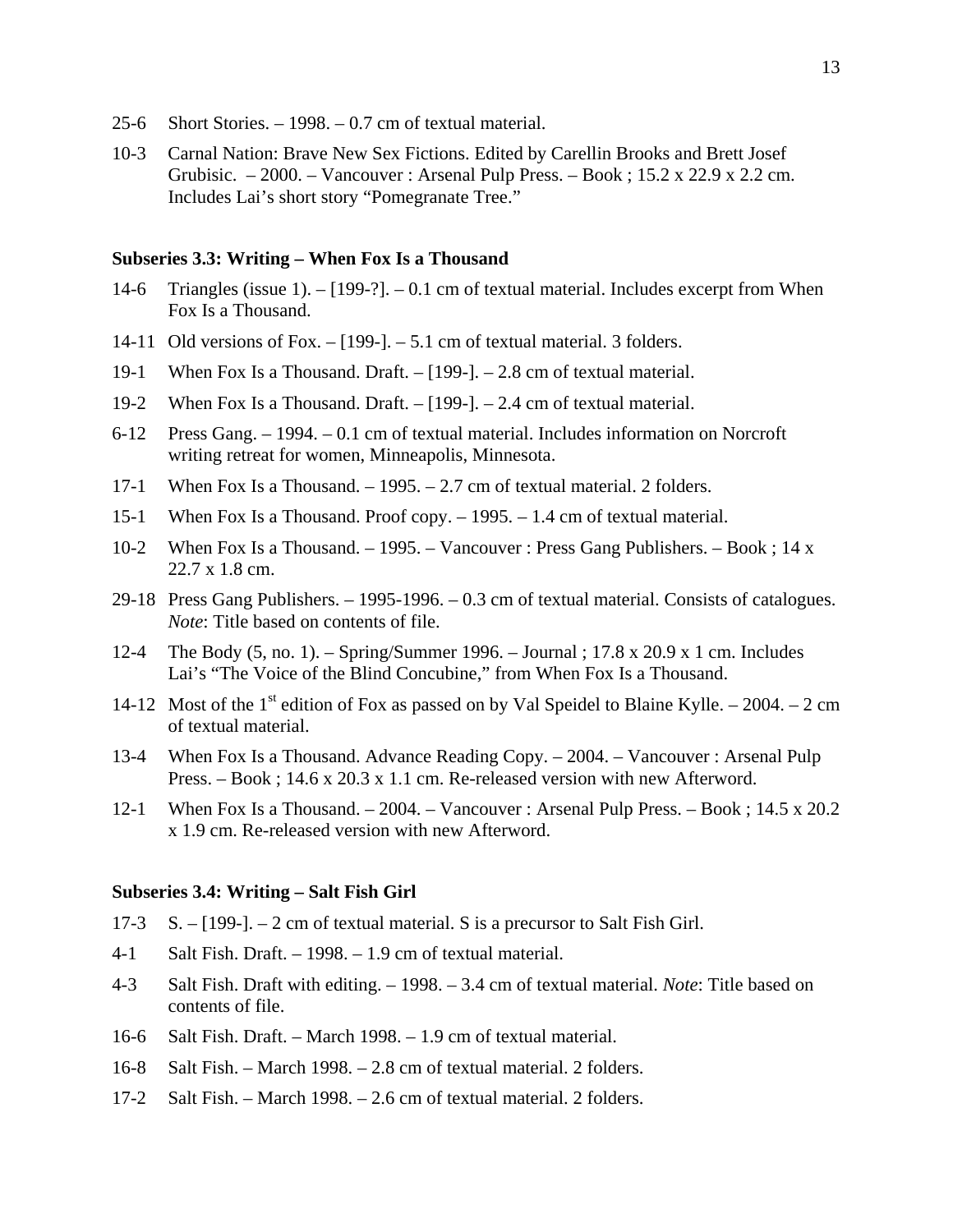- 12-3 absinthe (10, no. 1). Winter 1998. Journal ; 13.7 x 21.4 x 0.5 cm. Includes Lai's "S," an excerpt from Salt Fish Girl.
- 13-2 Tessera (vol. 25). Winter/Spring 1998/1999. Journal ; 14.7 x 22.2 x 1.1 cm. Includes Lai's short story "The Salt Fish Girl".
- 16-7 Salt Fish. February 1999. 1.3 cm of textual material.
- 18-4 Salt Fish: a novel (in progress). Draft. February 1999. 2 cm of textual material.
- 4-2 Salt Fish. Draft. 2000. 2.3 cm of textual material.
- 11-14 Salt Fish: a novel. Draft 4: February 2000. 2000. 1 cm of textual material. Includes editorial notes.
- 18-5 Salt Fish: a novel. Draft. February 2000. 2.2 cm of textual material.
- 11-15 Salt Fish: Two Excerpts from a Novel. 2001. 0.7 cm of textual material. Consists of Lai's thesis project.
- 18-2 Salt Fish: a novel-in-progress. Draft. January 2001. 2.6 cm of textual material, 1 floppy disk. 2 folders.
- 20-3 Salt Fish. Draft with editors' comments. June 2001. 3.5 cm of textual material, 2 floppy disks. 2 folders.
- 19-3 Salt Fish Girl. Draft. May 2002. 5.6 cm of textual material. 3 folders.
- 13-3 Salt Fish Girl: a Novel. Advanced Reading Copy. 2002. Toronto : Thomas Allen Publishers. – Book ; 13.2 x 19.8 x 1 cm.
- 10-1 Salt Fish Girl. 2002. Toronto : Thomas Allen Publishers. Book ; 13.5 x 19.6 x 2 cm.

## **Subseries 3.5: Writing – Articles/Reviews/Essays**

- 1-9 Thurs 4:30. Review of Jeannette Winterson novel Art & Lies. [199-]. 0.2 cm of textual material.
- 15-4 Review. Draft with editorial notes. [199-?]. 0.1 cm of textual material. Removed from folder 15-3.
- 3-21 Review. 1991. 0.3 cm of textual material. Removed from folder 3-21. Consists of review written by Lai. *Note*: Title based on contents of file.
- 34-6 Race to the Screen Review for FUSE. 1991. 1 5.25" floppy disk.
- 15-6 trans fm. March 1991. 0.2 cm of textual material.
- 16-2 Fuse (15, no. 1 & 2). Fall 1991. Journal ; 21.6 x 27.9 x 0.4 cm.
- 13-9 Published articles. [ca. 1991-1993]. 0.4 cm of textual material. *Note*: Title based on contents of file.
- 23-6 About Face, About Frame. 1992. 0.4 cm of textual material. Removed from folder 21-1. Consists of program from the About Face, About Frame conference, Banff.
- 15-8 Articles. 1993-1994. 0.1 cm of textual material. *Note*: Title based on contents of file.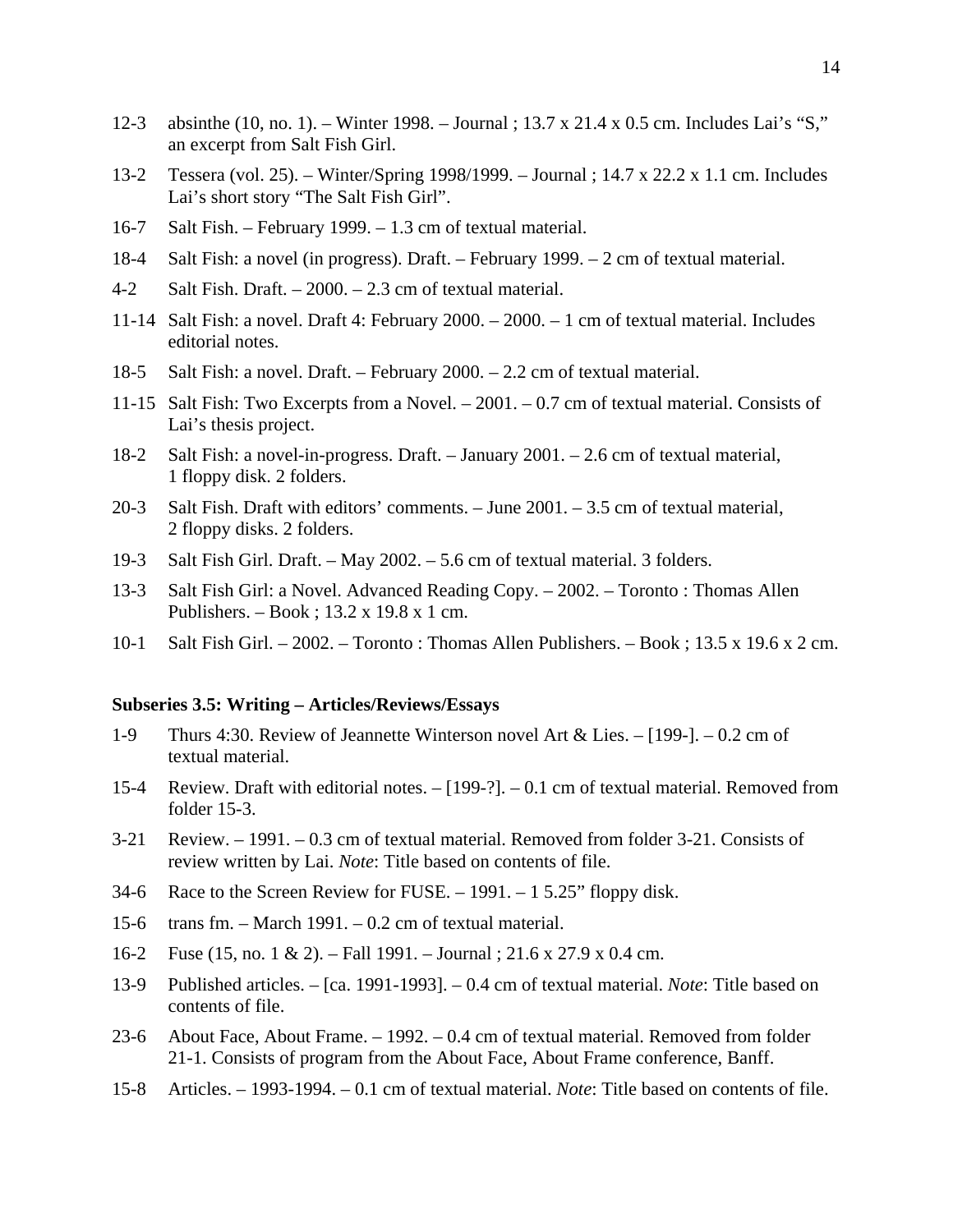- 23-2 Articles. 1993-1994. 0.1 cm of textual material. Removed from folder 21-1. *Note*: Title based on contents of file.
- 14-5 Reverse Shot (issue 1, vol. 1). January 1994. 0.4 cm of textual material. Includes article "Discussing Female Misbehaviour: Sexual Boundaries in the '90s," an interview with Lai and 3 other women, and drafts.
- 6-18 Article. 1996. 0.2 cm of textual material. Consists of article written by Lai for Fuse magazine. *Note*: Title based on contents of file.
- 10-8 Bringing It Home: Women Talk About Feminism In Their Lives. Edited by Brenda Lea Brown. – 1996. – Vancouver : Arsenal Pulp Press. – Book ; 15.1 x 22.9 x 2.1 cm. Includes Lai's essay "The Sixth Sensory Organ."
- 14-10 the bulletin. April 1996. Journal ; 20.2 x 26.7 x 0.3 cm. Includes a review by Lai.
- 29-15 'We' know 'they' paint what they want. September 19, 1996. 0.1 cm of textual material. Consists of an article Lai wrote for the Vancouver Sun. Section A, Vancouver Sun, September 11, 1996, removed for preservation purposes.
- 7-12 Open Letter 2000. 1997-2000. 0.3 cm of textual material. Includes material related to Women and Texts conference, University of Calgary, 1997.
- 7-1 Political Animals. 1998. 0.2 cm of textual material. Includes notes for panel discussion at Making History, Constructing Race conference, University of Victoria.
- 8-3 Making History, Constructing 'Race' Conference, University of Victoria. 1998. 0.4 cm of textual material.
- 26-9 Essays. 1998. 0.2 cm of textual material.
- 28-6 Political Animals. 1998-1999. 0.4 cm of textual material. Consists of drafts of essay.
- 1-4 Corrupted Lineage. [2000?]. 0.4 cm of textual material.
- 16-5 Rice Paper (6, no. 1). Spring 2000. Journal ; 21 x 27.2 x 0.3 cm. Removed from folder 16-3.
- 11-9 Instructor's Guide to The Broadview Anthology of Expository Prose. [2002?]. 21.5 x 27.9 x 0.3 cm. Photocopied booklet, includes material on Lai's essay "Political Animals and the Body of History."
- 12-6 The Broadview Anthology of Expository Prose. Edited by Tammy Roberts et al. Peterborough, Ontario : Broadview Press. – 2002. – Book ; 16.6 x 22.9 x 2.9 cm. Includes Lai's essay "Political Animals and the Body of History."
- 10-7 transCanada. 2005. 17.5 x 21.5 x 0.2 cm. Program from Literature Institutions Citizenship conference, Vancouver, June 23-26, 2005.

## **Subseries 3.6: Writing – The Excluded Wife**

23-8 The Excluded Wife. – [ca. 1995-1996]. – 5.7 cm of textual material, 9 floppy disks. 4 folders.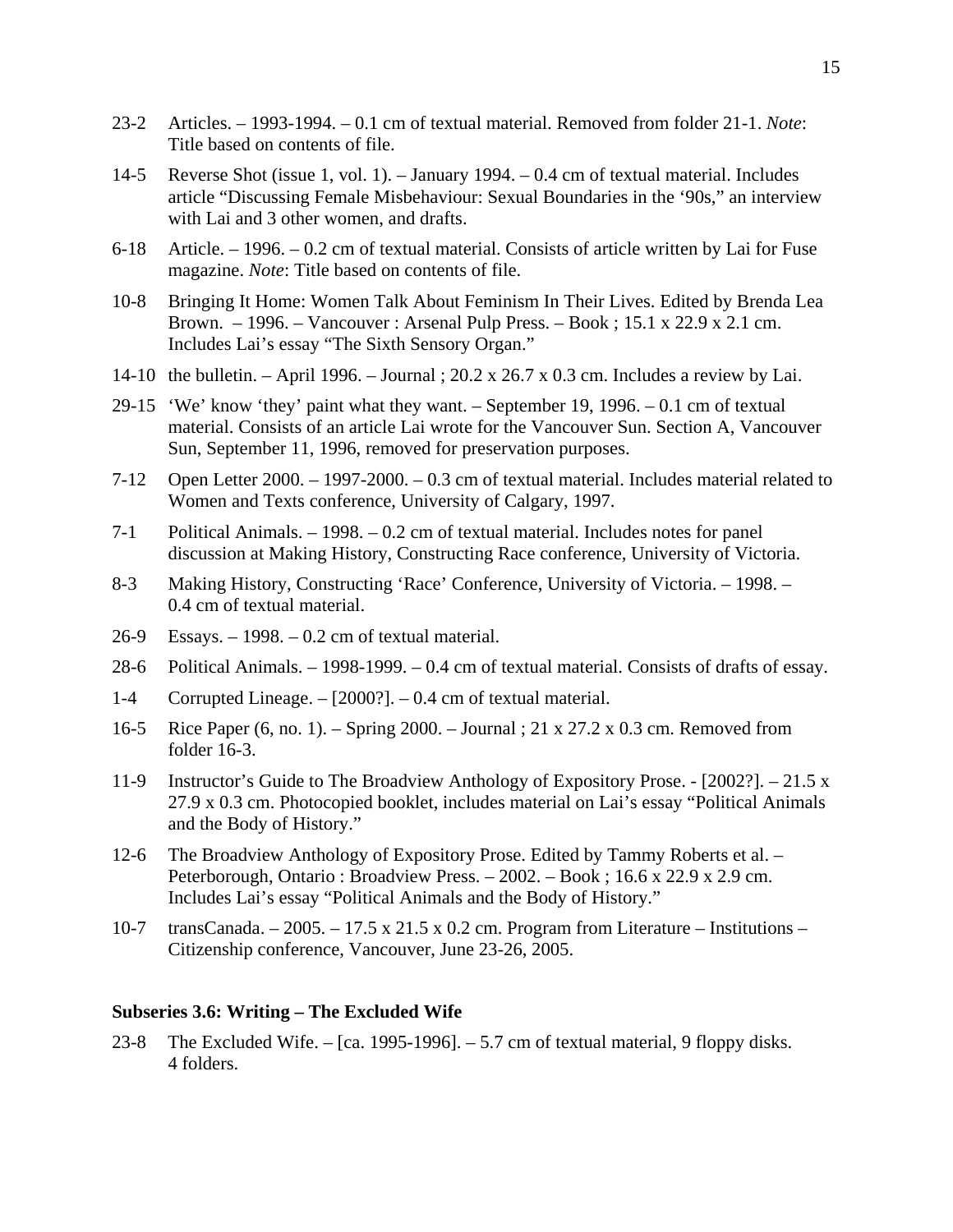25-2 Yuen-Fong Woon. – October 1999. – 0.2 cm of textual material. Includes material on Chinese social history.

## **Subseries 3.7: Writing – Art-related**

- 7-8 Yellow Peril. [199-]. 0.2 cm of textual material. Consists of writing related to the Yellow Peril exhibit.
- 15-10 Matriart (issue 1, no. 3). Winter 1991. Journal ; 20.6 x 26.9 x 0.2 cm.
- 14-8 Saw News. June/July 1991. 0.1 cm of textual material.
- 14-4 [interruption].  $-1992 21.2 \times 28.9 \times 0.5$  cm. Consists of an exhibition catalogue from the Or Gallery, Vancouver. Includes Lai's essay "Chinese Boxes".
- 13-8 Paul Wong: Chinaman's Peak: Walking the Mountain. 1993. 12.2 x 19.2 x 0.3 cm. Consists of an exhibition catalogue. Includes Lai's essay "The Site of Memory".
- 6-6 Ho Tam 95. 1995-1996. 1 cm of textual material. Includes material related to Ho Tam's art piece Yellow Pages. Lai wrote an essay for the exhibition catalogue.
- 4-10 Topographies. 1996. 0.9 cm of textual material. Consists of photocopy of program for a Vancouver Art Gallery exhibit.
- 10-4 Urban Fictions. 1997. 17.8 x 22.5 x 0.5 cm. Publication for exhibit at Presentation House Gallery, North Vancouver, January 13-February 18, 1996. Includes excerpt from When Fox Is a Thousand.
- 5-1 Strange Attractors Ottawa Art Gallery 97-98. [ca. 1998]. 1.5 cm of textual material. Includes information on Strange Attractors exhibition, symposium and publication.

#### **Subseries 3.8: Writing – Chapbooks**

- 1-5 Feminine Sourcery. [2000?]. 0.8 cm of textual material. Consists of the proof of a chapbook.
- 11-16 feminine sourcery. 2000. 15 x 25 x 0.5 cm. Self-published chapbook in limited edition of 24 copies.
- 9-2 Sybil Unrest. 2004. Vancouver: West Coast Line. 14 x 19 x 2.6 cm. Long poem by Lai and Rita Wong. Published in a limited edition of 100 boxed copies; this is number 037.
- 11-3 welcome to asian women in business: a one stop site for entrepreneurs. 2004. 14 x 21.7 x 0.1 cm. Chapbook self-published by Lai.

# **Subseries 3.9: Writing – Notebooks**

40-7 Notebook. – [ca. 1986-1989]. – 13.5 x 22 x 1.6 cm. Includes everyday notes (appointments, phone numbers, etc.) and work notes.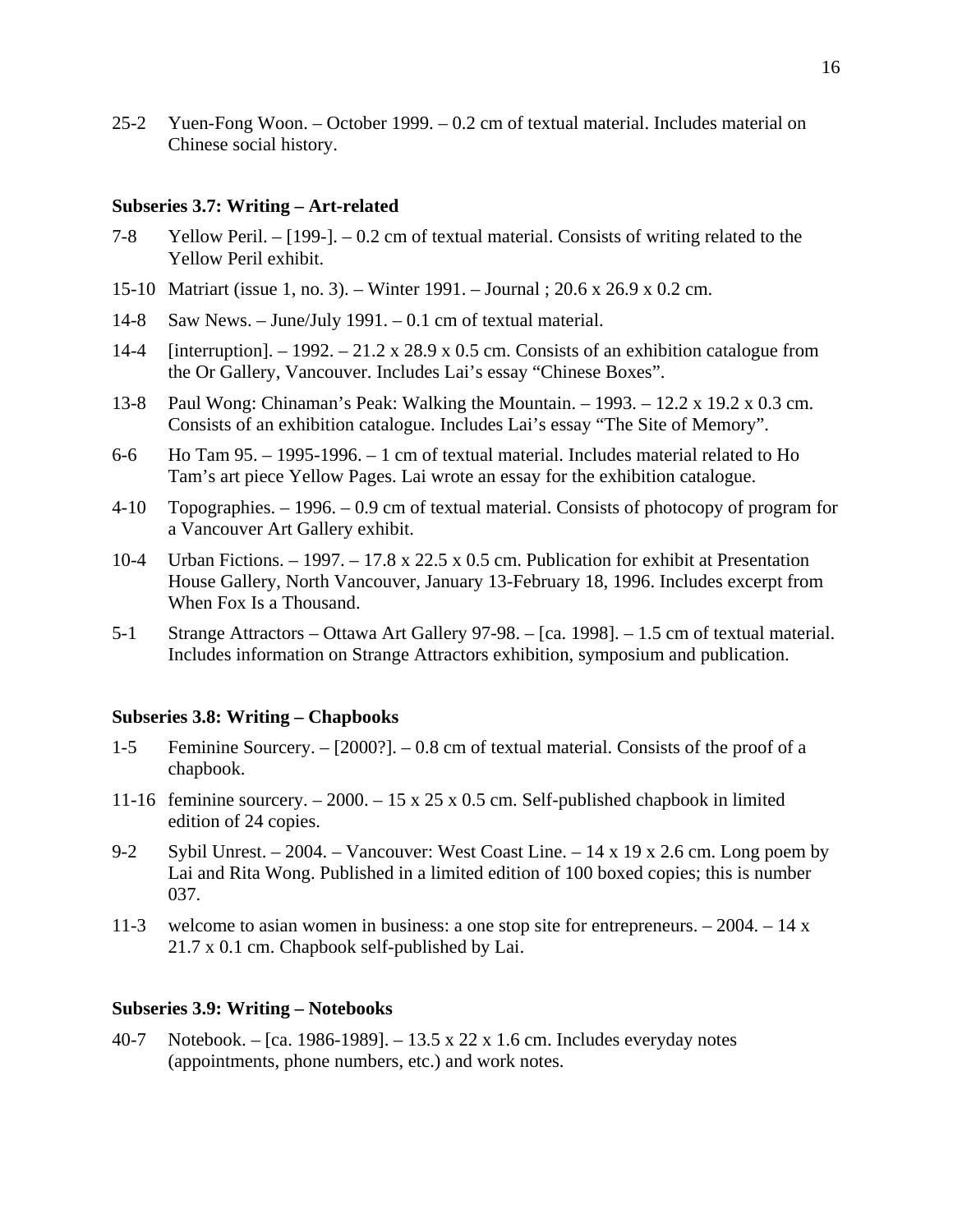- 39-2 Notebook. [199- or 200-]. 15.4 x 24 x 0.8 cm. Includes everyday notes (appointments, phone numbers, etc.) and work notes.
- 41-5 Notepads. [199- or 200-]. 20.8 x 27.6 x 0.7 cm total. Consists of 2 notepads of every day notes (appointments, phone numbers, etc.) and work notes.
- 41-8 Notebook. [199- or 200-]. 20.1 x 26.6 x 1.2 cm. Consists of work notes.
- 39-1 Notebook. [ca. 1993-1994]. 15.2 x 24 x 1.5 cm. Includes everyday notes (appointments, phone numbers, etc.) and work notes.
- 38-1 Notebook. [1994?]. 15.8 x 20.8 x 1.5 cm. Includes everyday notes (appointments, phone numbers, etc.) and work notes.
- 40-1 Notebook. [1994?]. 16.4 x 21.9 x 1.4 cm. Includes everyday notes (appointments, phone numbers, etc.) and work notes.
- 38-4 Notebook. [1996?]. 10.8 x 16.4 x 1.8 cm. Includes notes on feminism and racism.
- 41-10 Notebook. [1996?]. 21 x 26.5 x 1 cm. Consists of work notes.
- 32-1 Notebook.  $-1996$ .  $-20.4 \times 33 \times 2.2$  cm. Includes a plan for a new novel.
- 41-4 Notebook. [1997?]. 20.7 x 27.5 x 0.5 cm. Includes everyday notes (appointments, phone numbers, etc.) and work notes.
- 41-9 Notebook. [1999?]. 21.3 x 26.7 x 0.9 cm. Includes everyday notes (appointments, phone numbers, etc.) and work notes, as well as some loose correspondence (printed emails).
- 37-2 Notepad.  $[200-?]$ . 12.7 x 20.3 x 0.6 cm. Includes everyday notes (appointments, phone numbers, etc.) and work notes.
- 38-5 Notebook.  $[200-?]$ . 10 x 15 x 0.6 cm. Includes notes on feminism and racism.
- 38-6 Notebook. [200-?]. 10.3 x 14.9 x 1 cm. Includes notes on feminism and racism.
- 37-3 Notebook. [ca. 2002]. 15.5 x 21.7 x 1.2 cm. Includes everyday notes (appointments, phone numbers, etc.) and work notes.
- 36-2 Notebook. [2004?]. 9.8 x 13.9 x 1.4 cm. Includes poems and notes.
- 37-1 Notebook. [2004?]. 14.7 x 20.9 x 0.7 cm. Includes notes on social issues, especially racism, possibly for school.
- 39-4 Notebook. [2004?]. 14.7 x 21 x 1.2 cm.

## **Subseries 3.10: Writing – Contracts/Agreements**

- 6-3 Business Letters Publications. 1995-1997. 0.8 cm of textual material.
- 6-2 Book Contracts. 1996. 0.1 cm of textual material. Includes material related to the book Bringing It Home: Women Talk about Feminism in Their Lives.
- 26-5 Contracts. [ca. 1999-2000]. 0.1 cm of textual material.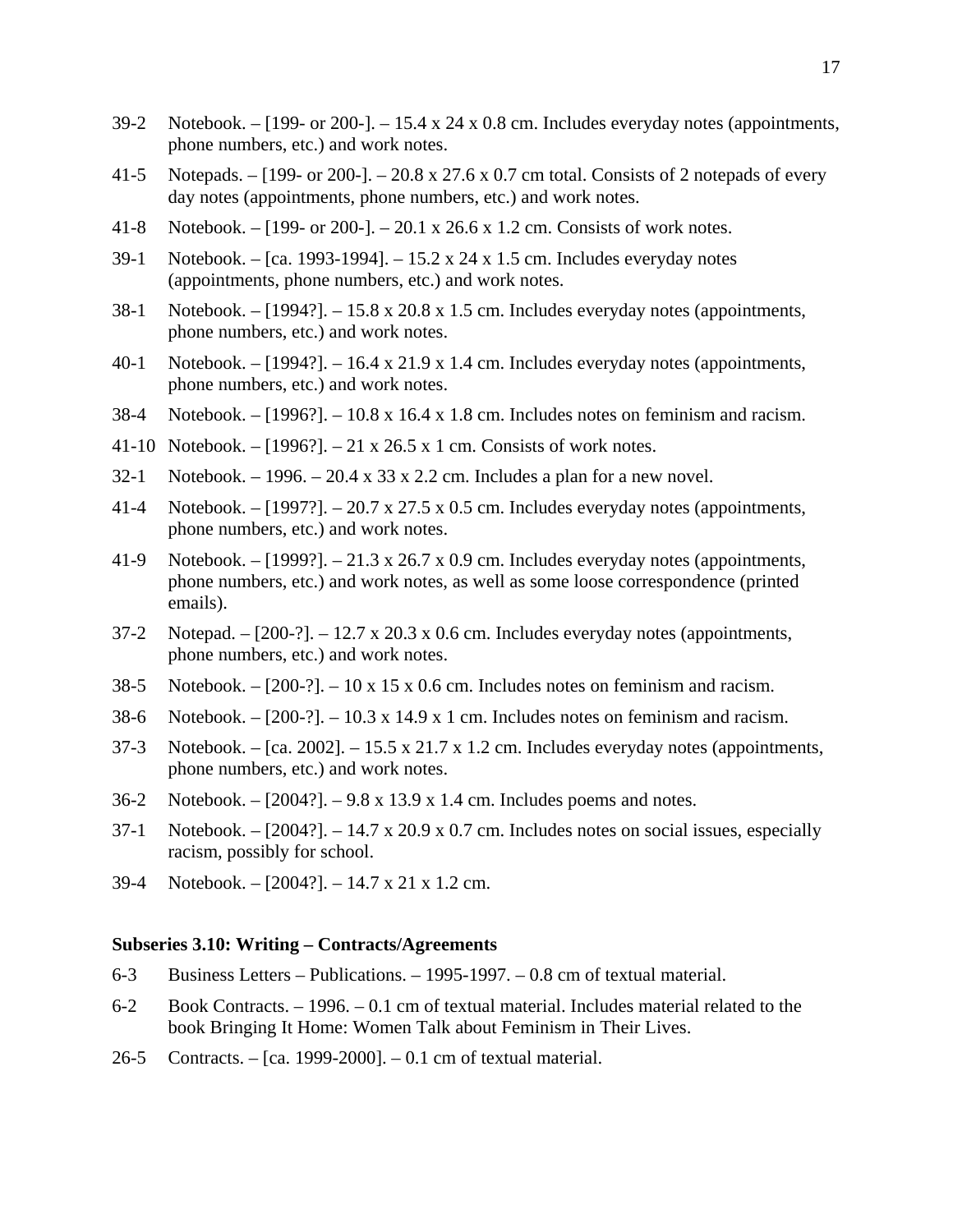28-9 Public Lending Rate [sic] [Public Lending Right]. – 1999. – 0.1 cm of textual material. Consists of information on library royalty payments to authors.

#### **Subseries 3.11: Writing – General**

- 35-4 Poems. [ca. 1991]. 0.3 cm of textual material. Includes cover letter for application for position of Racial Equity Coordinator with The Canada Council and miscellaneous notes. *Note*: Title based on contents of file.
- 4-6 Flyer Project proof. 1991. 0.3 cm of textual material. Removed from folder 4-5. *Note*: Title based on contents of file.
- 5-7 MS in Progress 97. 1997. 5.1 cm of textual material. Includes early precursors to Salt Fish Girl. 3 folders.
- 6-16 Snakey Eyes, The Mountain, The Drowned Fish, Fish Cage Bird Tank. 1997. 1.3 cm of textual material. Includes note "Sent to myself to secure copyright."
- 13-1 Open Letter [2 volumes]. 2000. Journal ; Each volume 13.6 x 21.3 x 0.8 cm. Co-edited by Lai.
- 13-10 Other Conundrums: Race, Culture and Canadian Art. Draft with notes. By Monika Kin Gagnon. – February 2000. – 0.7 cm of textual material. Includes preface by Lai.
- 10-6 West Coast Line 44 (38, no. 2). 2004. Journal ; 17 x 20.4 x 1 cm. Includes numerous poems and interview with Lai.
- 18-3 Napkin scribbles. [ca. 2006]. 0.1 cm of textual material, 1 CD-ROM.

## **Series 4: Professional Activities**

## **Subseries 4.1: Professional Activities – General**

- 2-11 George McWhirter & workshop odd & ends. [198-?]. 0.4 cm of textual material. Includes writing samples from Lai and others.
- 2-13 Larissa Lai McWhirter Workshop. [198-?]. 1 cm of textual material. Consists of poems.
- 3-7 Poetry Seminar McWhirter. [198-?]. 1.4 cm of textual material. Includes poems by Lai and others.
- 2-14 Radio. [199-?]. 0.1 cm of textual material. Includes handwritten notes for review of Dancing on the Edge.
- 24-8 90s memorabilia important gatherings and events.  $-$  [199-?].  $-$  1.2 cm of textual material.
- 43-1 Air Aware. [199- or 200-]. 3 60-min. audio cassettes, 1 120-min. audio cassette. Possibly consists of material from a UBC Radio Show on CITR.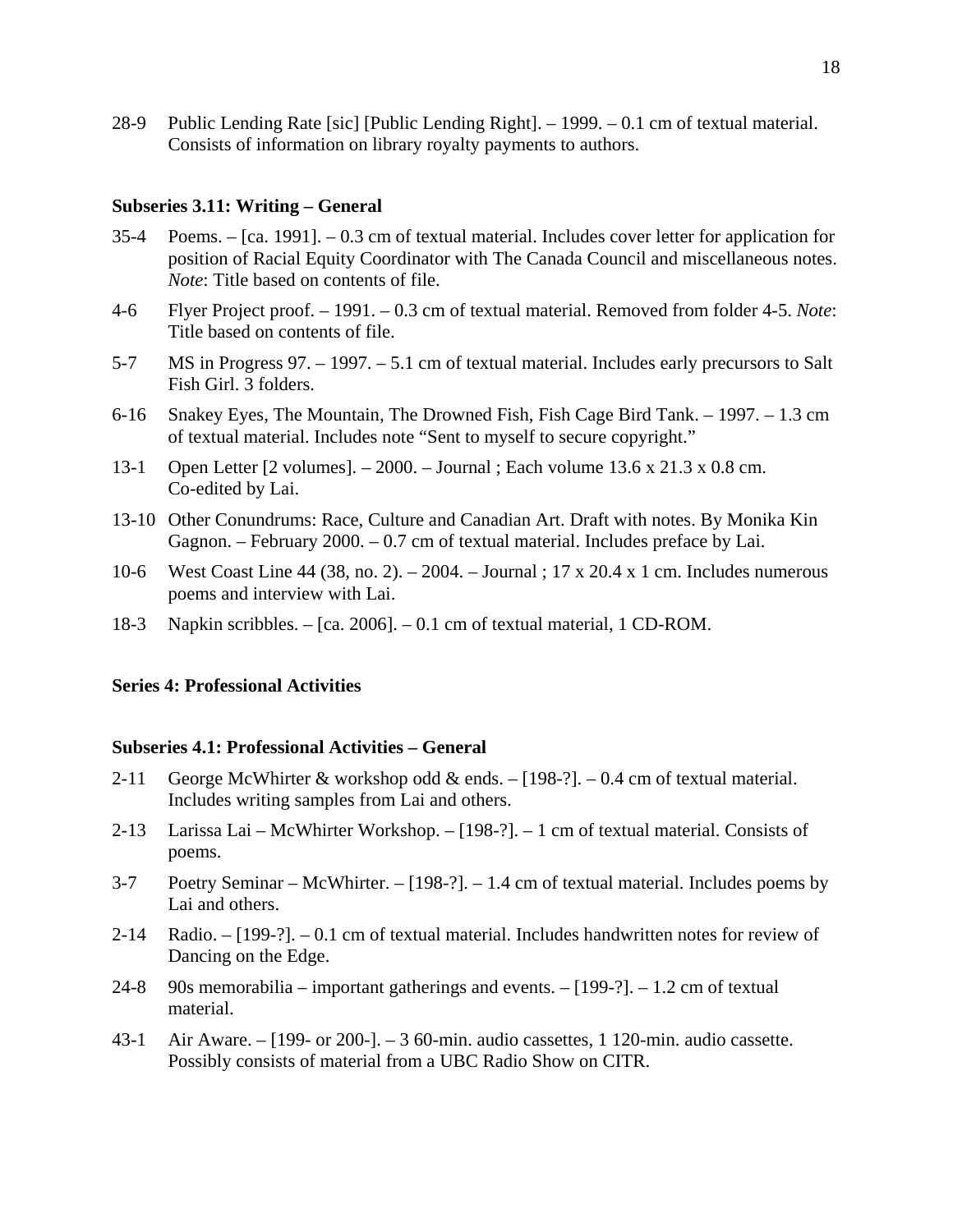- 3-16 Video Workshops. [ca. 1991]. 0.2 cm of textual material. Includes notes on video production.
- 25-3 Research Race to the Screen. [ca. 1991-1992]. 0.8 cm of textual material.
- 25-4 Correspondence. [ca. 1991-2000]. 0.3 cm of textual material. Includes correspondence related to Lai's writing.
- 33-2 Galerie Saw Video staff dispute. 1991. 0.7 cm of textual material.
- 14-9 Letter of application. March 1992. 0.1 cm of textual material. Includes application for an Associate position at the Media Centre, Banff Centre for the Arts. *Note*: Title based on contents of file.
- 24-6 Karlyn Koh. [ca. 1996]. 0.5 cm of textual material. Includes an interview with Lai.
- 30-16 Educational readings. [ca. 1996]. 0.4 cm of textual material. Includes essays, syllabi. *Note*: Title based on contents of file.
- 27-12 Canadian Department of Multiculturalism. [ca. 1996-1997]. 2 cm of textual material.
- 5-4 Writing/media resources. [ca. 1997]. 0.2 cm of textual material. *Note*: Title based on contents of file.
- 28-11 Projects (stalled). [ca. 1997]. 0.1 cm of textual material. Consists of notes related to a writers' group.
- 25-12 Calls for Submission. [ca. 1998]. 0.1 cm of textual material.
- 26-17 Deena Metzger. [ca. 1998]. 0.1 cm of textual material.
- 7-4 Writers Union. [ca. 1998-2000]. 1.8 cm of textual material. Consists of information on the Writers' Union of Canada.
- 7-7 Women in View. 1998. 0.2 cm of textual material. Consists of material related to the Women in View performing arts society and festival.
- 27-1 Immigration. 1998-1999. 0.2 cm of textual material. Includes material related to Lai's activism on immigrants' rights.
- 29-1 TWUC [The Writers' Union of Canada] Status of Women. [ca. 1999]. 1.7 cm of textual material. Includes material related to Lai's involvement in the TWUC Status of Women Writers Committee. A ballpoint pen was removed from this file.
- 27-7 Deena Metzger. 1999. 0.1 cm of textual material.
- 7-10 Colorlines 2000. 1999-2000. 0.3 cm of textual material. Consists of material for Colorlines magazine.
- 26-16 DARE [Direct action Against Refugee Exploitation]. 1999-2000. 0.5 cm of textual material.
- 7-13 TWUC [The Writers' Union of Canada]. [ca. 2000]. 1.3 cm of textual material.
- 25-17 Centre A. [ca. 2000]. 0.1 cm of textual material. Includes material related to the Vancouver Centre for Contemporary Asian Art.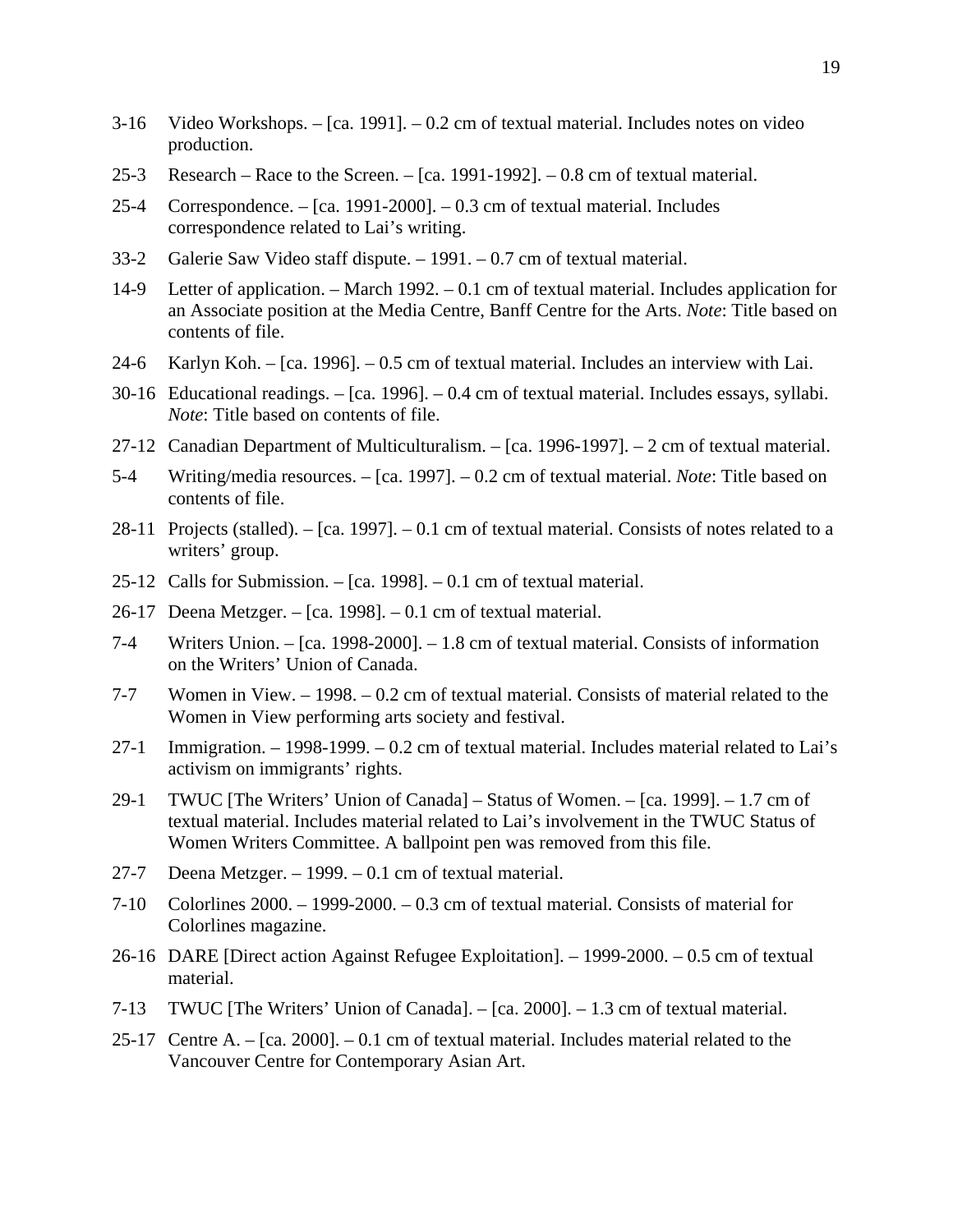- 26-8 DARE [Direct action Against Refugee Exploitation]. [ca. 2000]. 0.1 cm of textual material. Includes material related to Lai's involvement in this group.
- 26-10 Exposure (DARE [Direct action Against Refugee Exploitation]). 2000. 0.1 cm of textual material. Includes material related to Lai's involvement in this group.
- 26-15 DARE [Direct action Against Refugee Exploitation]. 2000. 0.1 cm of textual material. Includes material related to Lai's involvement in this group.
- 15-11 Vehicule Press Autumn 2001 New Books. 2001. 0.1 cm of textual material.
- 24-1 Intranation. May 12, 2004. 0.1 cm of textual material.

# **Subseries 4.2: Professional Activities – Writer-in-residence, University of Calgary**

- 27-10 M-F [Markin-Flanagan] Reports (Rosemary). [ca. 1997]. 0.1 cm of textual material. Includes material related to the Markin-Flanagan writer-in-residence program at University of Calgary.
- 26-12 Fred's Class [English 364]. [ca. 1997]. 0.1 cm of textual material. Includes material related to the Markin-Flanagan writer-in-residence program at University of Calgary.
- 27-6 Mailing Lists/Directories. [ca. 1997]. 0.1 cm of textual material. Includes material related to the Markin-Flanagan writer-in-residence program at University of Calgary.
- 26-6 Course outlines. [ca. 1997-1998]. 0.1 cm of textual material. Includes material related to the Markin-Flanagan writer-in-residence program at University of Calgary.
- 27-9 Markin-Flanagan Program. 1997. 0.1 cm of textual material. Includes material related to the Markin-Flanagan writer-in-residence program at University of Calgary. *Note*: Title based on contents of file.
- 25-8 Appointments. 1997-1998. 0.1 cm of textual material. Includes material related to the Markin-Flanagan writer-in-residence program at University of Calgary.
- 25-13 Calgary Mementos. 1997-1998. 0.4 cm of textual material, 1 colour photograph 10.2 x 15.2 cm. Includes material related to the Markin-Flanagan writer-in-residence program at University of Calgary.
- 25-14 Calgary Students. 1997-1998. 2 cm of textual material. Includes material related to the Markin-Flanagan writer-in-residence program at University of Calgary.
- 27-8 M-F [Markin-Flanagan] Committee Minutes. 1997-1998. 1.8 cm of textual material. Includes material related to the Markin-Flanagan writer-in-residence program at University of Calgary.
- 18-1 Three Seasons. Draft. By Meaghan Craven. January 1998. 2.4 cm of textual material.
- 10-5 Twelve Writers. And a fistful of words. 2003. 14 x 21.6 x 0.2 cm. Program from gala for the Markin-Flanagan Distinguished Writers Programme, University of Calgary, September 19, 2003.
- 11-1 Decadent Writing: Celebrating 10 Years of the Markin-Flanagan Distinguished Writers Programme.  $-2003. -15.2 \times 25.5 \times 0.4$  cm. Includes Lai's "Impression of Calgary.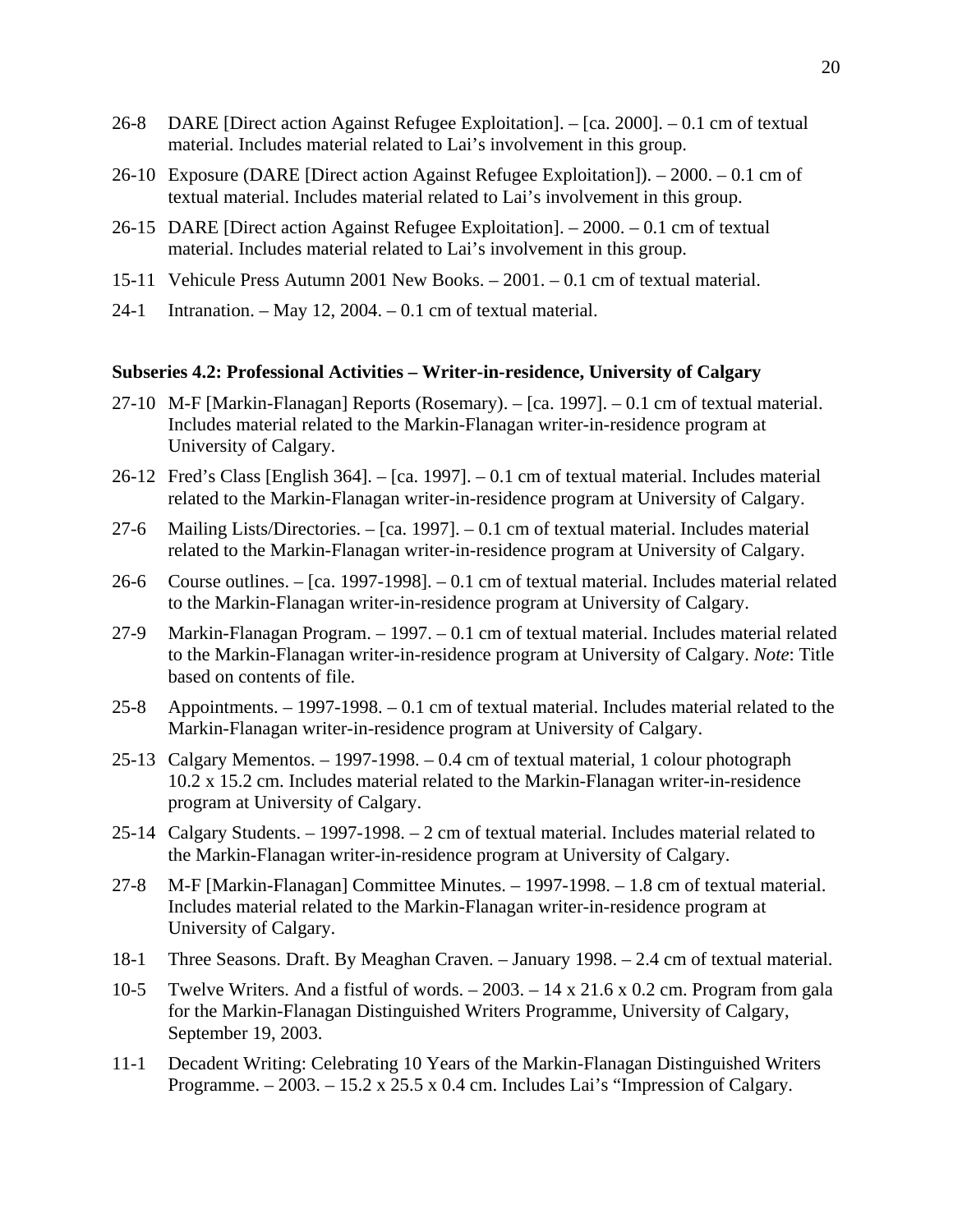## **Subseries 4.3: Professional Activities – Curatorships/Art Projects**

- 28-3 Pender Guy/Yellow Peril. [198- or 199-]. 0.8 cm of textual material. Includes material related to a radio show on Vancouver Co-op Radio.
- 3-15 Head Tax Film. 1988-1991. 0.8 cm of textual material. Includes articles on racism.
- 3-1 Yellow Peril/Paul Wong. 1989-1990. 0.2 cm of textual material. Includes notes on the Yellow Peril exhibit.
- 2-2 Exhibition Notes. [199-?]. 0.2 cm of textual material. Includes notes on artists.
- 6-10 Earthly Pleasures. [199-?]. 0.1 cm of textual material. Consists of exhibition flyer. Removed from folder 6-9.
- 43-7 Never. [199- or 200-]. 3 120-min. Hi8 cassettes.
- 45-1 Larissa. [199- or 200-]. 12 KCA30BRS video cassettes, 90 min. each. Cassettes are numbered 1 through 12 and each has handwritten notes enclosed. Possibly related to File 43-8 Hi8 cassettes.
- 43-8 Hi8 cassettes. [199- or 200-]. 3 120-min. Hi8 cassettes. Cassettes are labelled "Anne & veggies," "Cil in trouble," and "Tien – Interview w/scene." Possibly related to file 45-1 Larissa video cassettes.
- 42-4 Talking to Ourselves.  $-$  [ca. 1990].  $-$  0.1 cm of textual material. Consists of a typed essay.
- 3-20 Yellow Peril. 1990. 0.5 cm of textual material. Consists of the Fall 1990 issue of Parallelogramme.
- 3-13 Saw Video. 1991. 0.2 cm of textual material. Consists of newsletters from Saw Video Co-op.
- 3-17 Talks & Panels 91. 1991. 0.4 cm of textual material. Includes speaking notes on Yellow Peril exhibit.
- 11-11 Video Guide (vol. 11, no. 1, issue 50). Spring 1991. 29.2 x 44.5 x 0.1 cm, folded to 29.2 x 22.3 x 0.2 cm. Includes an article by Lai.
- 15-14 Video Guide (vol. 11, no. 1, issue 50). Spring 1991. 29.2 x 44.5 x 0.1 cm, folded to  $29.2 \times 22.3 \times 0.2$  cm. Includes an article by Lai.
- 24-13 Research materials Interruption catalogue. [1992?]. 0.6 cm of textual material.
- 33-3 Banff Centre for the Arts. [ca. 1992]. 1.8 cm of textual material. Includes programs and general information about the Banff Centre for the Arts. *Note*: Title based on contents of file.
- 33-4 Illusion of the Garden. [ca. 1992]. 2.3 cm of textual material, 36 *b&w* photographs 20.2 x 25.4 cm. Includes actors' resumes and head shots for short film "Illusion of the Garden of Dreams" by Lorraine Chan. 4 folders.
- 35-14 The Slanted I. [ca. 1992]. 0.3 cm of textual material. Includes handwritten notes and an essay for this exhibit.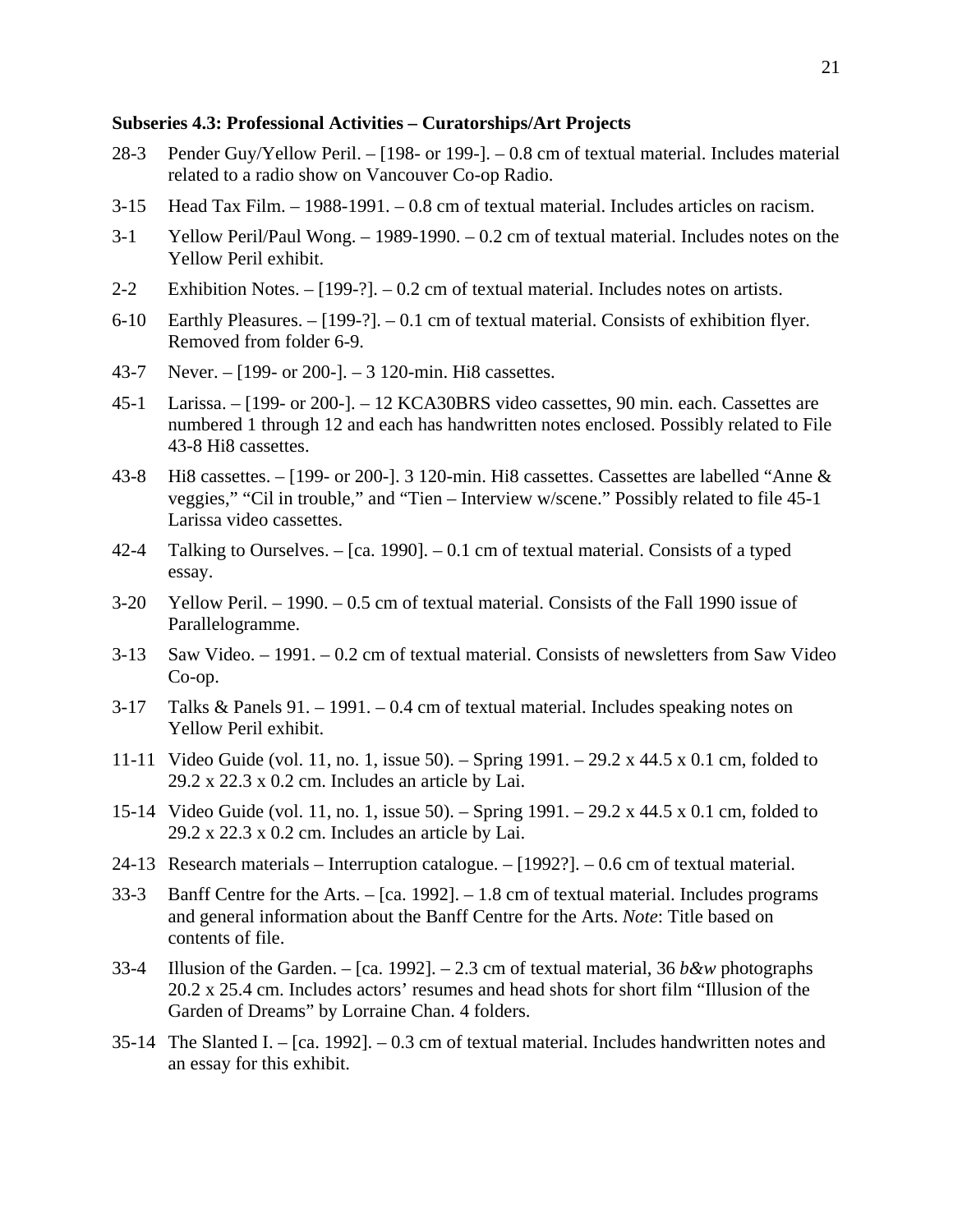- 11-2 Telling Relations: Sexuality and the Family. 1993. 13.8 x 21.7 x 0.1 cm. Program for exhibit at grunt gallery, Vancouver, curated by Lai.
- 35-13 Telling Relations. 1993. 0.1 cm of textual material. Includes notes and correspondence related to the planning of the exhibit Telling Relations at the grunt gallery, Vancouver, in June 1993.
- 42-1 Queer City Open Mike Reading: Lesbian and Bisexual Women of Colour. 1993. 0.1 cm of textual material. Audio cassette moved to folder 43-11 for storage.
- 43-11 Queer City Open Mike Readings Lesbian and bisexual women of colour. 1993. 1 90-min. cassette. Removed from folder 42-1 for storage.
- 11-4 Earthly Pleasures.  $-1994. -13.7 \times 21.7 \times 0.1 \text{ cm}$ . Program for exhibit at grunt gallery, Vancouver, curated by Lai.
- 29-20 Colour Polaroid photograph. [1994?]. 8.8 x 10.8 cm. Photograph is inscribed "from Earthly Pleasures – Koh & Tee." *Note*: Title based on contents of file.
- 31-1 Writers for Change Tour: Tamai Kobayashi. [ca. 1999]. 0.1 cm of textual material.
- 31-2 Writers for Change Tour: Ashok Mathur. [ca. 1999]. 0.2 cm of textual material, 2 b&w photographs 10.2 x 15.2 cm.
- 31-3 Writers for Change Tour: David Odhambo. [ca. 1999]. 0.3 cm of textual material.
- 31-4 Writers for Change Tour: Rajinderpal S. Pal. [ca. 1999]. 0.1 cm of textual material, 1 b&w photograph 10.2 x 15.2 cm.
- 31-5 Writers for Change Tour: Rita Wong. [ca. 1999]. 0.2 cm of textual material, 2 b&w photographs 10.2 x 12.7 cm. Photographs are labelled "Rita Wong by Michelle McGeough."
- 31-6 Writers for Change Tour: Vancouver. [ca. 1999]. 0.1 cm of textual material.
- 31-7 Writers for Change Tour: Calgary. [ca. 1999]. 0.1 cm of textual material.
- 31-8 Writers for Change Tour: Winnipeg. [ca. 1999]. 0.1 cm of textual material.
- 31-9 Writers for Change Tour: Toronto. [ca. 1999]. 0.1 cm of textual material.
- 31-10 Writers for Change Tour: Montreal. [ca. 1999]. 0.1 cm of textual material.
- 31-11 Writers for Change Tour: Halifax. [ca. 1999]. 0.1 cm of textual material.
- 31-12 Writers for Change Tour: General Correspondence writers. [ca. 1999]. 0.1 cm of textual material.
- 31-13 Writers for Change Tour: Grants. [ca. 1999]. 0.5 cm of textual material.
- 31-14 Writers for Change Tour: Teachers' Guide. [ca. 1999]. 0.4 cm of textual material.
- 31-15 Writers for Change Tour: Writers' Union 99. [ca. 1999]. 0.6 cm of textual material.
- 31-16 Writers for Change Tour: Resource Materials. [ca. 1999]. 0.7 cm of textual material. Includes sample biographies, teachers' guides.
- 31-17 Writers for Change Tour: Receipts. [ca. 1999]. 0.1 cm of textual material.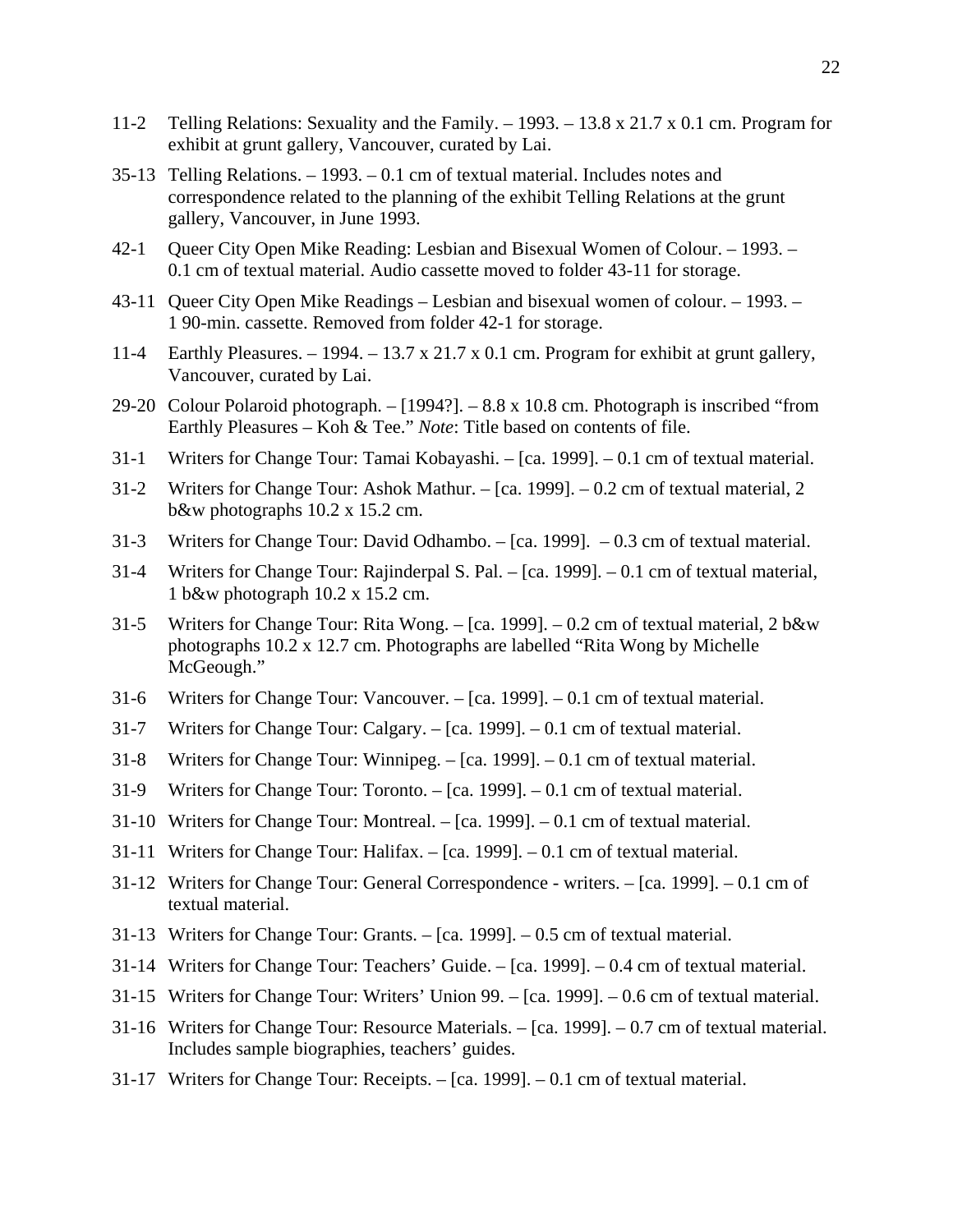- 31-18 Writers for Change Tour: Publicity Materials. [ca. 1999]. 0.1 cm of textual materials.
- 31-19 Writers for Change Tour: Travel Arrangements. [ca. 1999]. 0.1 cm of textual materials.
- 31-20 Writers for Change Tour: The Writers' Union of Canada Annual General Meeting 1999.  $-$  [ca. 1999].  $-$  0.7 cm of textual material.
- 31-21 Writers for Change Tour: Detailed and Annotated Speaking Schedule. [ca. 1999]. 0.2 cm of textual material.
- 31-22 Writers for Change Tour: Publicity. [ca. 1999]. 0.1 cm of textual material.
- 31-23 Writers for Change Tour: Tracing Cultures: Section I, External Recall. Teacher's Guide.  $-$  [ca. 1999].  $-$  21.5 x 27.9 x 0.2 cm.
- 31-24 Writers for Change Tour: Notes. [ca. 1999]. 0.1 cm of textual material.
- 14-1 Writers for Change: Cultural Diversity in Canadian Writing. Teachers' guide for touring conference. – May 1999. – 21.6 x 27.9 x 0.4 cm. Lai compiled the guide.
- 26-18 [Margaret] Dragu. 1999. 0.3 cm of textual material.

# **Subseries 4.4: Professional Activities – Applications for Funding**

- 28-16 SSHRC [Social Sciences and Humanities Research Council of Canada]. [198- or 199-]. – 0.1 cm of textual material. Consists of notes on requirements for funding.
- 7-2 Grant Application. [199-?]. 0.4 cm of textual material. Includes writing samples, interview. *Note*: Title based on contents of file.
- 3-11 Creative Writing Apps. 1990-1991. 1 cm of textual material. Includes application information for a Racial Equality Program Internship with The Canada Council and UBC Creative Writing department.
- 33-1 Saw Video grant application to the OAC [Ontario Arts Council]. November 1991. 0.6 cm of textual material.
- 1-2 Explorations 93. [ca. 1993]. 1 cm of textual material. Includes grant applications, acceptance letters.
- 6-4 Grants 96-97. 1994-1997. 0.3 cm of textual material. Some items removed and returned to Lai for privacy reasons.
- 6-1 Arts Awards Info. 1995-1997. 0.1 cm of textual material. Consists of correspondence related to awards.
- 6-15 Canada Council grant information. 1997. 0.2 cm of textual material. *Note*: Title based on contents of file.
- 25-16 Canada Council. [ca. 1998]. 0.1 cm of textual material.
- 26-14 Fulbright. 1999. 0.7 cm of textual material.
- 29-6 David T. K. Wong. 1999. 0.2 cm of textual material. Consists of information on funding for the University of East Anglia, Norwich, UK.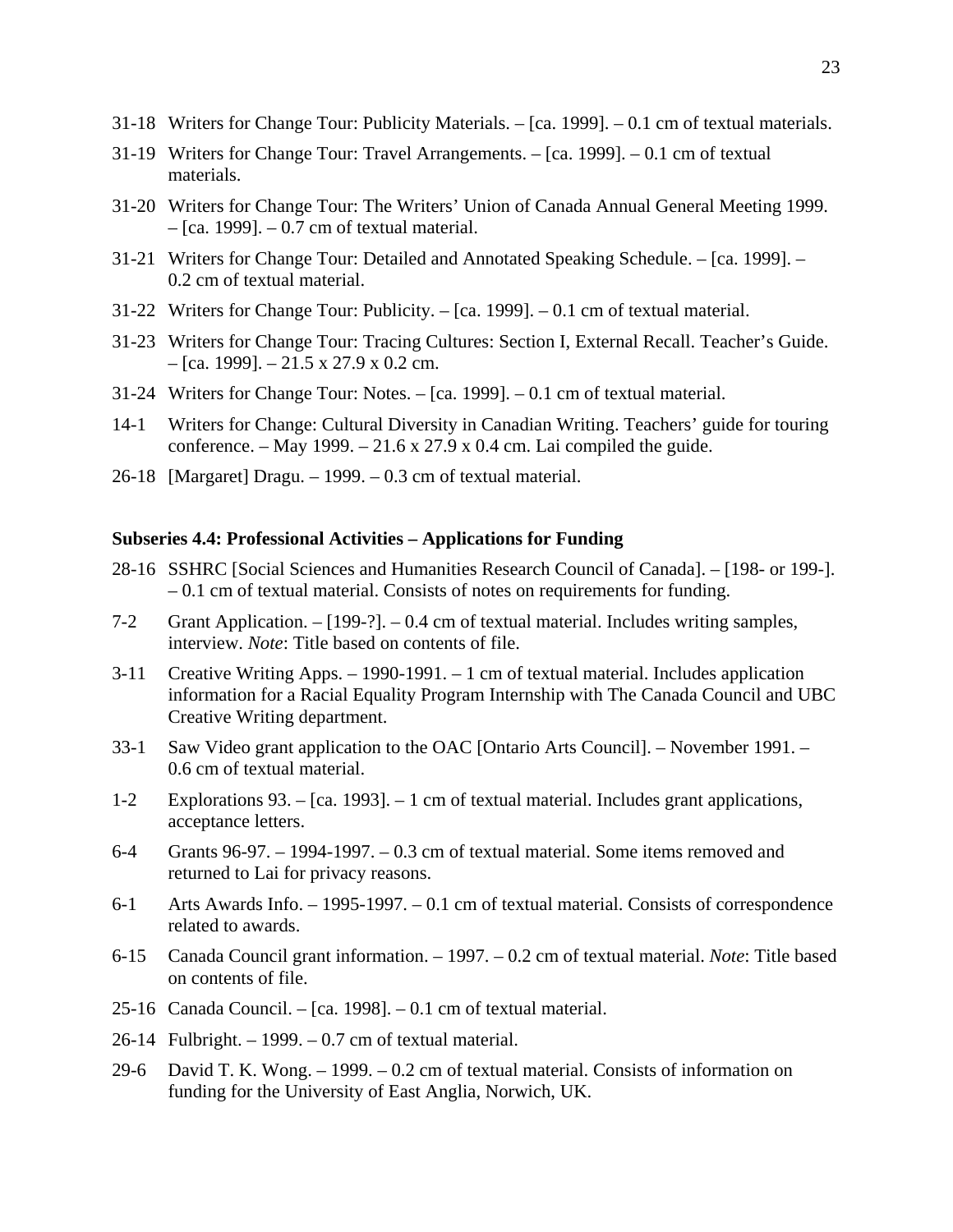## **Subseries 4.5: Professional Activities – Conferences**

- 43-10 Writing thru Race.  $-$  [199-?].  $-$  1 90-min. cassette. Removed from box 29 for storage purposes.
- 36-1 Conference and Exhibition programs. [ca. 1990-1991]. 6 cm of textual material. 3 folders. A blank notepad was removed from this folder. *Note*: Title based on contents of file.
- 24-11 Success. [ca. 1990-1992]. 0.3 cm of textual material.
- 35-5 Primary Colours. 1991. 0.1 cm of textual material. Consists of planning notes for conference in Banff.
- 35-8 The Contemporary Curator: New Attitudes and Criteria. 1991. 0.2 cm of textual material. Consists of material relating to this conference at The Art Gallery of York University, North York, Ontario.
- 25-5 Tapestry. [ca. 1992]. 0.1 cm of textual material. Includes material related to organizing a festival.
- 35-12 Conference Notes. [ca. 1992-1993]. 0.1 cm of textual material. Includes handwritten notes, typed bibliography.
- 24-9 About Face/About Frame. 1992. 0.2 cm of textual material.
- 34-2 In Justice: Canada, Minorities and Human Rights conference. April-May 1992. 1.1 cm of textual material.
- 6-9 RTW [sic] Conference Schedules. 1994. 0.2 cm of textual material. Includes material related to the Writing Through Race conference, Vancouver.
- 7-3 Write Out West. 1997. 0.2 cm of textual material. Includes material related to Lai's participation in Write Out West: A Lesbian, Bisexual, Transgender and Gay Writers' Conference, Vancouver, November 7-9, 1997.
- 24-5 Kaleidoscope BC Festival of the Arts. 1997. 1.6 cm of textual material.
- 29-7 Writers for Change. [ca. 1998-1999]. 0.1 cm of textual material. Includes conference nametag, notes. Nametag was removed from its plastic holder.
- 7-9 Australia 2000. 2000. 1 cm of textual material. Consists of material related to a trip to Australia, New Zealand, Hong Kong, including the Renegotiating Identities conference, Wollongong, NSW, Australia, July 1-4, 2000.
- 13-11 Oz paper 'Corrupted Lineage'. 2000. 1 cm of textual material. Includes program and materials for conference Renegotiating Identities: Canadian Studies in an Asia-Pacific Context. July 1-4, 2000. University of Wollongong, Australia.
- 25-10 Australia. 2000. 0.1 cm of textual material. Includes material related to conference Renegotiating Identities: Canadian Studies in an Asia-Pacific Context. July 1-4, 2000. University of Wollongong, Australia.
- 13-5 Conference nametags. [ca. 2003]. 0.1 cm of textual material. *Note*: Title based on contents of file.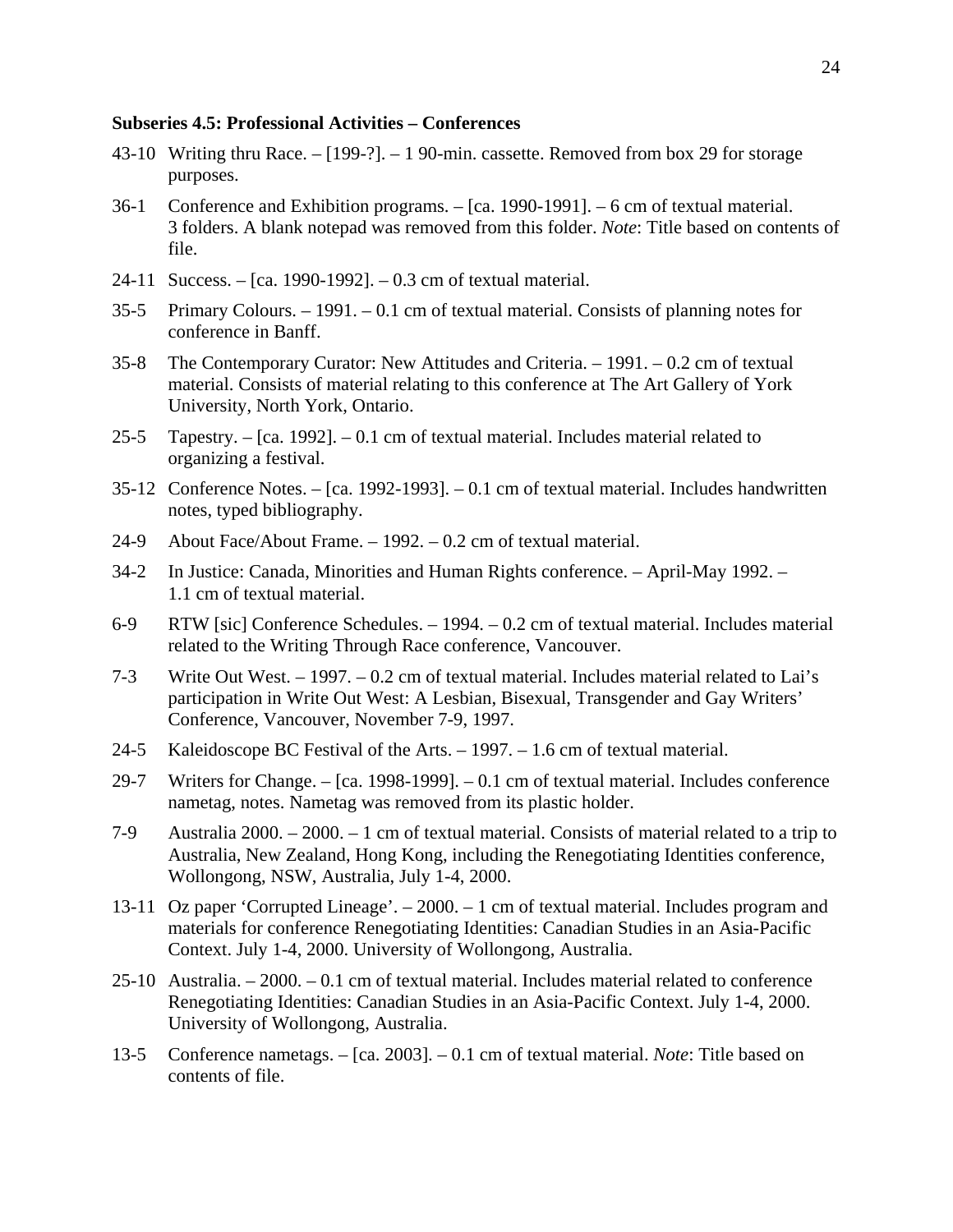- 17-5 Simulation and Other Re-enactments: Modeling the Unseen. April-May 2004. 0.2 cm of textual material. Consists of a conference program from Banff.
- 11-5 Beyond Autoethnography: Writing Race and Ethnicity in Canada. 2005. 13.9 x 21.7 x 0.1 cm. Conference program from Wilfrid Laurier University, Waterloo, Ontario, April 28-30, 2005. Lai read at the conference.

## **Series 5: Promotion**

## **Subseries 5.1: Promotion – Reviews/Critiques**

- 28-17 Shao-Pin Luo. [199-?]. 0.1 cm of textual material. Includes paper critiquing When Fox Is a Thousand.
- 23-1 Fuse (15, no. 5). Spring 1992. Journal ; 21 x 27.2 x 0.2 cm. Removed from folder 21-1.
- 15-2 Reviews. 1993-1996. 1 cm of textual material.
- 24-12 Reviews. [ca. 1995-1998]. 0.5 cm of textual material.
- 27-16 Review. 1995. 0.1 cm of textual material. Removed from folder 27-14. *Note*: Title based on contents of file.
- 14-3 Quill & Quire. July 1995. 0.1 cm of textual material. Photocopied review.
- 23-4 Kinesis. November 1995. 0.1 cm of textual material. Removed from folder 21-1.
- 30-18 Reviews. 1995-1997. 0.3 cm of textual material. *Note*: Title based on contents of file.
- 30-14 Reviews/critiques. [ca. 1996-1997]. 0.2 cm of textual material. Consists of reviews and essays critiquing When Fox Is a Thousand. *Note*: Title based on contents of file.
- 14-7 Press Gang Publishers: Fall 1996 and Complete List. 1996. 0.2 cm of textual material.
- 16-3 Reviews. 1996. 0.5 cm of textual material. *Note*: Title based on contents of file.
- 30-2 When Fox Is a Thousand reviews. 1996. 0.1 cm of textual material. Removed from folder 29-21. *Note*: Title is based on contents of file.
- 30-5 Review. 1996. 0.1 cm of textual material. Consists of review of When Fox Is a Thousand. *Note*: Title based on contents of file.
- 30-8 Interview. 1996. 0.1 cm of textual material. *Note*: Title based on contents of file.
- 30-10 Reviews/critiques. 1996. 0.1 cm of textual material. *Note*: Title based on contents of file.
- 30-7 the bulletin. March 1996. 20 x 26.6 x 0.3 cm. Includes review of When Fox Is a Thousand.
- 15-5 Kinesis. April 1996. 0.1 cm of textual material.
- 11-12 explanASIAN (4, no. 2). Fall 1996. 20.9 x 27 x 0.1 cm. Includes brief review of When Fox Is a Thousand.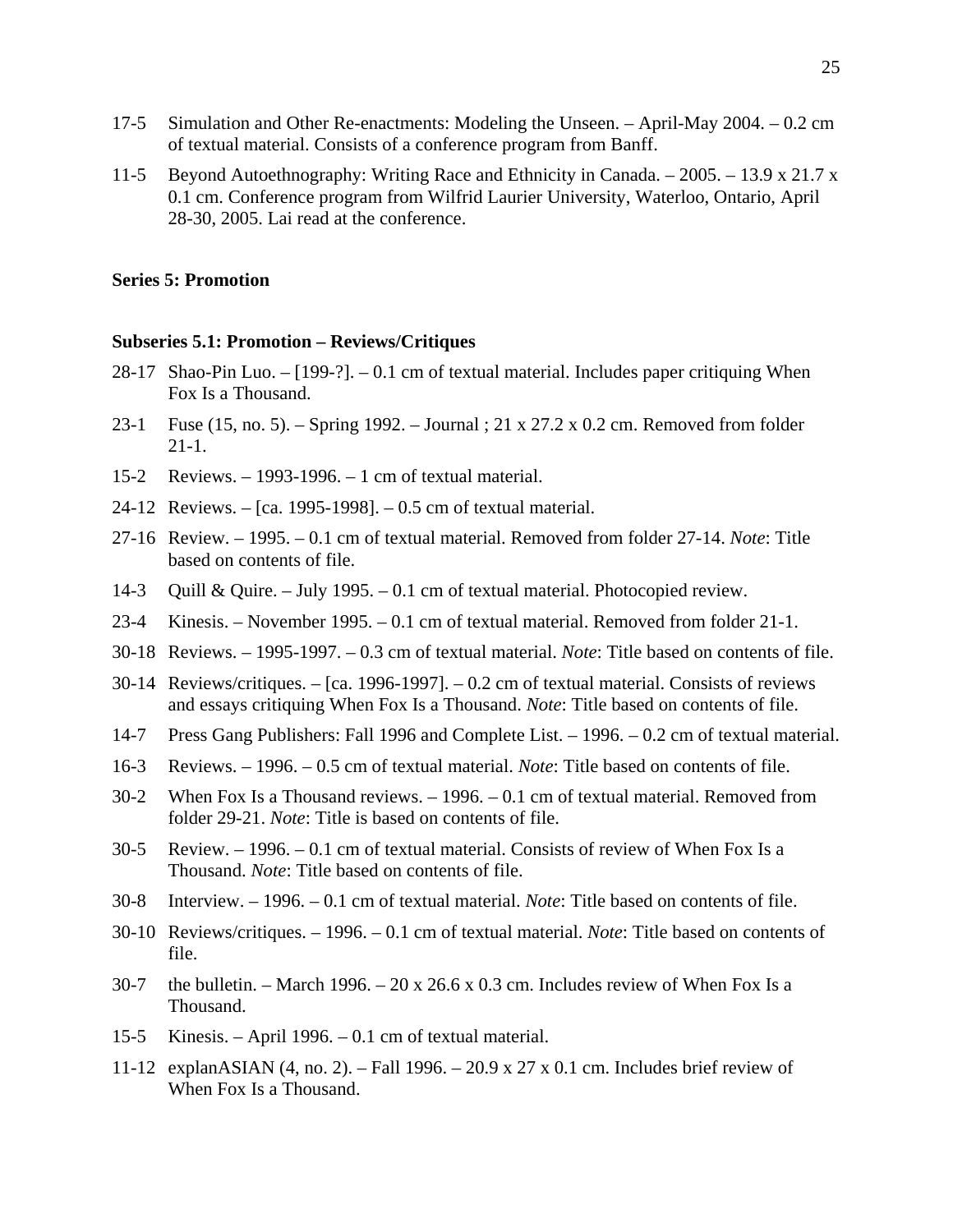- 29-11 Ubyssey. April 8, 1997. 0.1 cm of textual material. Consists of interview with Lai.
- 29-19 Angles. June 1997. 0.1 cm of textual material. Includes photograph of Lai at event.
- 28-14 Rita Wong. 1999. 0.2 cm of textual material. Consists of a paper critiquing When Fox Is a Thousand.
- 15-16 He(a)r Mother's Voice: Language and Maternality in Feminist Science Fiction. By Sophie Levy. – [200-?]. – 0.3 cm of textual material. Essay critiquing Lai's novel Salt Fish Girl.
- 11-13 Fuse (23, no. 2). September 2000. Journal ; 20.9 x 27 x 0.4 cm. Includes article by Lai.
- 15-17 Reviews. 2002-2003. 1.1 cm of textual material. *Note*: Title based on contents of file.
- 11-7 THIS: Because Everything Is Political (36, no. 4). January/February 2003. Journal ; 20.6 x 27.6 x 0.2 cm. Includes review of Salt Fish Girl.
- 15-13 Arsenal Pulp Press. Fall 2004. 0.2 cm of textual material.

## **Subseries 5.2: Promotion – Readings, Festivals, and Tours**

- 29-10 Writers in Performance Tour poster. [199-?]. 0.1 cm of textual material.
- 34-1 Panels etc. 1991. 0.1 cm of textual materials. Consists of Lai's speaking notes.
- 35-3 Self Not Whole. 1991. 0.2 cm of textual material. Consists of correspondence about the Self Not Whole exhibition at the Chinese Cultural Centre, Vancouver, in 1991.
- 1-14 Vanity File 93. [ca. 1993]. 0.8 cm of textual material. Includes event programs, flyers.
- 23-5 Angles. January 1994. 0.1 cm of textual material. Removed from folder 21-1.
- 29-13 Readings and Tours. [ca. 1995-1997]. 0.5 cm of textual material. *Note*: Title based on contents of file.
- OS-2 Press Gang Publishers poster. 1995. 26.9 x 48.3 cm.
- 5-8 Fox Tour 95-96. 1995-1996. 3 cm of textual material. Includes material related to readings and appearances for When Fox Is a Thousand.
- 30-6 Readings. [ca. 1996]. 0.4 cm of textual material. Includes flyers and programs. *Note*: Title based on contents of file.
- 30-12 Readings. [ca. 1996]. 0.2 cm of textual material. *Note*: Title based on contents of file.
- 30-17 Festival nametags. [ca. 1996-1997]. 0.1 cm of textual material. Nametags have been removed from holders. *Note*: Title based on contents of file.
- 28-8 Publicity. [ca. 1996-1998]. 0.4 cm of textual material. Includes material related to readings, festivals.
- 29-16 Readings. 1996. 0.1 cm of textual material. *Note*: Title based on contents of file.
- 16-4 The Eighth Annual Women In View Performing Arts Festival. January, 1996. 20.2 x 20.2 x 0.1 cm. Removed from folder 16-3.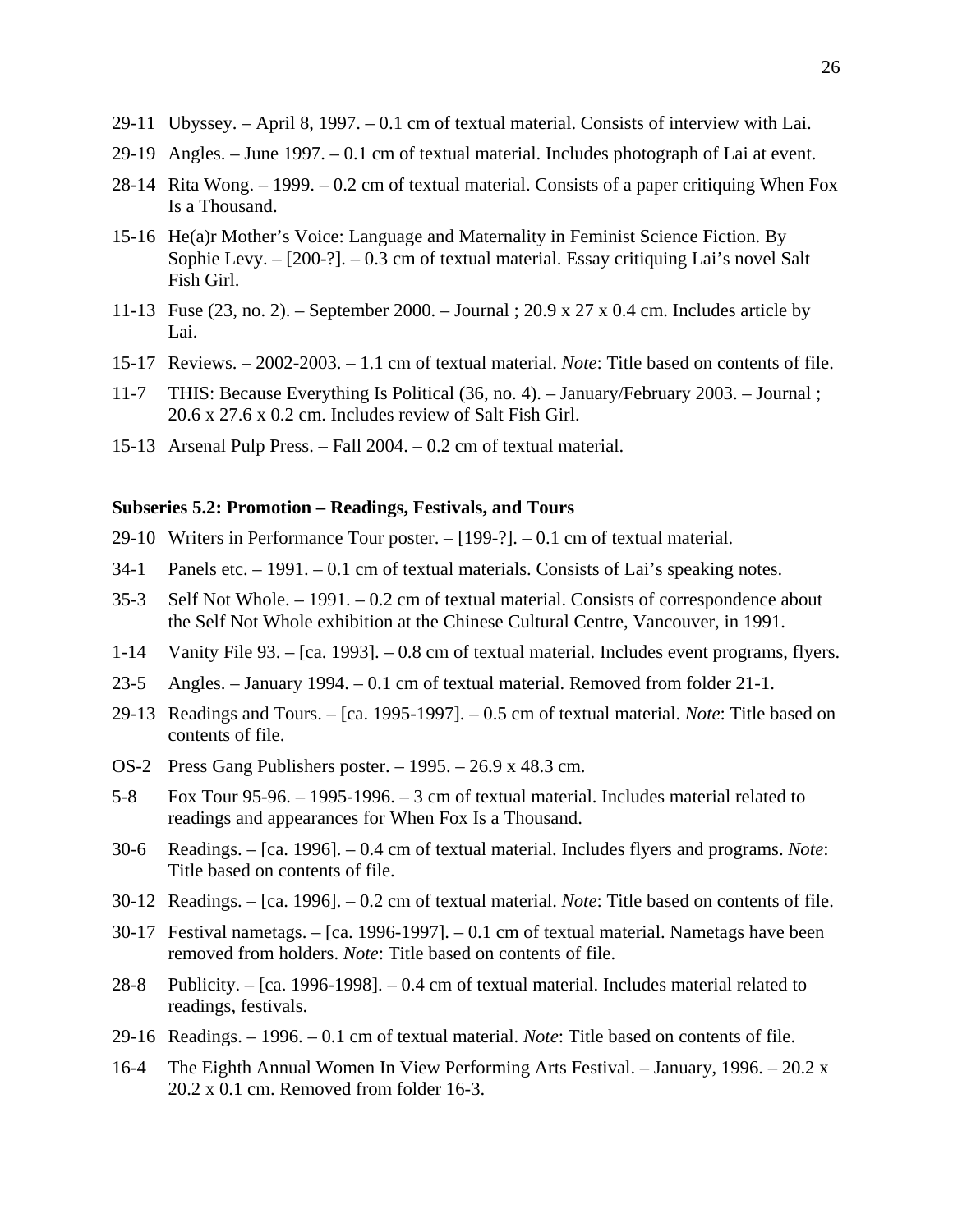- 30-15 Readings. 1996. 0.1 cm of textual material. Includes material from Lai's West Coast tour, March 1996. Removed from folder 30-14. *Note*: Title based on contents of file.
- 15-12 The  $3<sup>rd</sup>$  Annual Asian Heritage Month Festival. Toronto. May 1996. 0.3 cm of textual material.
- 30-3 The  $3<sup>rd</sup>$  Annual Asian Heritage Month Festival. Toronto. May 1996. 0.1 cm of textual material.
- 30-4 Sunshine Coast Festival of the Written Art. August 1996. 0.5 cm of textual material.
- 30-9 PanCanadian word fest '96. Calgary. October 1996. 0.2 cm of textual material. Includes program, nametags. *Note*: Title based on contents of file.
- 30-11 Voices from the Writing Centre (vol. 1, no. 2) (San Diego, CA). Late Fall 1996. 20.8 x 27 x 0.1 cm. Removed from folder 30-10.
- 29-21 Writers in Performance Tour, Kitimat, BC. January-February 1997. 0.3 cm of textual material. *Note*: Title based on contents of file.
- 1-1 Notice of Lai reading. March 18, 2000. 0.1 cm of textual material. *Note*: Title based on contents of file.
- 16-1 Chinese Canadian Community News. December 15, 2002. 0.1 cm of textual material. Removed from folder 15-17.
- 15-15 Readings. 2002-2004. 0.1 cm of textual material. *Note*: Title based on contents of file.
- 13-6 Promotional postcards. [ca. 2004]. 0.1 cm of textual material. *Note*: Title based on contents of file.
- 15-7 Asian Heritage Month. Calgary Herald. April 29, 2004. 0.1 cm of textual material.

#### **Subseries 5.3: Promotion – Awards**

- 11-10 Astraea Lesbian Writers Fund Gala program. 1995. 21.5 x 27.9 x 0.3 cm. Lai read at gala and was awarded funding for fiction.
- 29-14 Astraea Lesbian Writers Fund information. 1995-1996. 0.1 cm of textual material. *Note*: Title based on contents of file.

#### **Subseries 5.4: Promotion – Promotional Materials**

- 6-11 Press Photos. [ca. 1994]. 0.1 cm of textual material, 8 b&w photographs 10 x 15 cm, 1 colour photograph 10 x 15 cm, 2 sepia photographs 10 x 15 cm, 3 contact sheets, 3 sets of b&w 35mm negatives, 1 set of colour b&w negatives.
- 28-7 Press Kit. [ca. 1996]. 0.5 cm of textual material, 1 colour photograph 10.1 x 15.1 cm, 1 b&w photograph 12.5 x 17.5. Consists of material related to the promotion of When Fox Is a Thousand.
- 42-5 Photographs and negatives. [ca. 1999]. 19 colour photographs 10.2 x 15.2 cm, 7 black and white photographs 10.2 x 15.2 cm, 6 rolls of 35mm colour negatives cut into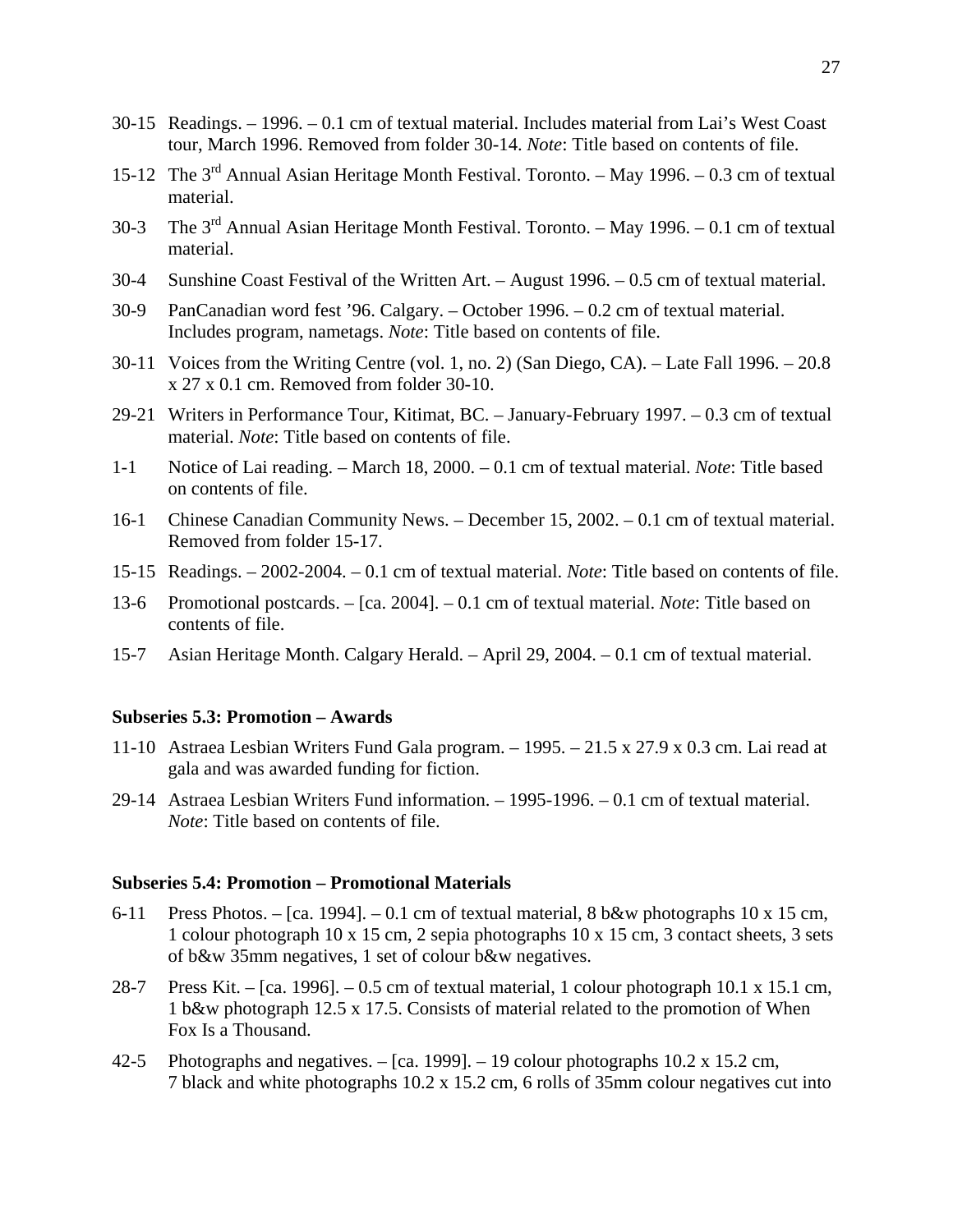strips. Consists of promotional images of Lai. A Nikon EM Owner's Manual was removed from this folder.

#### **Series 6: Resource Materials/Research**

- 20-4 Arts articles and programs. [ca. 1976-1996, predominant 1986-1996]. 3.8 cm of textual material. 2 folders.
- 2-19 Mediawatch. [198-]. 1 cm of textual material. Includes information on media consciousness and the portrayal of women in advertising.
- 3-22 The Rules are no Game: the Strategy of Communication. By Anthony Wilden. [198- or 199-]. – 0.3 cm of textual material. Consists of photocopy of a publication.
- 2-7 Newsclippings/Political Flyers. [ca. 1988]. 1.8 cm of textual material.
- 35-2 A Thousand Homes. By T. Watada. 1988. 0.3 cm of textual material. Consists of poems.
- 27-14 Newscuttings. 1989-2000, predominant 1995-1998. 1.2 cm of textual material. Original newsprint publications were photocopied if they contained Lai's work or removed. Items removed: South China Sunday Morning Post, April 26 1998; China Daily, Friday April 17 1998; Calgary Herald, May 27 1998; Calgary Herald, June 7 1998.
- 1-6 Resources Chinese superstition. [199-?]. 0.5 cm of textual material. Includes article. *Note*: Title based on contents of file.
- 1-10 Resources, other writings. [199-?]. 0.9 cm of textual material, 1 colour photograph 7.6 x 12.7 cm, 2 b&w photographs 12.7 x 17.8 cm. *Note*: Title based on contents of file.
- 1-15 Chinese Lezzies. [199-?]. 2 cm of textual material. Includes research on lesbians in Chinese history and literature.
- 1-18 slant eyes. [199-?]. 0.1 cm of textual material. Includes interview questions prepared for unknown subject, without answers recorded.
- 21-1 Back issues of publications. [199-?]. 7.6 cm of textual material. 6 folders. Original newsprint publications were photocopied if they contained Lai's work or removed. Items removed: Kinesis, July/August 1994; Angles, October 1995; Kinesis, September 1995; Front, November/December 1993; Kinesis, July/August 1993; Angles, March 1994; Xtra West, November 19, 1993; Angles, November 1992; Kinesis, October 1992; Kinesis, September 1993; Kinesis, February 1992; Kinesis, April 1992; Ubyssey Special: POW Pacific of the West, January 18, 1994; Ubyssey, January 21, 1994; Angles, September 1993, Quota (Toronto), August 1993; Angles, August 1993; Angles, June 1993.
- 22-1 Back issues of publications. [199-?]. 7.3 cm of textual material. 4 folders. Original newsprint publications were photocopied if they contained Lai's work or removed. Items removed: Express (Nelson/Kootenays), December 4, 1996; Kinesis, June 1995; Angles, February 1994; Kinesis, December/January 1990; Kinesis, December/January 1994; Angles, December 1993; Kinesis, April 1993; Front, January/February 1992; Calgary Sunday Sun, August 2, 1992; Angles, October 1992.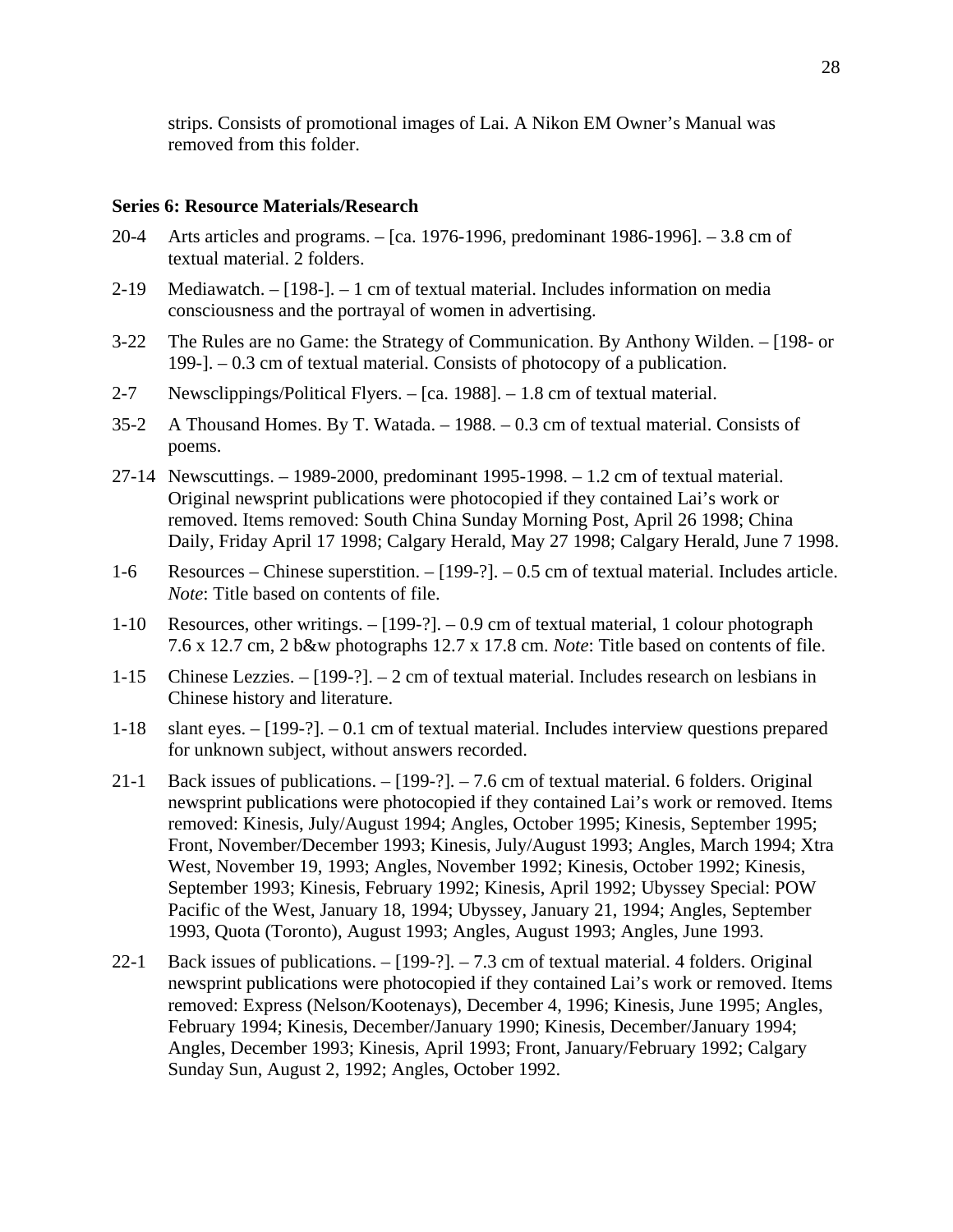- 23-3 Toxic Language What You Can Do. Draft with editorial notes. By Gisela Filion. [199-?] – 0.1 cm of textual material. Removed from folder 21-1.
- 23-7 Jalan Jalan. By Karen Tee. [199-?]. 0.1 cm of textual material. Removed from folder 21-1.
- 24-7 Social Life of the Chinese. By Rev. Justus Doolittle.  $-$  [199-?].  $-$  0.8 cm of textual material. Consists of a photocopy of an article published in 1966.
- 25-11 BAG [Basmati Action Group]. [199-?]. 0.1 cm of textual material.
- 25-19 Chinese Lesbians. [199-?]. 1 cm of textual material. Includes material related to lesbians in Chinese history.
- 26-2 Chinese Medicine. [199-?]. 0.3 cm of textual material. Includes photocopied articles.
- 26-7 Chinese Poetry. [199-?]. 0.5 cm of textual material. Includes photocopies of Chinese writings.
- 27-2 The Little Mermaid. [199-?]. 0.1 cm of textual material. Includes a photocopy of the story The Little Mermaid.
- 32-5 Resources. [199-?]. 2.5 cm of textual material. Consists of photocopied articles and essays. *Note*: Title based on contents of file.
- 35-9 Doug Aoki. [199-?]. 0.2 cm of textual material. Consists of a photocopied article.
- 35-10 May Yuen. [199-?]. 0.1 cm of textual material. Consists of handwritten poems and notes.
- 44-4 Repetitions Marie Andre. [199-?]. 1 UCA 60 video cassette. (taped label on case: "Erased – Color Black")
- OS-1 Young Authors' Conference poster. [199-?]. 25.4 x 53.9 cm.
- 42-10 Street scene. [199- or 200-]. 0.1 cm of textual material. Consists of photocopied photograph. *Note*: Title based on contents of file.
- 42-9 The Video and Film by Artists Series. National Gallery of Canada. 1990. 6.2 cm of textual material. Consists of exhibit programs.
- 3-12 Media & Peuf [sic]. 1990-1991. 0.5 cm of textual material, 1 colour Polaroid photograph 8.8 x 10.8 cm. Photograph image is unclear; it is inscribed "This is the proof that we know that you know."
- 32-2 Resources. 1990-1993. 1.8 cm of textual material. Consists mainly of exhibition programs. The Village Voice XXXVII, no. 26 (June 30, 1992) removed for preservation reasons. *Note*: Title based on contents of file.
- 3-10 Newsclippings. [ca. 1991]. 0.1 cm of textual material. Includes information on women's rights.
- 32-4 Resources. [ca. 1991-1992]. 0.6 cm of textual material. Consists of arts publications. *Note*: Title based on contents of file.
- 30-19 Important Cultural Events. [ca. 1991-2006]. 0.3 cm of textual material. Consists of programs for various events.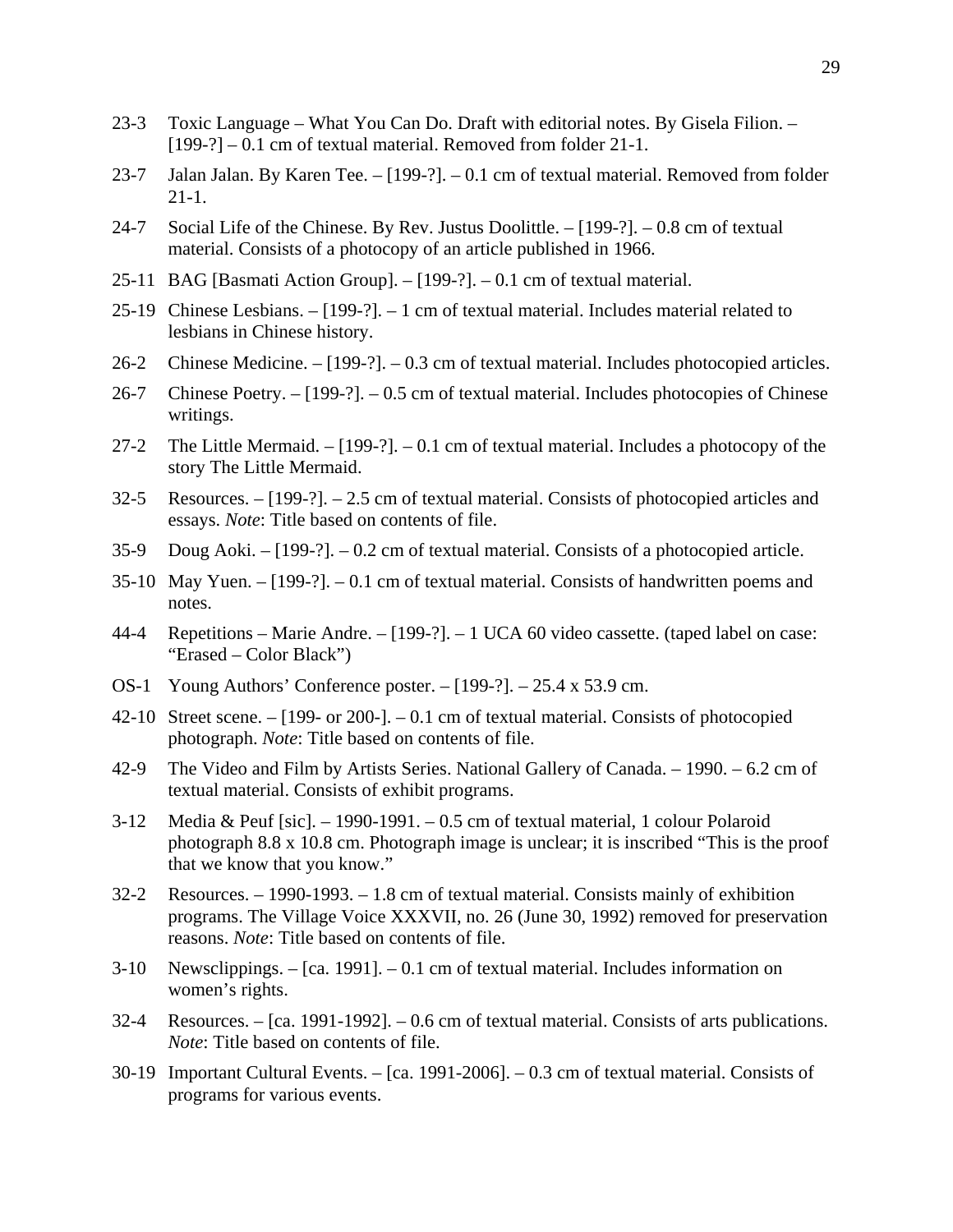- 3-14 Dim Sum Diaries. 1991. 0.2 cm of textual material. Includes newspaper reactions to CBC Radio drama "Dim Sum Diaries."
- 3-18 Lesbian & Gay. 1991. 0.2 cm of textual material. Consists of the program for the Toronto Lesbian and Gay Film and Video Festival.
- 35-1 Resources. 1991. 1.7 cm of textual material. Includes photocopied articles on racism, feminism, and lesbian history. *Note*: Title based on contents of file.
- 13-7 Saw Video Co-op newsletter. Fall 1991. 0.1 cm of textual material.
- 4-4 Race & Art. 1991-1996. 0.4 cm of textual material. Includes programs and reviews of exhibits related to art and race.
- 1-7 Memory & Desire: the Voices of Eleven Women of Culture. 1992. 0.1 cm of textual material. Consists of an exhibition program. *Note*: Title based on contents of file.
- 4-8 Rita Wong. 1992. 0.4 cm of textual material. Consists of Wong's MA project.
- 6-8 Anne Jew. [ca. 1993-1994]. 0.4 cm of textual material. Includes writing samples by Anne Jew.
- 24-3 Shani Mootoo. [ca. 1993-1994]. 0.1 cm of textual material.
- 25-15 June Callwood. 1993-1994. 0.3 cm of textual material.
- 20-5 (Dis)placing Identities: Cultural Transvestism in David Henry Hwang's M. Butterfly. By Karlyn Koh. – March 1994. – 0.2 cm of textual material. Removed from folder 20-4.
- 29-17 Beyond Butch. 1995-1996. 17.8 x 28 x 0.1 cm. Consists of an exhibition program.
- 28-13 Rice Paper 2. 1995-1998. 0.4 cm of textual material. Consists of material related to the Asian-Canadian art scene.
- 4-9 National Library Chinese Canadian Hist. 1996. 0.7 cm of textual material. Includes articles on the history of Chinese in Canada.
- 17-6 The Colour of Water. By Alan Haig-Brown. October 8, 1996. 0.1 cm of textual material.
- 5-3 Resources. 1996-1998. 0.2 cm of textual material. Includes articles on Asian-American issues. *Note*: Title based on contents of file.
- 6-14 Research Materials 97. [ca. 1997]. 1.7 cm of textual material. Includes material related to geology and mining in Canada.
- 27-4 Library Notes. [ca. 1997-1998]. 0.1 cm of textual material.
- 1-12 International College of Traditional Chinese Medicine, Vancouver information booklet. [1998?]. – 0.6 cm of textual material.
- 7-6 Writer Friends 98. [ca. 1998]. 0.9 cm of textual material. Includes material from Wayson Choy, Sarah Murphy, Leila Sujir.
- 26-4 Cancopy. 1998. 0.1 cm of textual material.
- 26-13 Foschi. 1998-1999. 0.5 cm of textual material. Includes essays on sociology.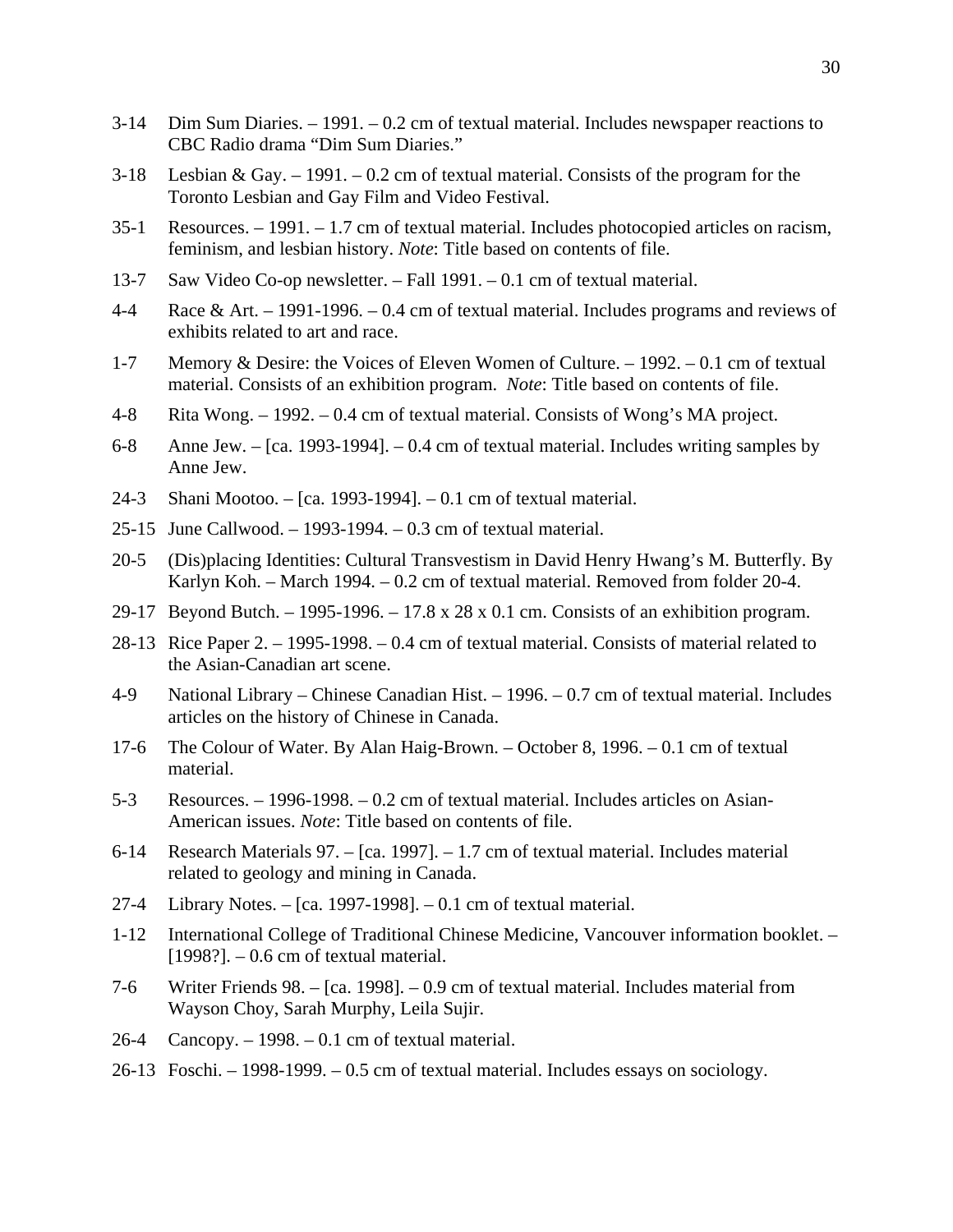- 27-5 Maquila Network [Maquila Solidarity Network]. [ca. 1999]. 0.2 cm of textual material. Includes material related to this activist group.
- 28-2 Nu Shu. 1999. 0.1 cm of textual material. Consists of film exhibition postcard.
- 15-3 Kinesis. October/November 1999. 0.3 cm of textual material.
- 28-12 RAG [Richmond Art Gallery]. 1999-2000. 0.4 cm of textual material. Includes gallery newsletters and catalogue.
- 1-8 Resources Chinese social customs. [ca. 2000]. 0.8 cm of textual material. Includes article, letters. *Note*: Title based on contents of file.
- 8-4 Maps (Research). [2000?]. 0.3 cm of textual material. Includes Chinese maps.
- 27-13 Natural Magick. [2000?]. 0.3 cm of textual material.
- 7-11 Gagnon, Monika Kin. 2000. 1.3 cm of textual material. Includes draft of Gagnon's "Other Conundrums: Race, Cultural Identity and Canadian Art" and related correspondence.
- 25-18 Celebration. 2000. 0.2 cm of textual material. Includes material related to the development of Celebration, Florida.
- 26-3 Adrienne Clarkson. 2000. 0.1 cm of textual material.
- 28-4 Pomegranates. 2000. 0.1 cm of textual material. Consists of research material on pomegranates.
- 17-4 An excerpt from Tele by Janet Neigh. 2004. 0.3 cm of textual material.

#### **Series 7: Calendars/Datebooks**

- 29-8 Calendar with notes. 1984. 14.6 x 14.7 x 0.2 cm. *Note*: Title based on contents of file.
- 29-9 Student calendar with notes. 1989-1990. 16 x 22.5 x 0.8 cm. *Note*: Title based on contents of file.
- 37-7 Datebook. 1991. 17.4 x 24.5 x 1.4 cm.
- 37-5 Datebook. 1992. 14.3 x 21.4 x 1.2 cm.
- 38-3 Datebook. 1993. 9.3 x 16 x 2 cm.
- 38-2 Datebook. 1994. 9.3 x 16 x 2 cm.
- 41-7 Datebook. 1994-1995. 19.6 x 26.1 x 0.9 cm.
- 36-4 Datebook. 1996. 12.6 x 16.5 x 1 cm.
- 36-3 Datebook. 1997. 11.5 x 16.5 x 1.5 cm.
- 37-6 Datebook. 1998. 21 x 20.3 x 1.3 cm.

#### **Series 8: Media - Miscellaneous**

43-2 Cassette (unlabelled). – [199- or 200-]. – 1 90-min. cassette.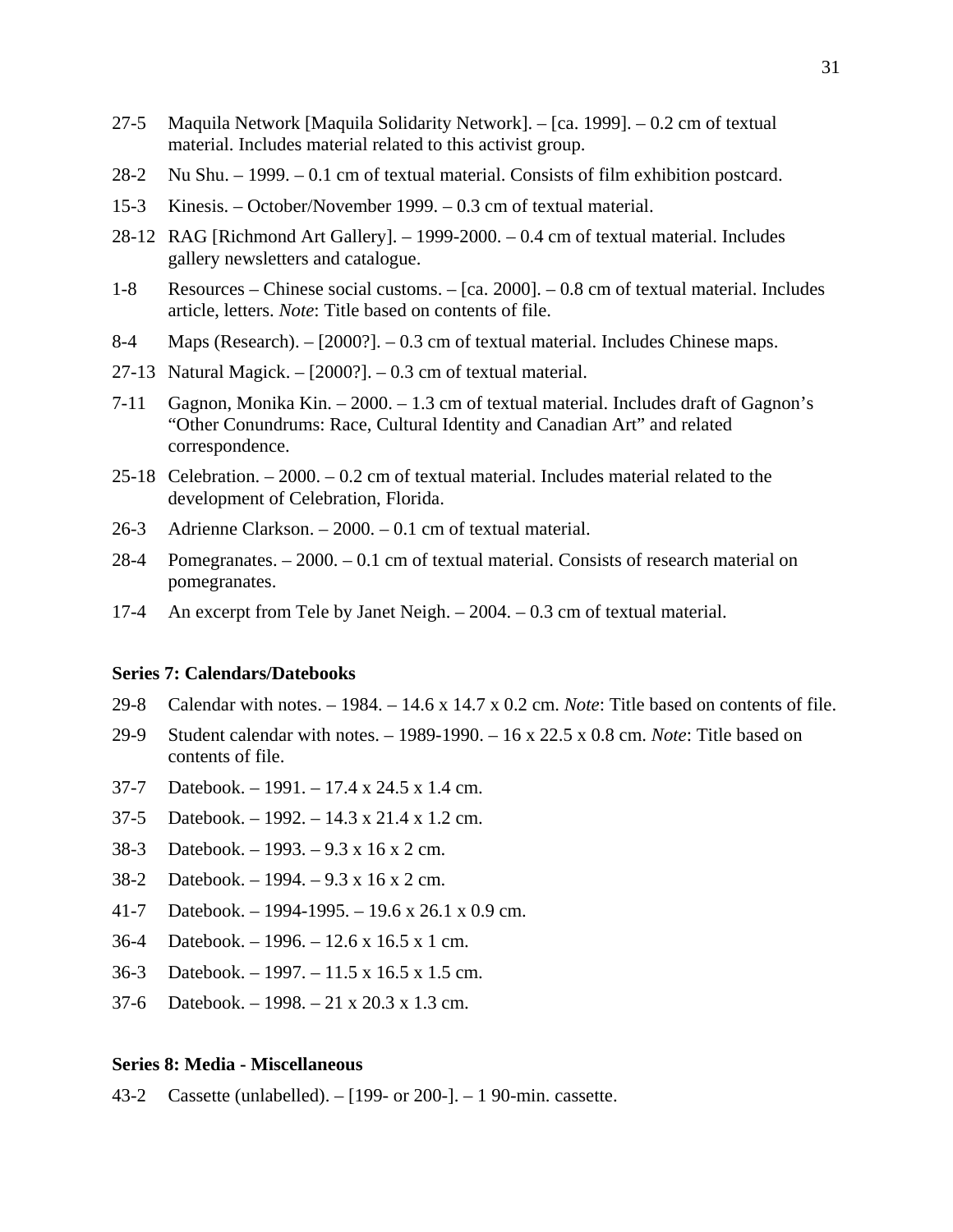- 44-2 P4#005 Paul Manly. [199- or 200-]. 1 120-min. VHS cassette.
- 43-6 Hi8 cassette. [199- or 200-]. 1 120-min. Hi8 cassette, unlabelled and possibly blank.
- 44-5 Video cassette. [199- or 200-]. 1 KCA60XBR video cassette, unlabelled and possibly blank.

#### **Folders Removed During Appraisal**

- Box 2 Guarantees. Includes Artley Flutes & Piccolos Care/Warranty pamphlet. Removed.
- Box 2 Record of Employment Monte Cristo Enterprises Ltd. [1998]. Removed and returned to Lai for privacy reasons.
- Box 6 BCAA. Includes insurance papers from 1995. Removed.
- Box 6 Aeroplan. Includes statements from [ca. 1997]. Removed.
- Box 6 Investment 95. Includes bank statements from [ca. 1994]. Removed.
- Box 6 Empty folder removed: Finances.
- Box 6 Guarantees & Instructions. Includes Radio Shack Dual-Memory Timer/Clock, [ca. 1997]. Removed.
- Box 7 Warrantees [sic]. [ca. 1998]. Watch and camera information. Removed.
- Box 7 Auto 2000. 2000. Car repair invoice. Removed.
- Box 20 Vancouver Sun. May 31, 1997. Removed for conservation purposes.
- Box 23 Kinesis. February 1994. Removed for conservation purposes.
- Box 24 Herbal prescriptions. 2000. Removed.
- Box 25 Air Tickets. [ca. 1996-1999]. Flight confirmations for travel. Removed.
- Box 25 Ball Class. 1999. Information about fitness classes. Removed.
- Box 29 Ubyssey. March 21, 1997. Removed for conservation purposes.
- Box 30 verb magazine (vol. II, no. 11, issue 14). October 1996. Removed for conservation purposes.
- Box 30 Globe & Mail Arts & Film section. April 26 1996. Removed for conservation purposes.
- Box 31 Empty folder removed: Writers for Change Tour: St. John's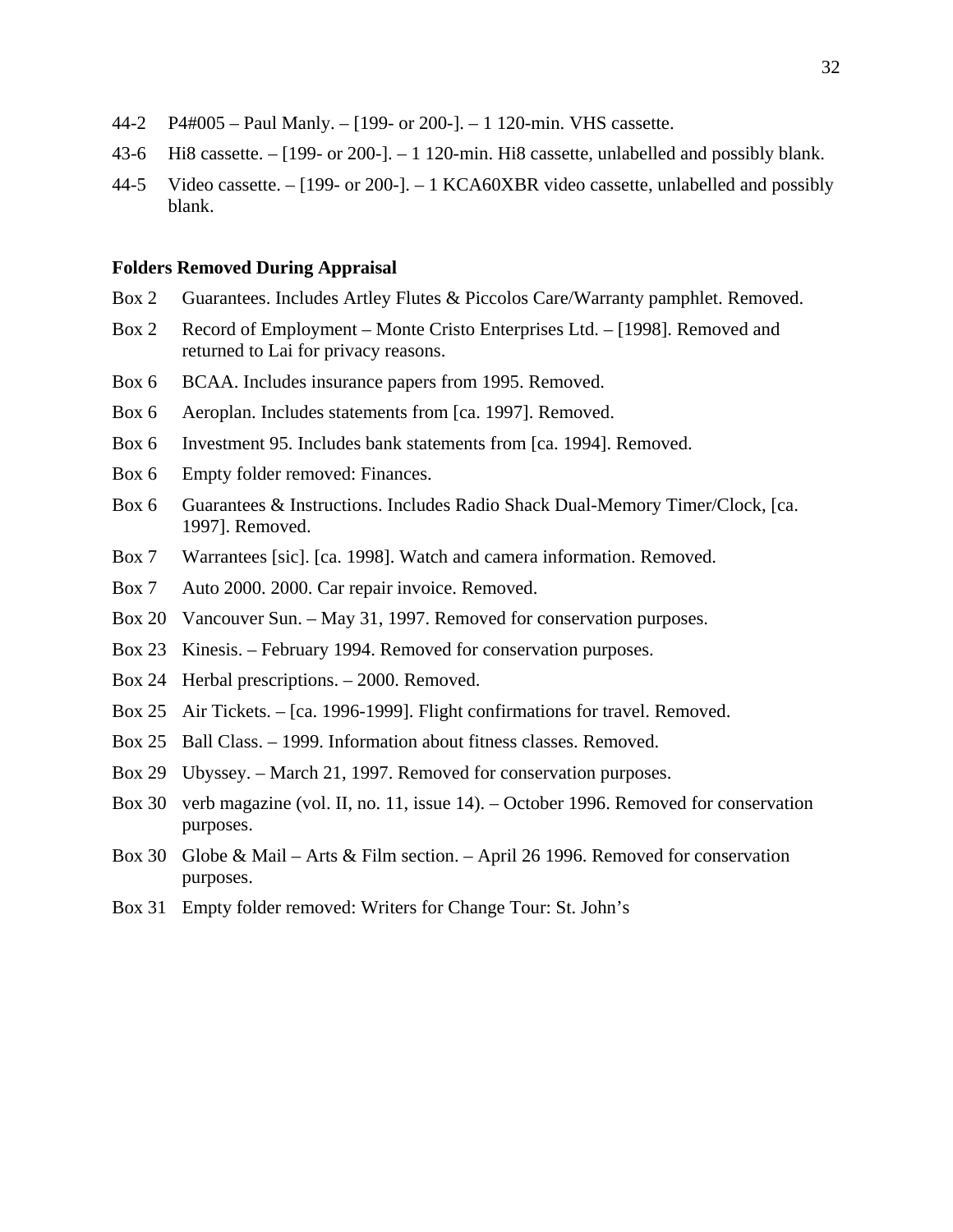# **Original Box Listing**

Note: "Original Box" denotes the boxes Lai submitted to the library, which were numbered in rough chronological order by the archivist. "Box" represents the archival boxes the material was subsequently moved into.

# **Box 1**

# *Original Box 1*

- 1-1 Notice of Lai reading. March 18, 2000. 0.1 cm of textual material. *Note*: Title based on contents of file.
- 1-2 Explorations 93. [ca. 1993]. 1 cm of textual material. Includes grant applications, acceptance letters.
- 1-3 Poems. [199- or 200-]. 0.3 cm of textual material. *Note*: Title based on contents of file.
- 1-4 Corrupted Lineage. [2000?]. 0.4 cm of textual material.
- 1-5 Feminine Sourcery. [2000?]. 0.8 cm of textual material. Consists of the proof of a chapbook.
- 1-6 Resources Chinese superstition. [199-?]. 0.5 cm of textual material. Includes article. *Note*: Title based on contents of file.
- 1-7 Memory & Desire: the Voices of Eleven Women of Culture. 1992. 0.1 cm of textual material. Consists of exhibition program. *Note*: Title based on contents of file.
- 1-8 Resources Chinese social customs. [ca. 2000]. 0.8 cm of textual material. Includes article, letters. *Note*: Title based on contents of file.
- 1-9 Thurs 4:30. Review of Jeannette Winterson novel Art & Lies. [199-]. 0.2 cm of textual material.
- 1-10 Resources, other writings. [199-?]. 0.9 cm of textual material, 1 colour photograph 7.6 x 12.7 cm, 2 b&w photographs 12.7 x 17.8 cm. *Note*: Title based on contents of file.
- 1-11 Poems and story. [1998?]. 0.5 cm of textual material. *Note*: Title based on contents of file.
- 1-12 International College of Traditional Chinese Medicine, Vancouver information booklet.  $[1998?]$ . – 0.6 cm of textual material.
- 1-13 Mom's readings [Yuen-Ting Lai]. [199-?]. 2 cm of textual material. Includes articles and essays related to women in China.
- 1-14 Vanity File 93. [ca. 1993]. 0.8 cm of textual material. Includes event programs, flyers.
- 1-15 Chinese Lezzies. [199-?]. 2 cm of textual material. Includes research on lesbians in Chinese history and literature.
- 1-16 Tyrone Lai. [199-?]. 0.5 cm of textual material. Includes essays probably written by Lai's father.
- 1-17 Poems. [199-?]. 0.2 cm of textual material. *Note*: Title based on contents of file.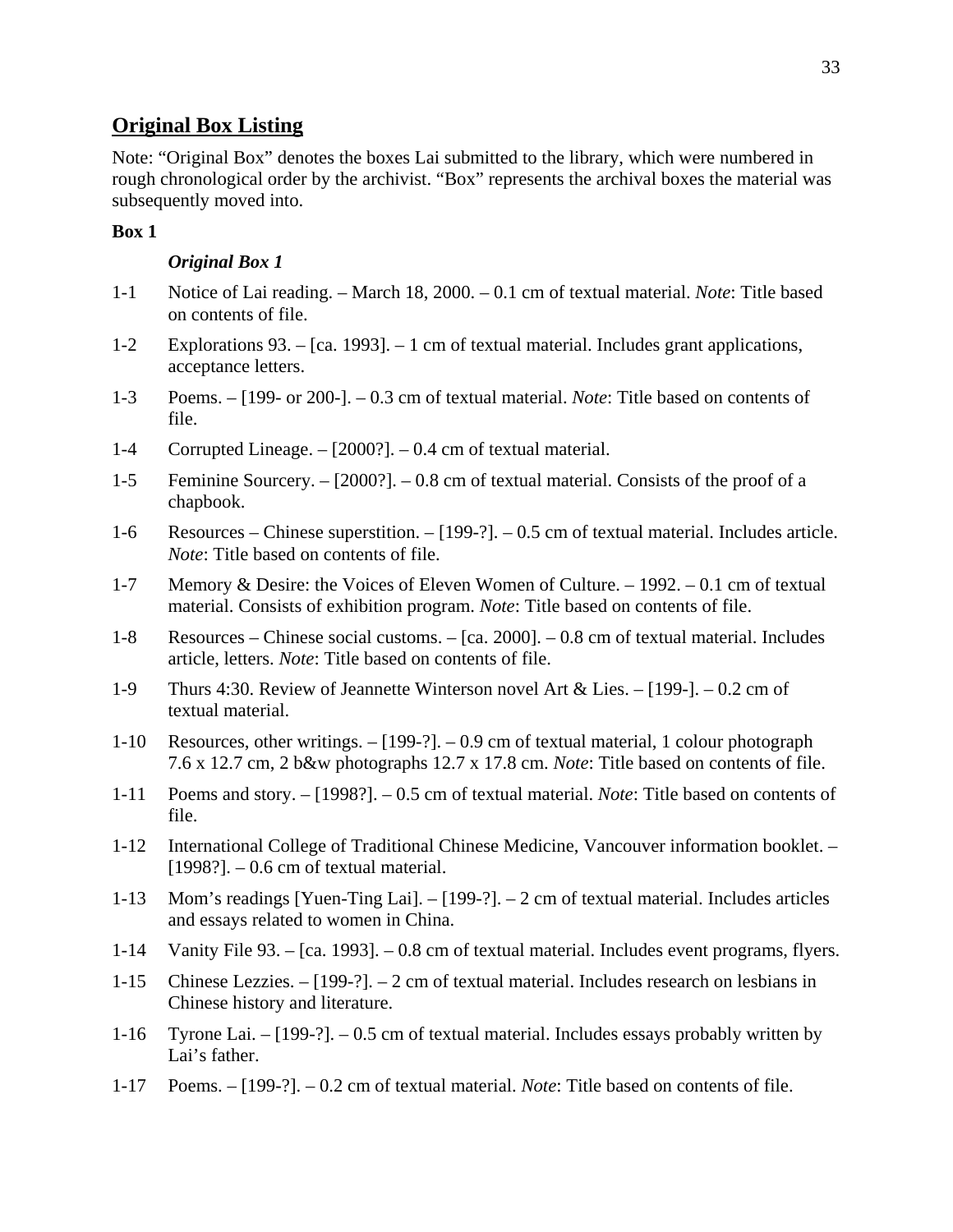- 1-18 slant eyes. [199-?]. 0.1 cm of textual material. Includes interview questions prepared for unknown subject, without answers recorded.
- 1-19 Grad School. [ca. 1990]. 0.3 cm of textual material. Includes letters of application, resume. UBC permanent record removed and returned to Lai for privacy reasons.
- 1-20 Letters of Acceptance. 1991. 0.2 cm of textual material. Includes letters from grad schools.
- 1-21 Undergrad papers & presentations. [198-]. 1.2 cm of textual material.

- 2-1 Resumes. [198- 199-]. 0.9 cm of textual material.
- 2-2 Exhibition Notes. [199-?]. 0.2 cm of textual material. Includes notes on artists.
- 2-3 Chinese (Mon). [ca. 1990]. 1 cm of textual material. Includes notebooks and worksheets for learning Cantonese.
- 2-4 Poetry L. Lai. [199-?]. 0.8 cm of textual material.
- 2-5 Larissa's Bio. [199-?]. 0.1 cm of textual material.
- 2-6 ASIA 435 Japanese. [ca. 1988]. 0.3 cm of textual material. Includes school notes. Guarantees. Includes Artley Flutes & Piccolos Care/Warranty pamphlet. Removed during appraisal.

 Record of Employment – Monte Cristo Enterprises Ltd. – [1998]. Removed and returned to Lai for privacy reasons.

- 2-7 Newsclippings/Political Flyers. [ca. 1988]. 1.8 cm of textual material.
- 2-8 Art Gallery Press. 1990. 0.2 cm of textual material.
- 2-9 Poetry In Progress. [198-?]. 0.4 cm of textual material.
- $2-10$  Compte.  $-[199-?]$ .  $-0.1$  cm of textual material. Includes sociology notes.
- 2-11 George McWhirter & workshop odd & ends. [198-?]. 0.4 cm of textual material. Includes writing samples from Lai and others.
- 2-12 Dad's Stuff [Tyrone Lai]. [198-]. 1 cm of textual material. Includes philosophy essays and articles.
- 2-13 Larissa Lai McWhirter Workshop. [198-?]. 1 cm of textual material. Consists of poems.
- 2-14 Radio. [199-?]. 0.1 cm of textual material. Includes handwritten notes for review of Dancing on the Edge.
- 2-15 Foucault.  $-[198-?] 0.1$  cm of textual material. Consists of typed school notes.
- 2-16 Durkheim Suicide. [198-?]. 0.4 cm of textual material. Consists of school papers and notes on Marx, not Durkheim.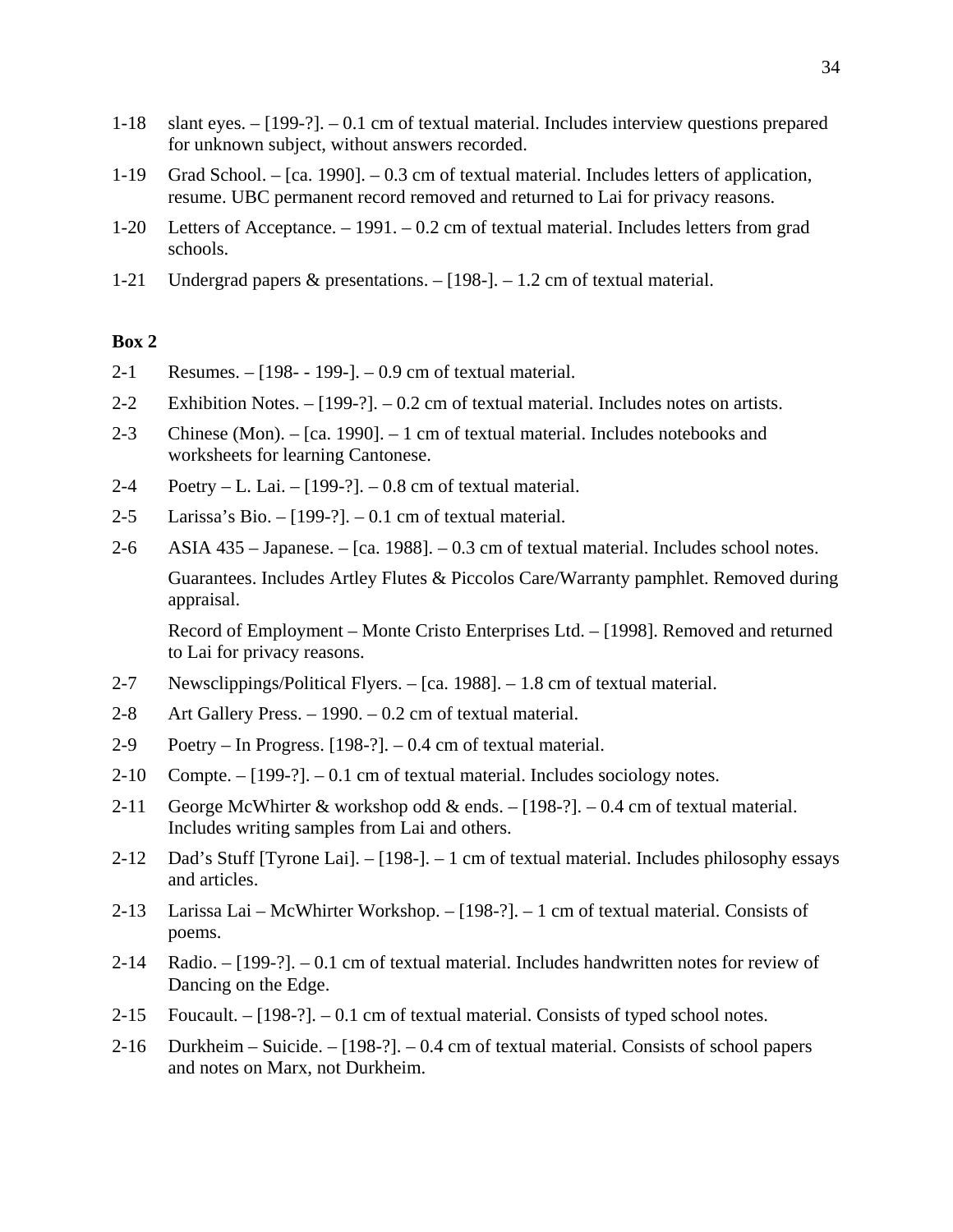- 2-17 Poetry Work in Progress!!. [198- or 199-]. 0.8 cm of textual material. Consists of poems, many with editorial notes.
- 2-18 Poems. [198- or 199-]. 0.7 cm of textual material. *Note*: Title based on contents of file.
- 2-19 Mediawatch. [198-]. 1 cm of textual material. Includes information on media consciousness and the portrayal of women in advertising.

- 3-1 Yellow Peril/Paul Wong. 1989-1990. 0.2 cm of textual material. Includes notes on the Yellow Peril exhibit.
- 3-2 Durkheim. 1989-1990. 0.5 cm of textual material. Includes school papers and notes on Durkheim.
- 3-3 Marx the Holy Family. 1989. 0.2 cm of textual material. Consists of a school paper on Marx.
- 3-4 Party invitation. [198- or 199-]. 0.1 cm of textual material. *Note*: Title based on contents of file.
- 3-5 Programs/Mementos. [198- or 199-]. 0.1 cm of textual material. Consists of a party invitation. Educational Award notice removed and returned to Lai for privacy reasons.
- 3-6 File title page. 2002. 0.1 cm of textual material. Includes information on contents of related files. *Note*: Title based on contents of file.
- 3-7 Poetry Seminar McWhirter. [198-?]. 1.4 cm of textual material. Includes poems by Lai and others.
- 3-8 Academic Records. 1985-1990. 0.4 cm of textual material. Includes information from Lai's high school and undergraduate educations. UBC permanent record removed and returned to Lai for privacy reasons.
- 3-9 Certificates etc. 1985-1990. 0.4 cm of textual material. Includes school certificates. Some records removed and returned to Lai for privacy reasons.
- 3-10 Newsclippings. [ca. 1991]. 0.1 cm of textual material. Includes information on women's rights.
- 3-11 Creative Writing Apps. 1990-1991. 1 cm of textual material. Includes application information for a Racial Equality Program Internship with The Canada Council and UBC Creative Writing department.
- 3-12 Media & Peuf [sic]. 1990-1991. 0.5 cm of textual material, 1 colour Polaroid photograph 8.8 x 10.8 cm. Photograph image is unclear; it is inscribed "This is the proof that we know that you know."
- 3-13 Saw Video. 1991. 0.2 cm of textual material. Consists of newsletters from Saw Video Co-op.
- 3-14 Dim Sum Diaries. 1991. 0.2 cm of textual material. Includes newspaper reactions to CBC Radio drama "Dim Sum Diaries."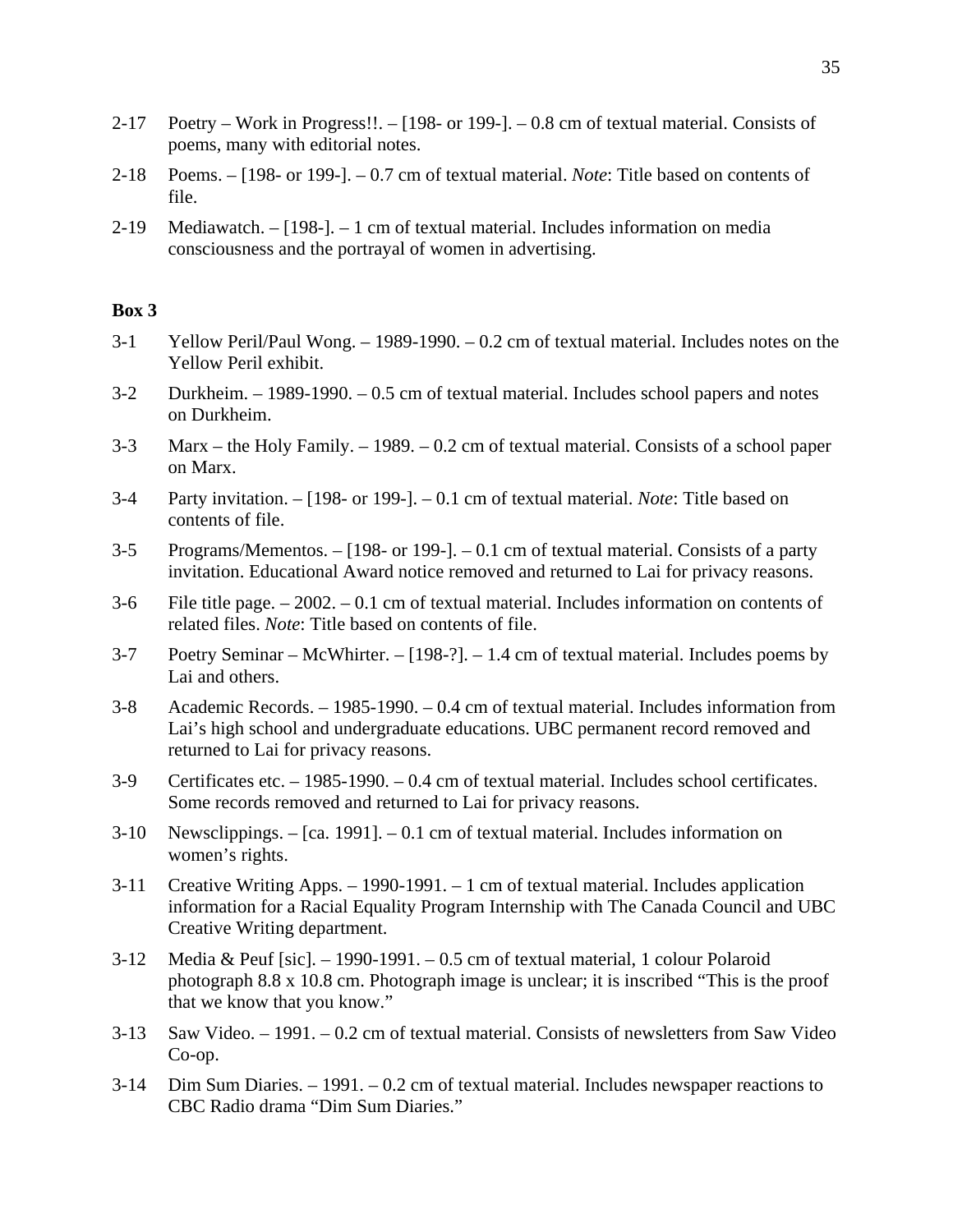- 3-15 Head Tax Film. 1988-1991. 0.8 cm of textual material. Includes articles on racism.
- 3-16 Video Workshops. [ca. 1991]. 0.2 cm of textual material. Includes notes on video production.
- 3-17 Talks & Panels 91. 1991. 0.4 cm of textual material. Includes speaking notes on Yellow Peril exhibit.
- 3-18 Lesbian & Gay. 1991. 0.2 cm of textual material. Consists of the program for the Toronto Lesbian and Gay Film and Video Festival.
- 3-19 Wendy [Lai]. 1991. 0.2 cm of textual material. Consists of an article by Wendy Lai.
- 3-20 Yellow Peril. 1990. 0.5 cm of textual material. Consists of the Fall 1990 issue of Parallelogramme.
- 3-21 Review. 1991. 0.3 cm of textual material. Removed from folder 3-21. Consists of review written by Lai. *Note*: Title based on contents of file.
- 3-22 The Rules are no Game: the Strategy of Communication. By Anthony Wilden. [198- or 199-]. – 0.3 cm of textual material. Consists of photocopy of a publication.
- 3-23 Architecture notes. [198- or 199-]. 0.4 cm of textual material. Consists of what appear to be notes related to a slide show of architecture in St. John's, Newfoundland. *Note*: Title based on contents of file.

- 4-1 Salt Fish. Draft. 1998. 1.9 cm of textual material.
- 4-2 Salt Fish. Draft. 2000. 2.3 cm of textual material.
- 4-3 Salt Fish. Draft with editing. 1998. 3.4 cm of textual material. *Note*: Title based on contents of file.
- 4-4 Race & Art. 1991-1996. 0.4 cm of textual material. Includes programs and reviews of exhibits related to art and race.
- 4-5 Writing. [199-?]. 0.2 cm of textual material. Consists of poems.
- 4-6 Flyer Project proof. 1991. 0.3 cm of textual material. Removed from folder 4-5. *Note*: Title based on contents of file.
- 4-7 Letter to UBC Creative Writing Department. 1991. 0.1 cm of textual material. Removed from folder 4-5. *Note*: Title based on contents of file.
- 4-8 Rita Wong. 1992. 0.4 cm of textual material. Consists of Wong's MA project.
- 4-9 National Library Chinese Canadian Hist. 1996. 0.7 cm of textual material. Includes articles on the history of Chinese in Canada.
- 4-10 Topographies. 1996. 0.9 cm of textual material. Consists of photocopy of program for a Vancouver Art Gallery exhibit.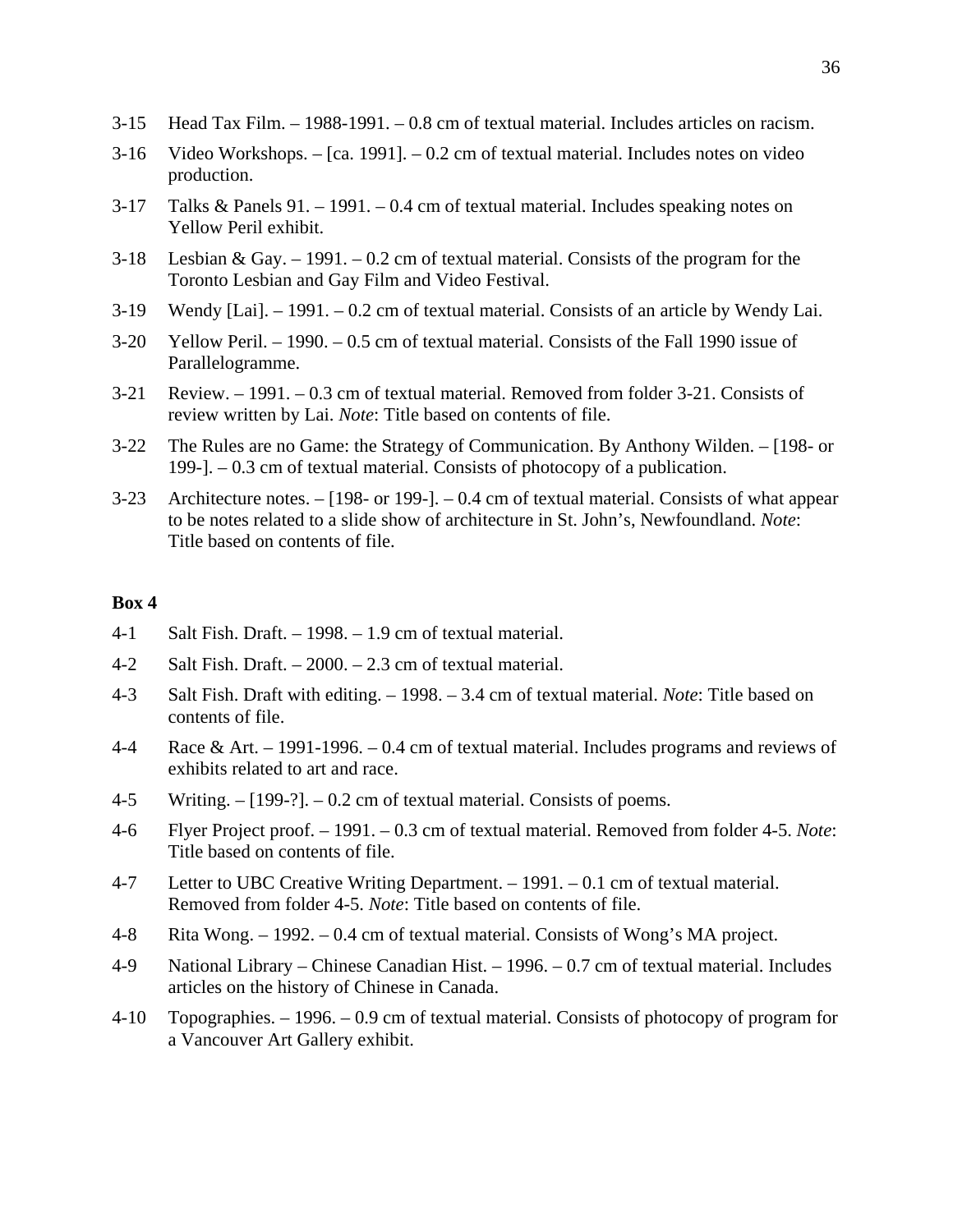5-1 Strange Attractors – Ottawa Art Gallery 97-98. – [ca. 1998]. – 1.5 cm of textual material. Includes information on Strange Attractors exhibition, symposium and publication.

# *Original Box 2*

- 5-2 Correspondence. 1992-1997. 0.6 cm of textual material. Includes material related to writing and funding. *Note*: Title based on contents of file.
- 5-3 Resources. 1996-1998. 0.2 cm of textual material. Includes articles on Asian-American issues. *Note*: Title based on contents of file.
- 5-4 Writing/media resources. [ca. 1997]. 0.2 cm of textual material. *Note*: Title based on contents of file.
- 5-5 Photographs (unlabelled). [199-?]. 2 colour photographs, 10 x 15 cm. Images are of Lai and others, possibly family. *Note*: Title based on contents of file.
- 5-6 Miscellaneous. [199-?]. 0.6 cm of textual material. Includes information on Multiculturalism Canada. *Note*: Title based on contents of file.
- 5-7 MS in Progress 97. 1997. 5.1 cm of textual material. Includes early precursors to Salt Fish Girl. 3 folders.
- 5-8 Fox Tour 95-96. 1995-1996. 3 cm of textual material. Includes material related to readings and appearances for When Fox Is a Thousand.

# **Box 6**

6-1 Arts Awards Info. – 1995-1997. – 0.1 cm of textual material. Consists of correspondence related to awards.

BCAA. Includes insurance papers from 1995. Removed during appraisal.

- 6-2 Book Contracts. 1996. 0.1 cm of textual material. Includes material related to the book Bringing It Home: Women Talk about Feminism in Their Lives.
- 6-3 Business Letters Publications. 1995-1997. 0.8 cm of textual material. Aeroplan. Includes statements from ca. 1997. Removed during appraisal.
- 6-4 Grants 96-97. 1994-1997. 0.3 cm of textual material. Some items removed and returned to Lai for privacy reasons.
- 6-5 Hong Kong. [ca. 1994]. 0.3 cm of textual material. Includes material related to travel documentation.
- 6-6 Ho Tam 95. 1995-1996. 1 cm of textual material. Includes material related to Ho Tam's art piece Yellow Pages. Lai wrote an essay for the exhibition catalogue.
- 6-7 Internet. [ca. 1995]. 1 cm of textual material. Consists of printed email messages to and from family.

Investment 95. Includes bank statements from ca. 1994. Removed during appraisal.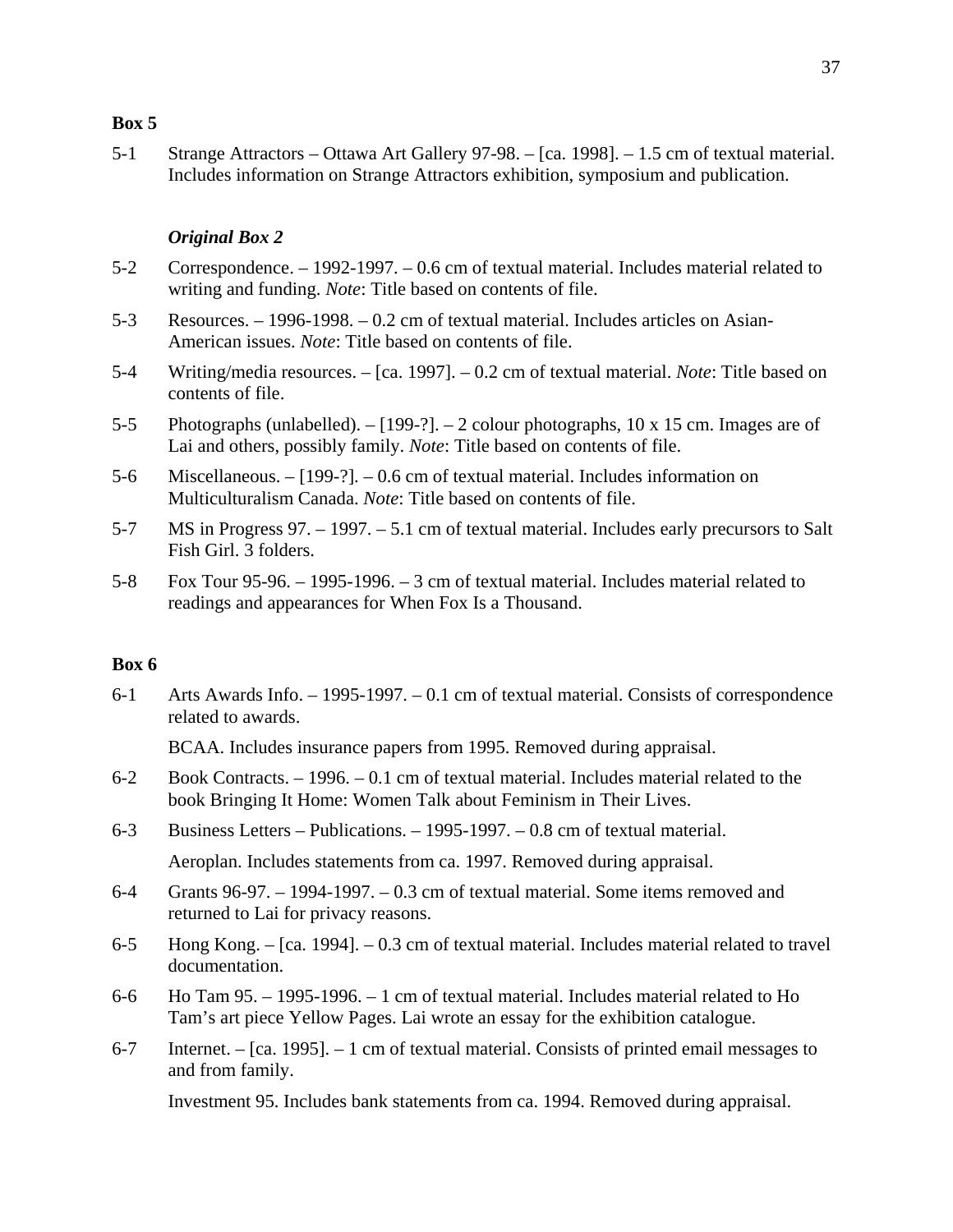- 6-8 Anne Jew. [ca. 1993-1994]. 0.4 cm of textual material. Includes writing samples by Anne Jew.
- 6-9 RTW [sic] Conference Schedules. 1994. 0.2 cm of textual material. Includes material related to the Writing Through Race conference, Vancouver.
- 6-10 Earthly Pleasures. [199-?]. 0.1 cm of textual material. Consists of exhibition flyer. Removed from folder 6-9.

Empty folder "Finances." Removed during appraisal.

- 6-11 Press Photos. [ca. 1994]. 0.1 cm of textual material,  $8 \text{ b\&w}$  photographs 10 x 15 cm, 1 colour photograph 10 x 15 cm, 2 sepia photographs 10 x 15 cm, 3 contact sheets, 3 sets of b&w 35mm negatives, 1 set of colour b&w negatives.
- 6-12 Press Gang. 1994. 0.1 cm of textual material. Includes information on Norcroft writing retreat for women, Minneapolis, Minnesota.
- 6-13 Membership Committee View Court 94/95. 1994. 0.1 cm of textual material. Includes material related to Lai's housing co-op View Court.
- 6-14 Research Materials 97. [ca. 1997]. 1.7 cm of textual material. Includes material related to geology and mining in Canada
- 6-15 Canada Council grant information. 1997. 0.2 cm of textual material. *Note*: Title based on contents of file.
- 6-16 Snakey Eyes, The Mountain, The Drowned Fish, Fish Cage Bird Tank. 1997. 1.3 cm of textual material. Includes note "Sent to myself to secure copyright."
- 6-17 Interview. 1997. 0.3 cm of textual material. Consists of an interview with Lai conducted by John Chen of Malaspina University-College, Nanaimo, BC. *Note*: Title based on contents of file.
- 6-18 Article. 1996. 0.2 cm of textual material. Consists of article written by Lai for Fuse magazine. *Note*: Title based on contents of file.

 Guarantees & Instructions. Includes Radio Shack Dual-Memory Timer/Clock, ca. 1997. Removed during appraisal.

- 7-1 Political Animals. 1998. 0.2 cm of textual material. Includes notes for panel discussion at Making History, Constructing Race conference, University of Victoria.
- 7-2 Grant Application. [199-?]. 0.4 cm of textual material. Includes writing samples, interview. *Note*: Title based on contents of file.
- 7-3 Write Out West. 1997. 0.2 cm of textual material. Includes material related to Lai's participation in Write Out West: A Lesbian, Bisexual, Transgender and Gay Writers' Conference, Vancouver, November 7-9, 1997.
- 7-4 Writers Union. [ca. 1998-2000]. 1.8 cm of textual material. Consists of information on the Writers' Union of Canada.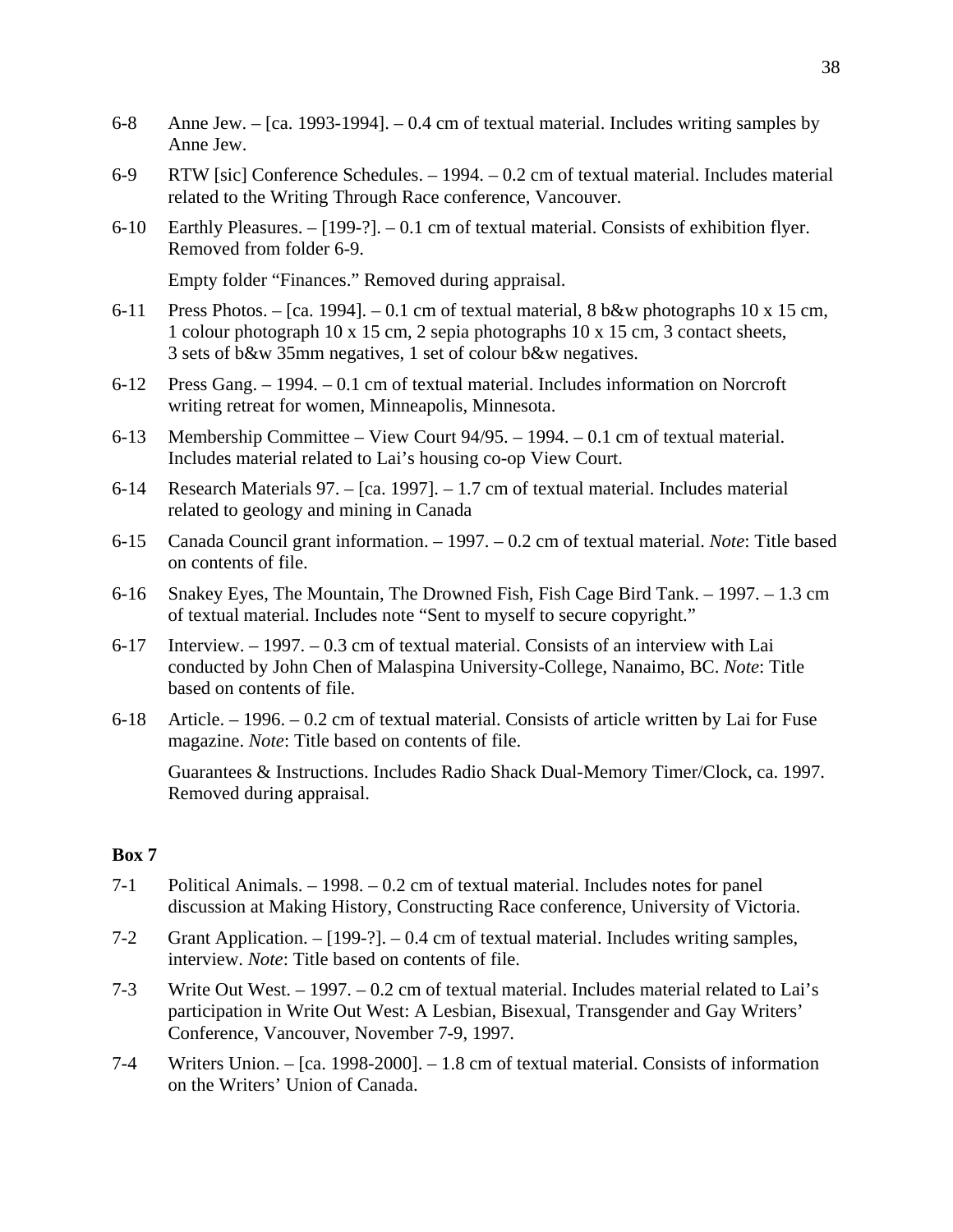- 7-5 Women of Colour Collective. 1997. 0.1 cm of textual material. Includes AGM agenda.
- 7-6 Writer Friends 98. [ca. 1998]. 0.9 cm of textual material. Includes material from Wayson Choy, Sarah Murphy, Leila Sujir.
- 7-7 Women in View. 1998. 0.2 cm of textual material. Consists of material related to the Women in View performing arts society and festival.
- 7-8 Yellow Peril. [199-]. 0.2 cm of textual material. Consists of writing related to the Yellow Peril exhibit.

Warrantees [sic]. [ca. 1998]. Watch and camera information. Removed during appraisal.

7-9 Australia 2000. – 2000. – 1 cm of textual material. Consists of material related to a trip to Australia, New Zealand, Hong Kong, including the Renegotiating Identities conference, Wollongong, NSW, Australia, July 1-4, 2000.

Auto 2000. 2000. Car repair invoice. Removed during appraisal.

- 7-10 Colorlines 2000. 1999-2000. 0.3 cm of textual material. Consists of material for Colorlines magazine.
- 7-11 Gagnon, Monika Kin 2000. 1.3 cm of textual material. Includes draft of Gagnon's "Other Conundrums: Race, Cultural Identity and Canadian Art" and related correspondence.
- 7-12 Open Letter 2000. 1997-2000. 0.3 cm of textual material. Includes material related to Women and Texts conference, University of Calgary, 1997.
- 7-13 TWUC [The Writers' Union of Canada]. [ca. 2000]. 1.3 cm of textual material.
- 7-14 View Court Co-op Meeting Notes etc. [ca. 1999]. 0.5 cm of textual material.
- 7-15 Racism at View Court. 1998-2000. 0.2 cm of textual material. Consists of material related to complaints against Lai from other tenants.

# **Box 8**

- 8-1 View Court. [ca. 2000]. 0.3 cm of textual material. Consists of material related to complaints against Lai from other tenants.
- 8-2 VC [View Court] Grievance. [ca. 1999 or 2000]. 0.4 cm of textual material. 3 audio cassettes moved to folder 42-9 for storage purposes.
- 8-3 Making History, Constructing 'Race' Conference, University of Victoria. 1998. 0.4 cm of textual material.
- 8-4 Maps (Research). [2000?]. 0.3 cm of textual material. Includes Chinese maps.

# *Original Box 3*

8-5 Correspondence. – [ca. 1992-1997, predominant 1994-1997]. – 5.8 cm of textual material. 3 folders. *Note*: Title based on contents of file.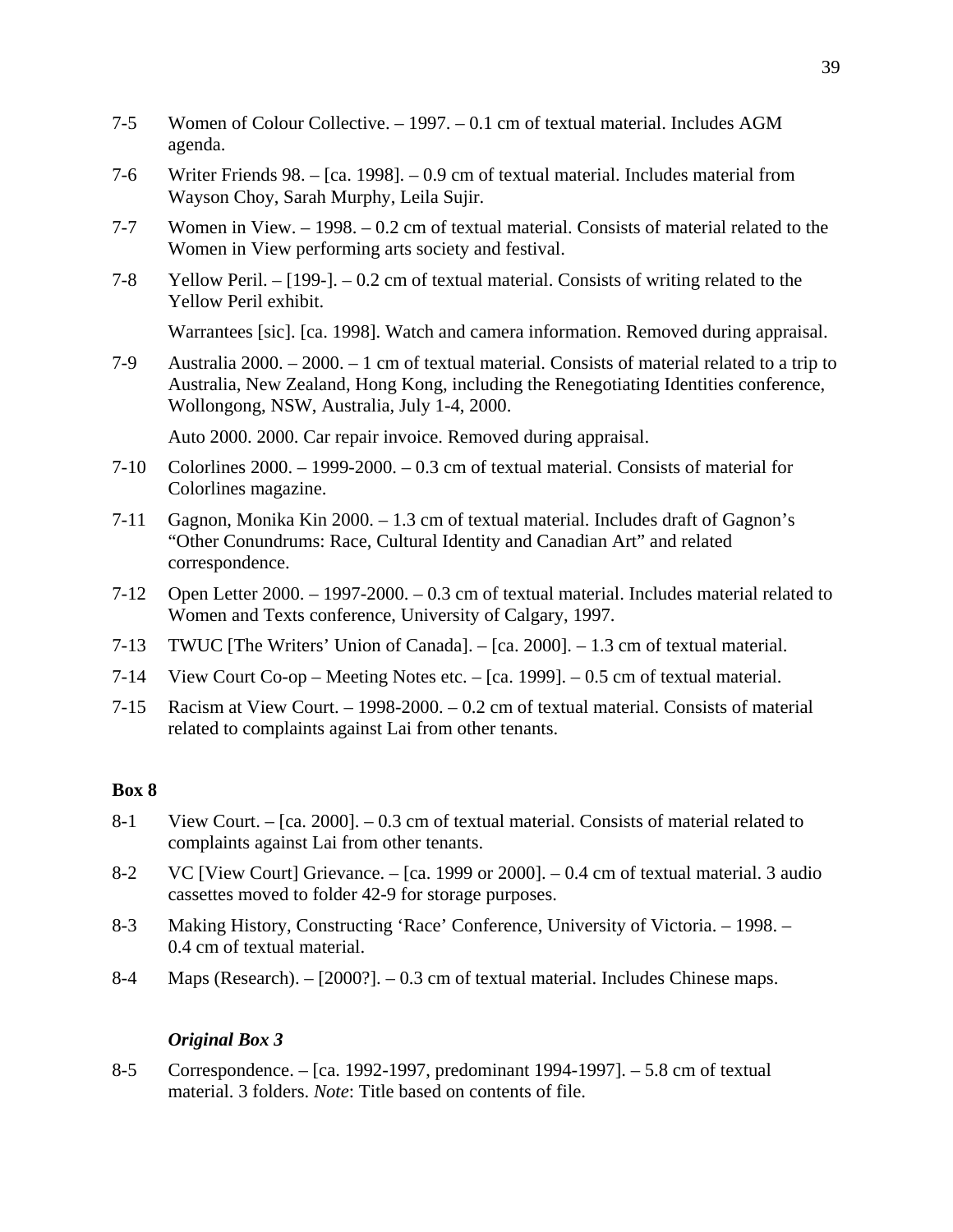## *Original Box 4*

9-1 Correspondence – sealed. – 1992-1997, predominant 1995. – 7.7 cm of textual material. 4 folders. Note: This file is to be sealed until the year of Lai's 100th birthday (December 31, 2067) or 10 years past her death, whichever is later.

# *Original Box 5*

9-2 Sybil Unrest. – 2004. – Vancouver : West Coast Line. – 14 x 19 x 2.6 cm. Long poem by Lai and Rita Wong. Published in a limited edition of 100 boxed copies.

# **Box 10**

- 10-1 Salt Fish Girl. 2002. 13.5 x 19.6 x 2 cm. Published by Thomas Allen Publishers, Toronto.
- 10-2 When Fox Is a Thousand. 1995. 14 x 22.7 x 1.8 cm. Published by Press Gang Publishers, Vancouver.
- 10-3 Carnal Nation: Brave New Sex Fictions. Edited by Carellin Brooks and Brett Josef Grubisic. – 2000. – Vancouver : Arsenal Pulp Press. – Book ; 15.2 x 22.9 x 2.2 cm. Includes Lai's short story "Pomegranate Tree."
- 10-4 Urban Fictions. 1997. 17.8 x 22.5 x 0.5 cm. Publication for exhibit at Presentation House Gallery, North Vancouver, January 13-February 18, 1996. Includes excerpt from When Fox Is a Thousand.
- 10-5 Twelve Writers. And a fistful of words. 2003. 14 x 21.6 x 0.2 cm. Program from gala for the Markin-Flanagan Distinguished Writers Programme, University of Calgary, September 19, 2003.
- 10-6 West Coast Line 44 (38, no. 2). 2004. 17 x 20.4 x 1 cm. Includes numerous poems and interview with Lai.
- 10-7 transCanada. 2005. 17.5 x 21.5 x 0.2 cm. Program from Literature Institutions Citizenship conference, Vancouver, June 23-26, 2005.
- 10-8 Bringing It Home: Women Talk About Feminism In Their Lives. Edited by Brenda Lea Brown. – 1996. – Vancouver : Arsenal Pulp Press. – Book ; 15.1 x 22.9 x 2.1 cm. Includes Lai's essay "The Sixth Sensory Organ."

- 11-1 Decadent Writing: Celebrating 10 Years of the Markin-Flanagan Distinguished Writers Programme. – 2003. -15.2 x 25.5 x 0.4 cm. Includes Lai's "Impression of Calgary."
- 11-2 Telling Relations: Sexuality and the Family. 1993. 13.8 x 21.7 x 0.1 cm. Program for exhibit at grunt gallery, Vancouver, curated by Lai.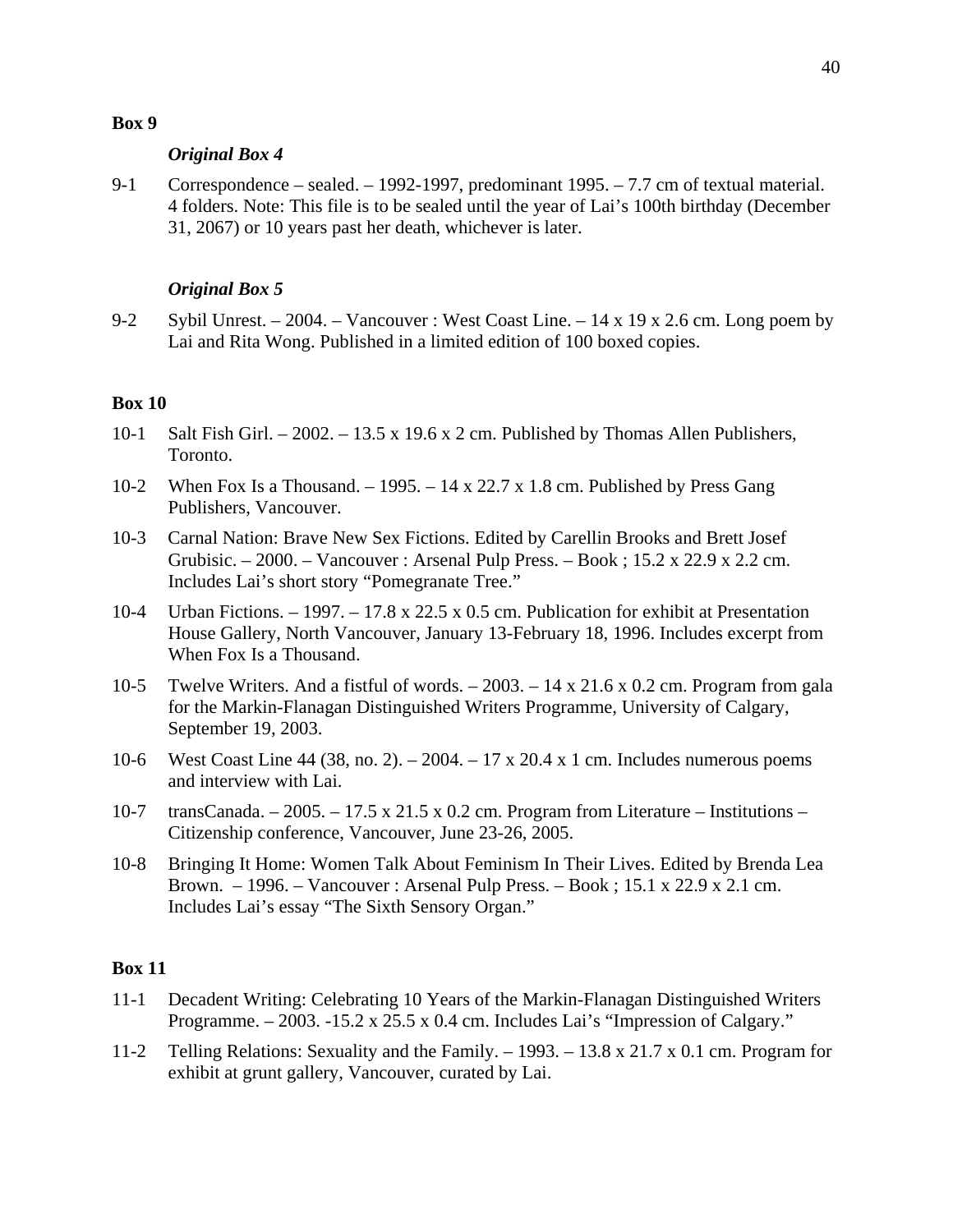- 11-3 welcome to asian women in business: a one stop site for entrepreneurs.  $-2004$ .  $-14 \text{ x}$ 21.7 x 0.1 cm. Chapbook self-published by Lai.
- 11-4 Earthly Pleasures.  $-1994. -13.7 \times 21.7 \times 0.1 \text{ cm}$ . Program for exhibit at grunt gallery, Vancouver, curated by Lai.
- 11-5 Beyond Autoethnography: Writing Race and Ethnicity in Canada. 2005. 13.9 x 21.7 x 0.1 cm. Conference program from Wilfrid Laurier University, Waterloo, Ontario, April 28-30, 2005. Lai read at the conference.
- 11-6 Queer View Mirror 2: Lesbian and Gay Short Fiction. Edited by James C. Johnstone and Karen X. Tulchinsky. – 1997. – Vancouver : Arsenal Pulp Press. – Book ; 15.3 x 22.9 x 1.9 cm. Includes Lai's short story "Traitors."
- 11-7 THIS: Because Everything Is Political (36, no. 4). January/February 2003. 20.6 x 27.6 x 0.2 cm. Includes review of Salt Fish Girl.
- 11-8 Broumas Workshop. [2000?]. 0.6 cm of textual material. Consists of poems.
- 11-9 Instructor's Guide to The Broadview Anthology of Expository Prose. [2002?]. 21.5 x 27.9 x 0.3 cm. Photocopied booklet, includes information on Lai's essay "Political Animals and the Body of History."
- 11-10 Astraea Lesbian Writers Fund Gala program. 1995. 21.5 x 27.9 x 0.3 cm. Lai read at gala and was awarded funding for fiction.
- 11-11 Video Guide (vol. 11, no. 1, issue 50). Spring 1991. 29.2 x 44.5 x 0.1 cm, folded to 29.2 x 22.3 x 0.2 cm. Includes an article by Lai.
- 11-12 explanASIAN (4, no. 2). Fall 1996. 20.9 x 27 x 0.1 cm. Includes brief review of When Fox Is a Thousand.
- 11-13 Fuse (23, no. 2). September 2000. 20.9 x 27 x 0.4 cm. Includes article by Lai.
- 11-14 Salt Fish: a novel. Draft 4: February 2000. 2000. 1 cm of textual material. Includes editorial notes.
- 11-15 Salt Fish: Two Excerpts from a Novel. 2001. 0.7 cm of textual material. Consists of Lai's thesis project.
- 11-16 feminine sourcery.  $-2000 15 \times 25 \times 0.5$  cm. Self-published chapbook in limited edition of 24 copies.

- 12-1 When Fox Is a Thousand. 2004. 14.5 x 20.2 x 1.9 cm. Re-released version, published by Arsenal Pulp Press, Vancouver.
- 12-2 Room of One's Own (14, no. 2). March 1991. 13 x 20.4 x 0.8 cm. Includes Lai's poem "Eighty Years Bathing."
- 12-3 absinthe (10, no. 1). Winter 1998. 13.7 x 21.4 x 0.5 cm. Includes Lai's "S," an excerpt from Salt Fish Girl.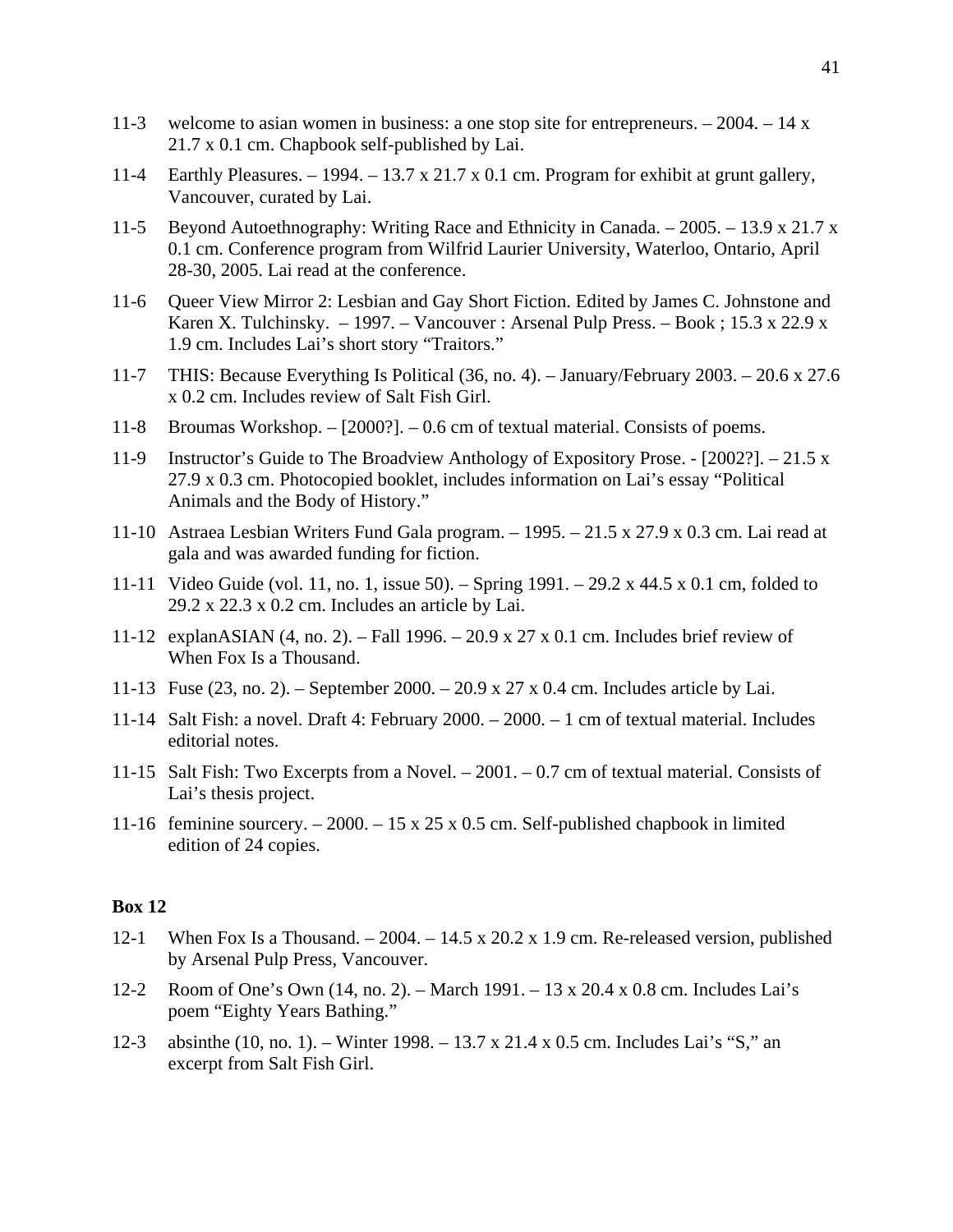- 12-4 The Body (5, no. 1). Spring/Summer 1996. 17.8 x 20.9 x 1 cm. Includes Lai's "The Voice of the Blind Concubine," from When Fox Is a Thousand.
- 12-5 eye wuz here: stories by women writers under 30. Edited by Shannon Cooley. 1996. Vancouver and Toronto : Douglas & McIntyre. – Book ; 14.2 x 21.5 x 2.1 cm. Includes Lai's short story "The Peacock Hen."
- 12-6 The Broadview Anthology of Expository Prose. Edited by Tammy Roberts et al. 2002. – Peterborough, Ontario : Broadview Press. – Book ; 16.6 x 22.9 x 2.9 cm. Includes Lai's essay "Political Animals and the Body of History."
- 12-7 Bamboo Ridge (no. 52). Fall 1991. 15.3 x 28.8 x 1 cm. Includes Lai's poem "Shade."

- 13-1 Open Letter [2 volumes]. 2000. Each volume 13.6 x 21.3 x 0.8 cm. Co-edited by Lai.
- 13-2 Tessera (vol. 25). Winter/Spring 1998/1999. 14.7 x 22.2 x 1.1 cm. Includes Lai's short story "The Salt Fish Girl".
- 13-3 Salt Fish Girl: a Novel. Advanced Reading Copy. 2002. Toronto : Thomas Allen Publishers. – Book ; 13.2 x 19.8 x 1 cm.
- 13-4 When Fox Is a Thousand. Advance Reading Copy. 2004. Vancouver : Arsenal Pulp Press. – Book ; 14.6 x 20.3 x 1.1 cm. Re-released version with new Afterword.

#### *Original Box 6*

- 13-5 Conference nametags. [ca. 2003]. 0.1 cm of textual material. *Note*: Title based on contents of file.
- 13-6 Promotional postcards. [ca. 2004]. 0.1 cm of textual material. *Note*: Title based on contents of file.
- 13-7 Saw Video Co-op newsletter. Fall 1991. 0.1 cm of textual material.
- 13-8 Paul Wong: Chinaman's Peak: Walking the Mountain. 1993. 12.2 x 19.2 x 0.3 cm. Includes Lai's essay "The Site of Memory". Consists of an exhibition catalogue.
- 13-9 Published articles. [ca. 1991-1993]. 0.4 cm of textual material. *Note*: Title based on contents of file.
- 13-10 Other Conundrums: Race, Culture and Canadian Art. Draft with notes. By Monika Kin Gagnon. – February 2000. – 0.7 cm of textual material. Includes preface by Lai.
- 13-11 Oz paper 'Corrupted Lineage'. 2000. 1 cm of textual material. Includes program and materials for conference Renegotiating Identities: Canadian Studies in an Asia-Pacific Context. July 1-4, 2000. University of Wollongong, Australia.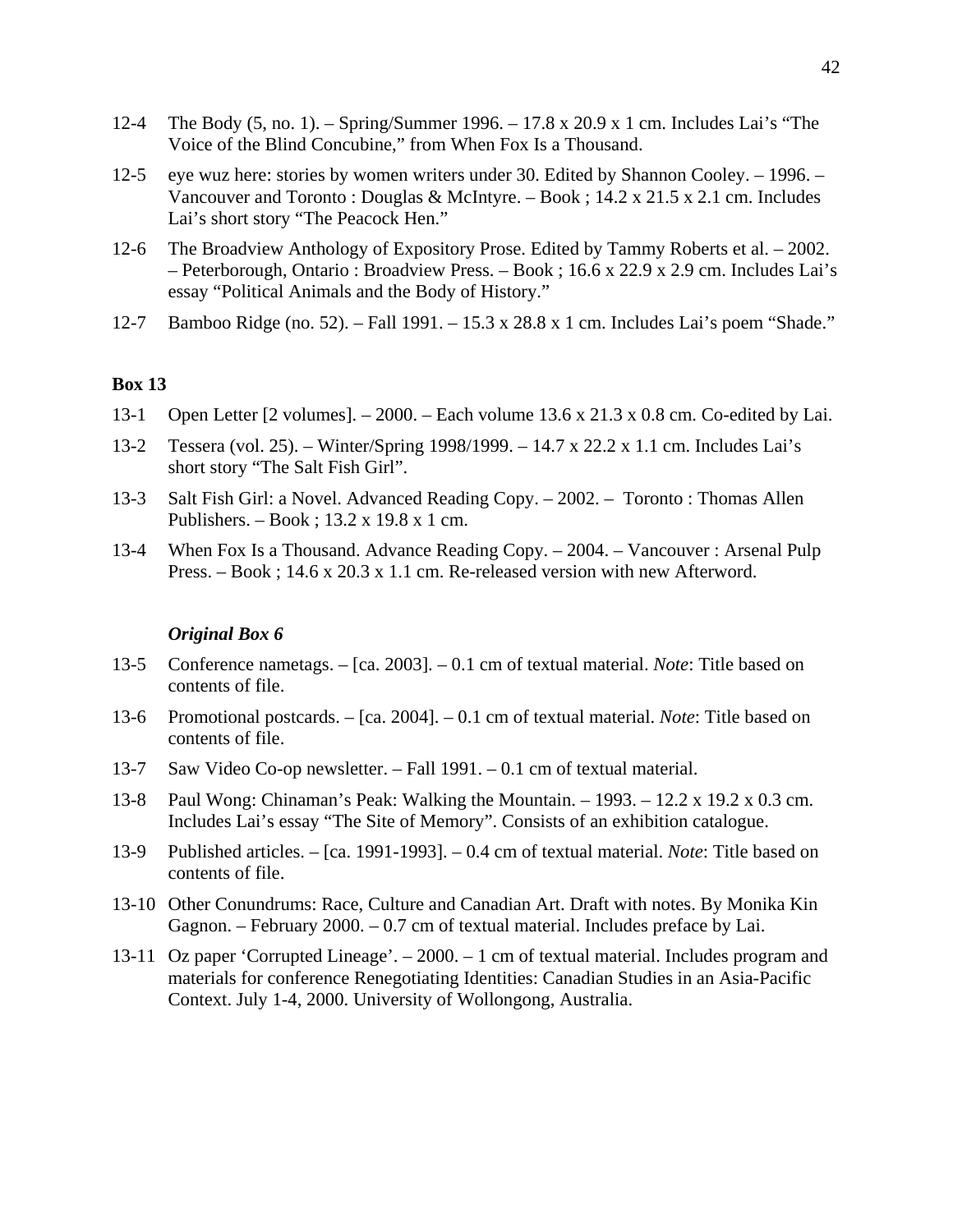- 14-1 Writers for Change: Cultural Diversity in Canadian Writing. Teachers' guide for touring conference. – May 1999. – 21.6 x 27.9 x 0.4 cm. Lai compiled the guide.
- 14-2 Harbour (1, no. 4). 1992. Journal ; 20.7 x 25.4 x 0.5 cm. Includes Lai's short story "Nostalgia."
- 14-3 Quill & Quire. July 1995. 0.1 cm. Photocopied review.
- 14-4 [interruption]. 1992. 21.2 x 28.9 x 0.5 cm. Consists of an exhibition catalogue from the Or Gallery, Vancouver. Includes Lai's essay "Chinese Boxes".
- 14-5 Reverse Shot (issue 1, vol. 1). January 1994. 0.4 cm of textual material. Includes article "Discussing Female Misbehaviour: Sexual Boundaries in the '90s," an interview with Lai and 3 other women, and drafts.
- 14-6 Triangles (issue 1). [199-?]. 0.1 cm of textual material. Includes excerpt from When Fox Is a Thousand.
- 14-7 Press Gang Publishers: Fall 1996 and Complete List. 1996. 0.2 cm of textual material.
- 14-8 Saw News. June/July 1991. 0.1 cm of textual material.
- 14-9 Letter of application. March 1992. 0.1 cm of textual material. Includes application for an Associate position at the Media Centre, Banff Centre for the Arts. *Note*: Title based on contents of file.
- 14-10 the bulletin. April 1996. 20.2 x 26.7 x 0.3 cm. Includes a review by Lai.
- 14-11 Old versions of Fox. [199-]. 5.1 cm of textual material. 3 folders.
- 14-12 Most of the 1st edition of Fox as passed on by Val Speidel to Blaine Kylle. 2004. 2 cm of textual material.

- 15-1 When Fox Is a Thousand. Proof copy. 1995. 1.4 cm of textual material.
- 15-2 Reviews. 1993-1996. 1 cm of textual material.
- 15-3 Kinesis. October/November 1999. 0.3 cm of textual material.
- 15-4 Review. Draft with editorial notes. [199-?]. 0.1 cm of textual material. Removed from folder 15-3.
- 15-5 Kinesis. April 1996. 0.1 cm of textual material.
- 15-6 trans fm. March 1991. 0.2 cm of textual material.
- 15-7 Asian Heritage Month. Calgary Herald. April 29, 2004. 0.1 cm of textual material.
- 15-8 Articles. 1993-1994. 0.1 cm of textual material. *Note*: Title based on contents of file.
- 15-9 Literary Review of Canada (12, no. 6). July/August 2004. 0.7 cm of textual material.
- 15-10 Matriart (issue 1, no. 3). Winter 1991. 20.6 x 26.9 x 0.2 cm.
- 15-11 Vehicule Press Autumn 2001 New Books. 2001. 0.1 cm of textual material.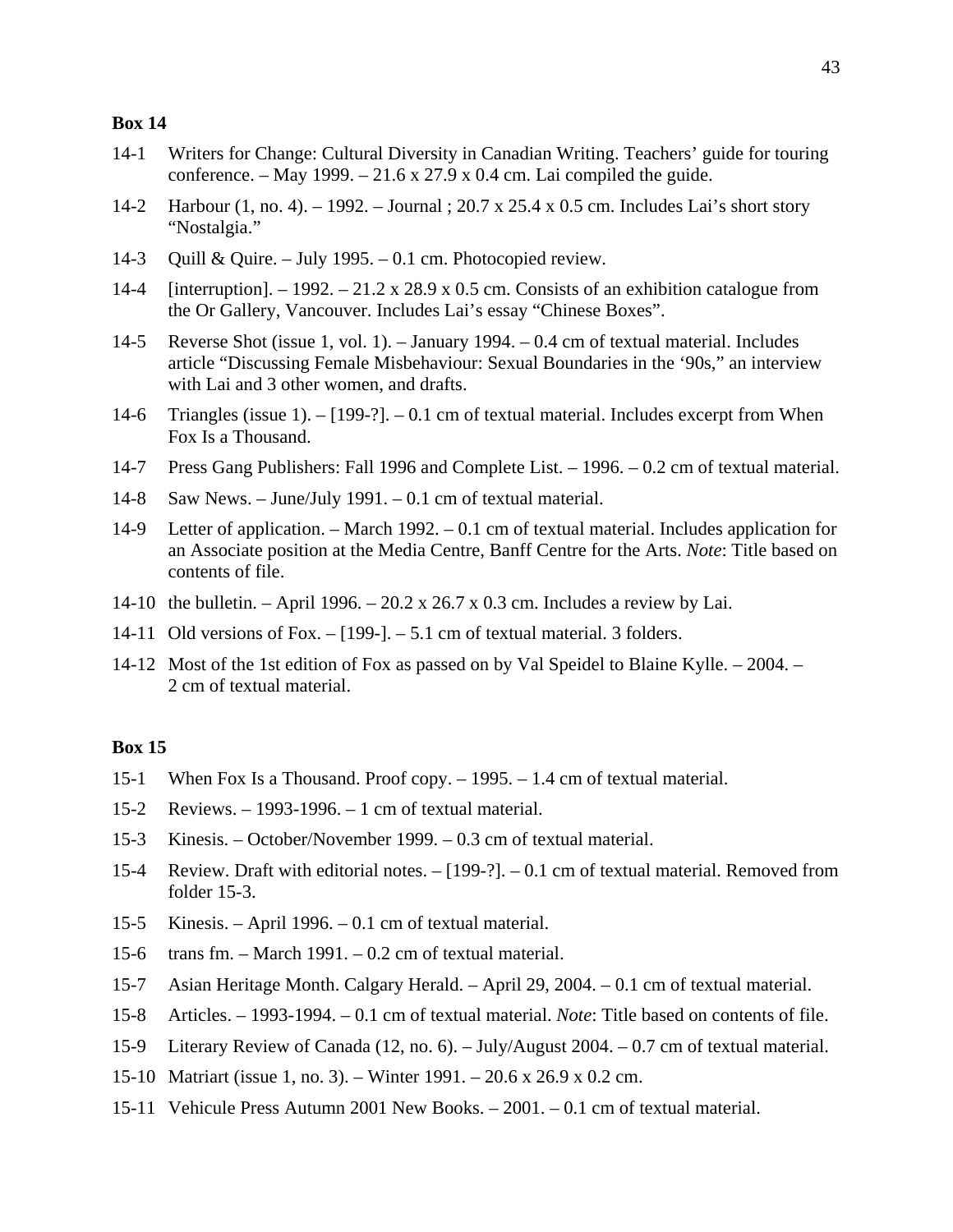- 15-12 The 3rd Annual Asian Heritage Month Festival. Toronto May 1996. 0.3 cm.
- 15-13 Arsenal Pulp Press. Fall 2004. 0.2 cm of textual material.
- 15-14 Video Guide (vol. 11, no. 1, issue 50). Spring 1991. 29.2 x 44.5 x 0.1 cm, folded to  $29.2 \times 22.3 \times 0.2$  cm. Includes an article by Lai.
- 15-15 Readings. 2002-2004. 0.1 cm of textual material. *Note*: Title based on contents of file.
- 15-16 He(a)r Mother's Voice: Language and Maternality in Feminist Science Fiction. Sophie Levy. – [200-?]. – 0.3 cm of textual material. Essay critiquing Lai's novel Salt Fish Girl.
- 15-17 Reviews. 2002-2003. 1.1 cm of textual material. *Note*: Title based on contents of file.

- 16-1 Chinese Canadian Community News. December 15, 2002. 0.1 cm of textual material. Removed from folder 15-17.
- 16-2 Fuse (15, no. 1 & 2). Fall 1991. 21.6 x 27.9 x 0.4 cm.
- 16-3 Reviews. 1996. 0.5 cm of textual material. *Note*: Title based on contents of file.
- 16-4 The Eighth Annual Women In View Performing Arts Festival. January, 1996. 20.2 x 20.2 x 0.1 cm. Removed from folder 16-3.
- 16-5 Rice Paper (6, no. 1). Spring 2000. Removed from folder 16-3.

#### *Original Box 7*

- 16-6 Salt Fish. Draft. March 1998. 1.9 cm of textual material.
- 16-7 Salt Fish. February 1999. 1.3 cm of textual material.
- 16-8 Salt Fish. March 1998. 2.8 cm of textual material. 2 folders.

- 17-1 When Fox Is a Thousand.  $-1995$ .  $-2.7$  cm of textual material. 2 folders.
- 17-2 Salt Fish. March 1998. 2.6 cm of textual material. 2 folders.
- 17-3 S. [199-]. 2 cm of textual material. S is a precursor to Salt Fish Girl.
- 17-4 An excerpt from Tele by Janet Neigh. 2004. 0.3 cm of textual material.
- 17-5 Simulation and Other Re-enactments: Modeling the Unseen. Conference program, Banff. – April-May 2004. – 0.2 cm of textual material.
- 17-6 The Colour of Water. By Alan Haig-Brown. October 8, 1996. 0.1 cm of textual material.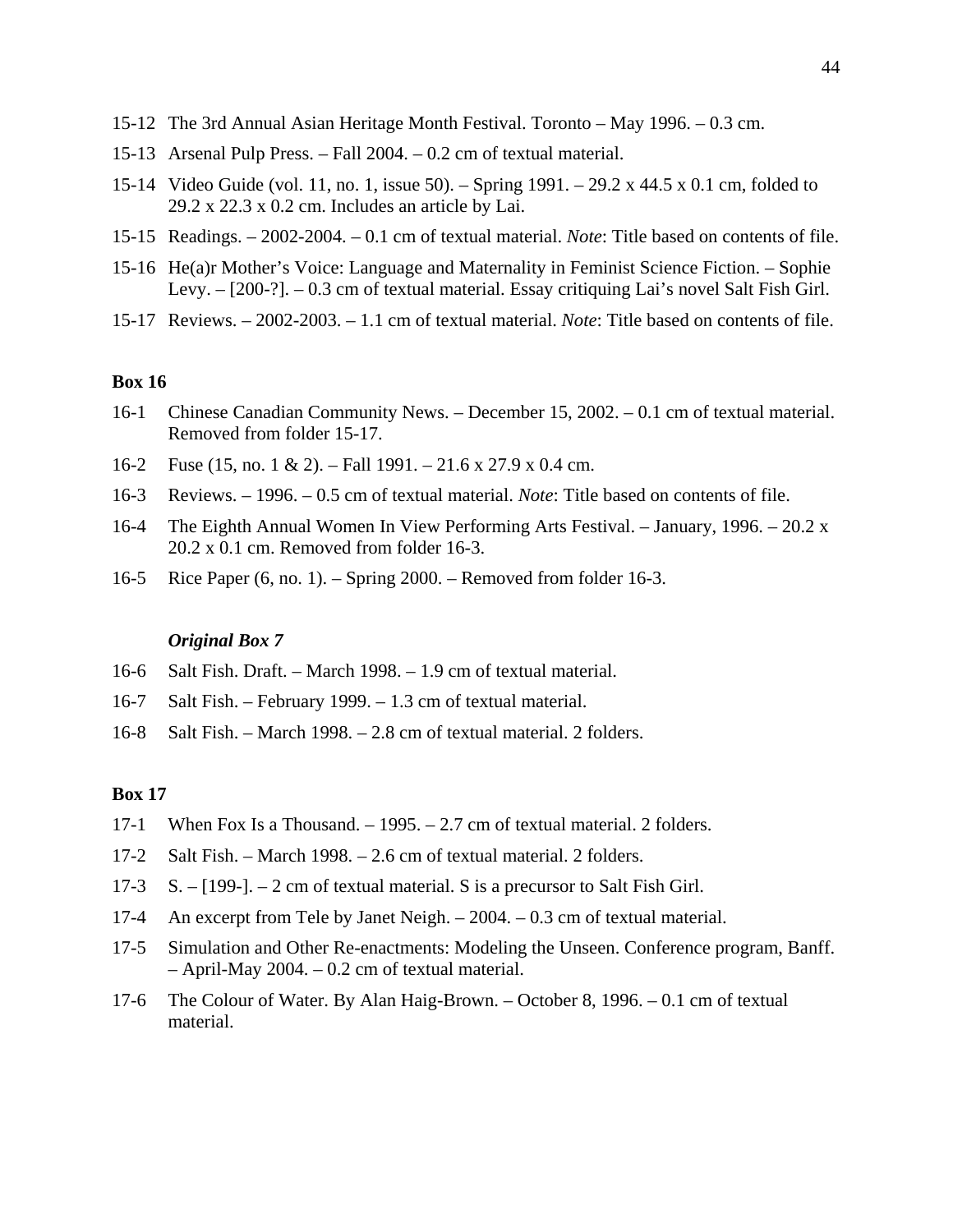18-1 Three Seasons. Draft. By Meaghan Craven. – January 1998. – 2.4 cm of textual material.

## *Original Box 8*

- 18-2 Salt Fish: a novel-in-progress. Draft. January 2001. 2.6 cm of textual material, 1 floppy disk. 2 folders.
- 18-3 Napkin scribbles. [ca. 2006]. 0.1 cm of textual material, 1 CD-ROM.
- 18-4 Salt Fish: a novel (in progress). Draft. February 1999. 2 cm of textual material.
- 18-5 Salt Fish: a novel. Draft. February 2000. 2.2 cm of textual material.

# **Box 19**

- 19-1 When Fox Is a Thousand. Draft. [199-]. 2.8 cm of textual material.
- 19-2 When Fox Is a Thousand. Draft. [199-]. 2.4 cm of textual material.
- 19-3 Salt Fish Girl. Draft. May 2002. 5.6 cm of textual material. 3 folders.

# **Box 20**

- 20-1 Double Standards in the Assessment of Male and Female Job Applicants. Honours Thesis. – April 1990. – 1.9 cm of textual material.
- 20-2 Poems. [199-?]. 0.1 cm of textual material. *Note*: Title based on contents of file.
- 20-3 Salt Fish. Draft with editors' comments. June 2001. 3.5 cm of textual material, 2 floppy disks. 2 folders.

#### *Original Box 9*

Vancouver Sun. – May 31, 1997. Removed for conservation purposes.

- 20-4 Arts articles and programs. [ca. 1976-1996, predominant 1986-1996]. 3.8 cm of textual material. 2 folders.
- 20-5 "(Dis)placing Identities: Cultural Transvestism in David Henry Hwang's M. Butterfly." By Karlyn Koh. – March 1994. – 0.2 cm of textual material. Removed from folder 20-4.

# **Box 21**

21-1 Back issues of publications. – [199-?]. – 7.6 cm of textual material. 6 folders. Original newsprint publications were photocopied if they contained Lai's work or removed. Items removed: Kinesis, July/August 1994; Angles, October 1995; Kinesis, September 1995; Front, November/December 1993; Kinesis, July/August 1993; Angles, March 1994; Xtra West, November 19, 1993; Angles, November 1992; Kinesis, October 1992; Kinesis, September 1993; Kinesis, February 1992; Kinesis, April 1992; Ubyssey Special: POW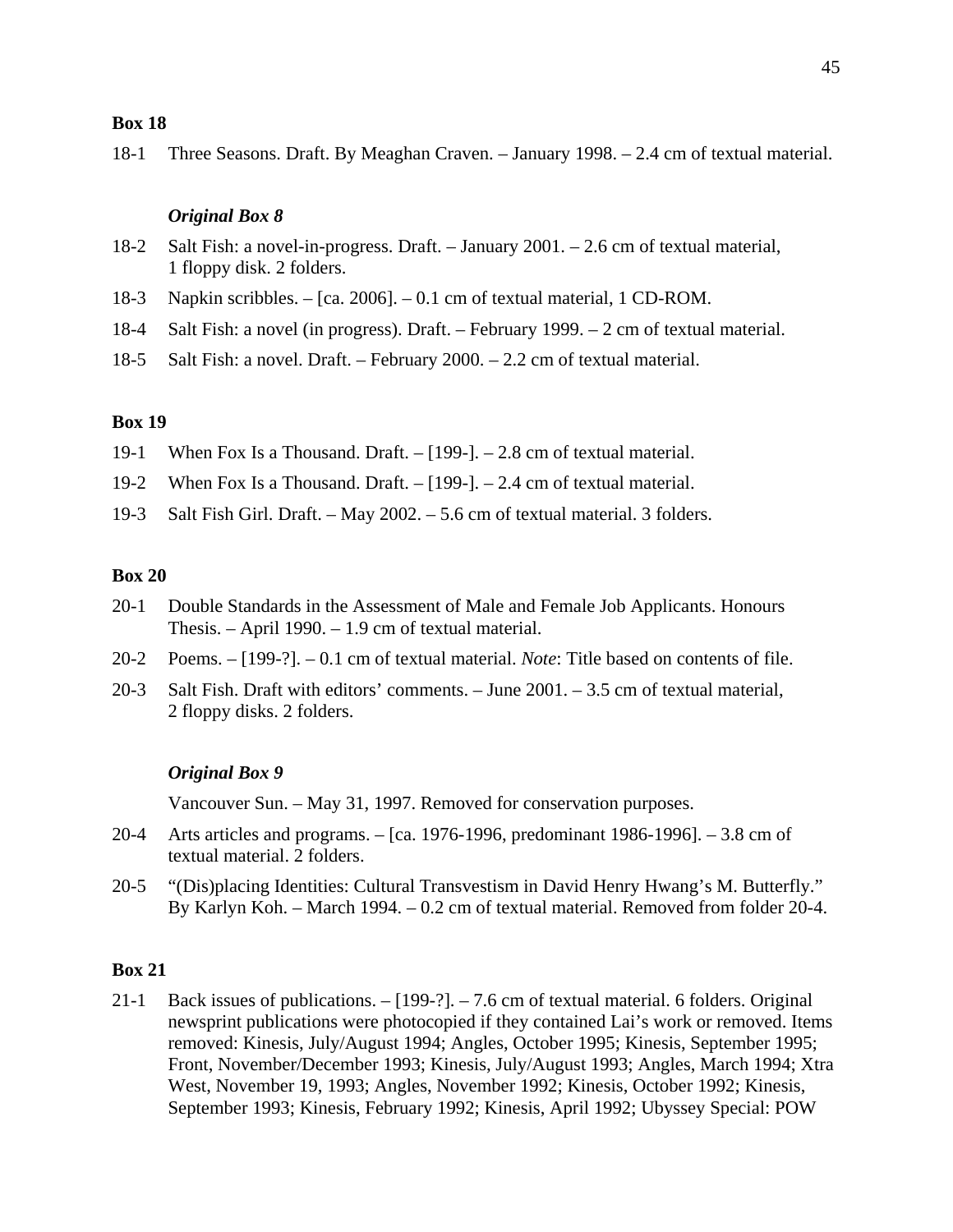Pacific of the West, January 18, 1994; Ubyssey, January 21, 1994; Angles, September 1993, Quota (Toronto), August 1993; Angles, August 1993; Angles, June 1993.

# **Box 22**

22-1 Back issues of publications. – [199-?]. – 7.3 cm of textual material. 4 folders. Original newsprint publications were photocopied if they contained Lai's work or removed. Items removed: Express (Nelson/Kootenays), December 4, 1996; Kinesis, June 1995; Angles, February 1994; Kinesis, December/January 1990; Kinesis, December/January 1994; Angles, December 1993; Kinesis, April 1993; Front, January/February 1992; Calgary Sunday Sun, August 2, 1992; Angles, October 1992.

# **Box 23**

- 23-1 Fuse (15, no. 5). Spring 1992. 21 x 27.2 x 0.2 cm. Removed from folder 21-1.
- 23-2 Articles. 1993-1994. 0.1 cm of textual material. Removed from folder 21-1. *Note*: Title based on contents of file.
- 23-3 Toxic Language What You Can Do. Draft with editorial notes. By Gisela Filion. [199-?] – 0.1 cm of textual material. Removed from folder 21-1.
- 23-4 Kinesis. November 1995. –0.1 cm of textual material. Removed from folder 21-1.
- 23-5 Angles. January 1994. 0.1 cm of textual material. Removed from folder 21-1. Kinesis. – February 1994. Removed during appraisal.
- 23-6 About Face, About Frame. 1992. 0.4 cm of textual material. Removed from folder 21-1. Consists of program from the About Face, About Frame conference, Banff.
- 23-7 Jalan Jalan. By Karen Tee. [199-?]. 0.1 cm of textual material. Removed from folder 21-1.

#### *Original Box 10*

23-8 The Excluded Wife. – [ca. 1995-1996]. – 5.7 cm of textual material, 9 floppy disks. 4 folders.

#### **Box 24**

## *Original Box 11*

- 24-1 Intranation. May 12, 2004. 0.1 cm of textual material.
- 24-2 Yuen-Ting Lai. [ca. 1991-1994]. 1.1 cm of textual material. Includes material related to Lai's mother.
- 24-3 Shani Mootoo. [ca. 1993-1994]. 0.1 cm of textual material.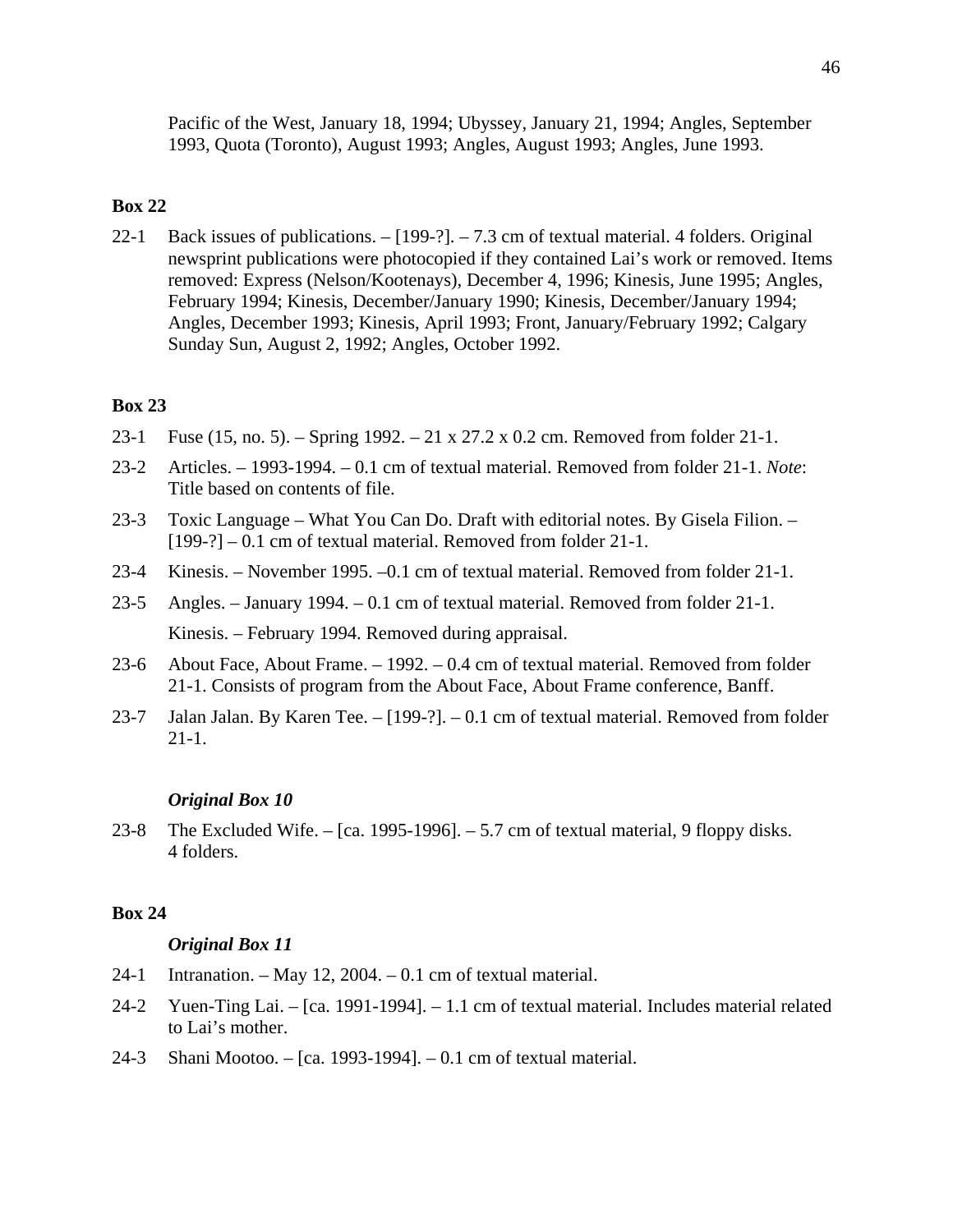- 24-4 Newsclippings from Mom. [ca. 1992-1995]. 0.5 cm of textual material. Includes material from Lai's mother.
- 24-5 Kaleidoscope BC Festival of the Arts. 1997. 1.6 cm of textual material.
- 24-6 Karlyn Koh. [ca. 1996]. 0.5 cm of textual material. Includes an interview with Lai.
- 24-7 Social Life of the Chinese. By Rev. Justus Doolittle. [ca. 199-?]. 0.8 cm of textual material. Consists of a photocopy of an article published in 1966.
- 24-8 90s memorabilia important gatherings and events. [199-?]. 1.2 cm of textual material.

Herbal prescriptions. – 2000. Removed during appraisal.

- 24-9 About Face/About Frame. 1992. 0.2 cm of textual material.
- 24-10 1942 East 2nd. [199-?]. 0.1 cm of textual material. Includes invitations to a party.
- 24-11 Success. [ca. 1990-1992]. 0.3 cm of textual material.
- 24-12 Reviews. [ca. 1995-1998]. 0.5 cm of textual material.
- 24-13 Research materials Interruption catalogue. [1992?]. 0.6 cm of textual material.

# **Box 25**

- 25-1 Mom's Newscuttings. [ca. 1991]. 0.1 cm of textual material. Includes material from Lai's mother.
- 25-2 Yuen-Fong Woon. October 1999. 0.2 cm of textual material. Includes material on Chinese social history.
- 25-3 Research Race to the Screen. [ca. 1991-1992]. 0.8 cm of textual material.
- 25-4 Correspondence. [ca. 1991-2000]. 0.3 cm of textual material. Includes correspondence related to Lai's writing.
- 25-5 Tapestry. [ca. 1992]. 0.1 cm of textual material. Includes material related to organizing a festival.

#### *Original Box 12*

25-6 Short Stories. – 1998. – 0.7 cm of textual material.

 Air Tickets. – [ca. 1996-1999]. Flight confirmations for travel. Removed during appraisal.

- 25-7 Anti-Racism workshops. [199-?]. 0.1 cm of textual material.
- 25-8 Appointments. 1997-1998. 0.1 cm of textual material. Includes material related to the Markin-Flanagan writer-in-residence program at University of Calgary.
- 25-9 April (rungh). 1998. 0.1 cm of textual material.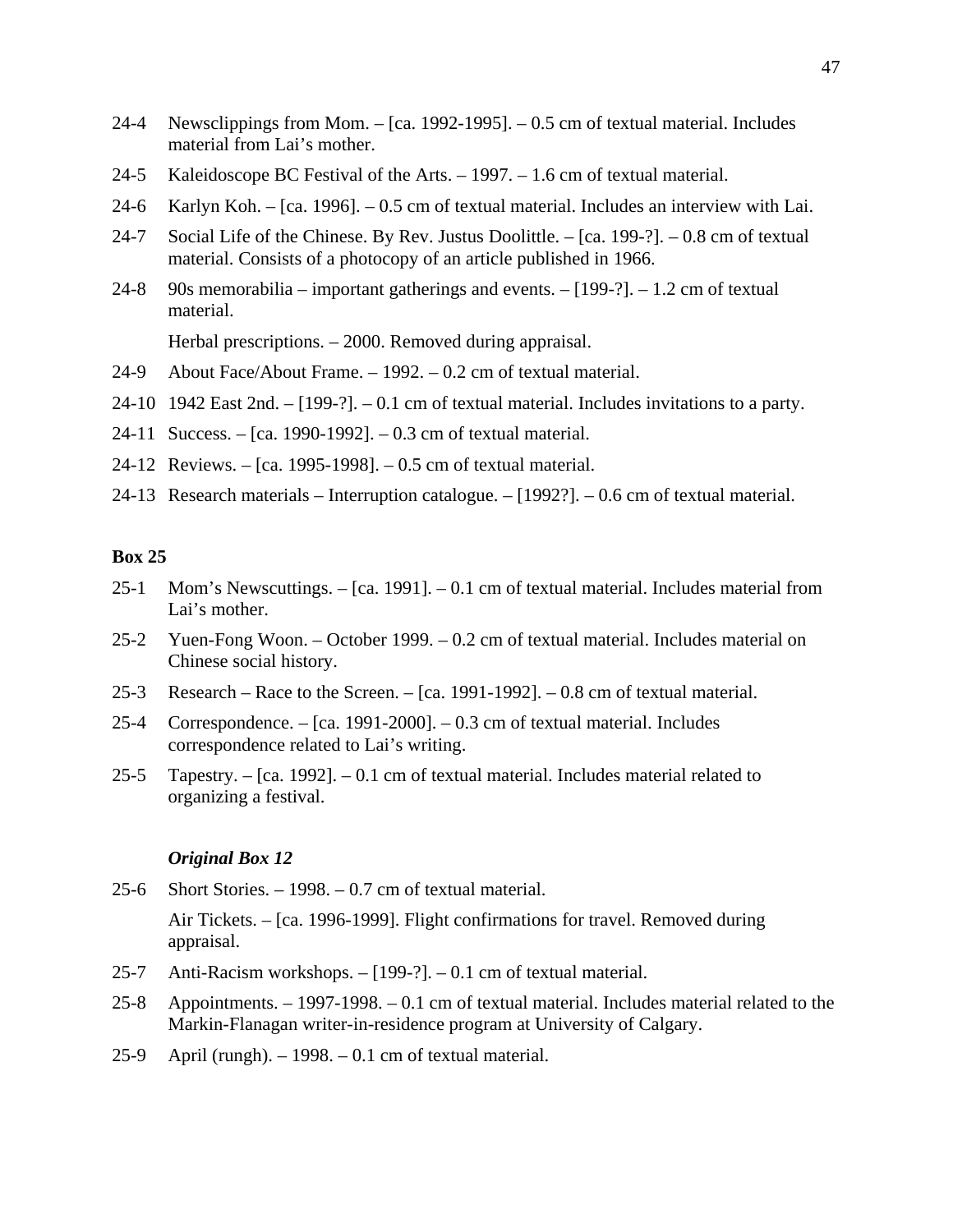- 25-10 Australia. 2000. 0.1 cm of textual material. Includes material related to conference Renegotiating Identities: Canadian Studies in an Asia-Pacific Context. July 1-4, 2000. University of Wollongong, Australia.
- 25-11 BAG [Basmati Action Group]. [199-?]. 0.1 cm of textual material. Ball Class. – 1999. Information about fitness classes. Removed during appraisal.
- 25-12 Calls for Submission. [ca. 1998]. 0.1 cm of textual material.
- 25-13 Calgary Mementos. 1997-1998. 0.4 cm of textual material, 1 colour photograph 10 x 15 cm. Includes material related to the Markin-Flanagan writer-in-residence program at University of Calgary.
- 25-14 Calgary Students. 1997-1998. 2 cm of textual material. Includes material related to the Markin-Flanagan writer-in-residence program at University of Calgary.
- 25-15 June Callwood. 1993-1994. 0.3 cm of textual material.
- 25-16 Canada Council. [ca. 1998]. 0.1 cm of textual material.
- 25-17 Centre A. [ca. 2000]. 0.1 cm of textual material. Includes material related to the Vancouver Centre for Contemporary Asian Art.
- 25-18 Celebration. 2000. 0.2 cm of textual material. Includes material related to the development of Celebration, Florida.
- 25-19 Chinese Lesbians. [199-?]. 1 cm of textual material. Includes material related to lesbians in Chinese history.

- 26-1 Correspondence (misc.). [ca. 1996-1998]. 1.1 cm of textual material. Includes material related to publications, tours, and the Markin-Flanagan writer-in-residence program.
- 26-2 Chinese Medicine. [199-?]. 0.3 cm of textual material. Includes photocopied articles.
- 26-3 Adrienne Clarkson. 2000. 0.1 cm of textual material.
- 26-4 Cancopy. 1998. 0.1 cm of textual material.
- 26-5 Contracts. [ca. 1999-2000]. 0.1 cm of textual material.
- 26-6 Course outlines. [ca. 1997-1998]. 0.1 cm of textual material. Includes material related to the Markin-Flanagan writer-in-residence program at University of Calgary.
- 26-7 Chinese Poetry. [199-?]. 0.5 cm of textual material. Includes photocopies of Chinese writings.
- 26-8 DARE [Direct action Against Refugee Exploitation]. [ca. 2000]. 0.1 cm of textual material. Includes material related to Lai's involvement in this group.
- 26-9 Essays. 1998. 0.2 cm of textual material.
- 26-10 Exposure (DARE [Direct action Against Refugee Exploitation]). 2000. 0.1 cm of textual material. Includes material related to Lai's involvement in this group.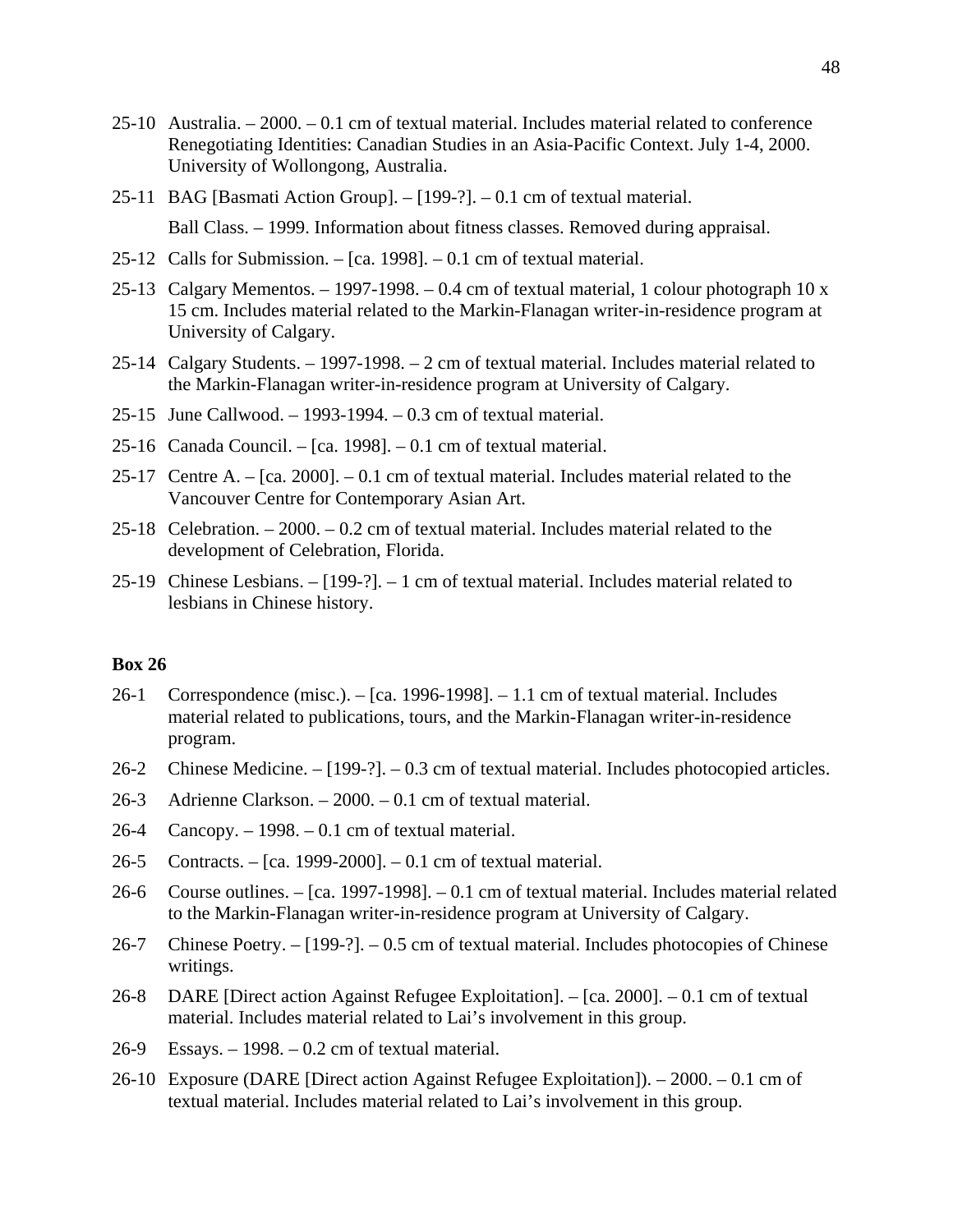- 26-11 Fish Cage Bird Tank. 1997. 0.8 cm of textual material.
- 26-12 Fred's Class [English 364]. [ca. 1997]. 0.1 cm of textual material. Includes material related to the Markin-Flanagan writer-in-residence program at University of Calgary.
- 26-13 Foschi. 1998-1999. 0.5 cm of textual material. Includes essays on sociology.
- 26-14 Fulbright. 1999. 0.7 cm of textual material.
- 26-15 DARE [Direct action Against Refugee Exploitation]. 2000. 0.1 cm of textual material. Includes material related to Lai's involvement in this group.
- 26-16 DARE [Direct action Against Refugee Exploitation]. 1999-2000. 0.5 cm of textual material.
- 26-17 Deena Metzger. [ca. 1998]. 0.1 cm of textual material.
- 26-18 [Margaret] Dragu. 1999. 0.3 cm of textual material.
- 26-19 Gung Gung. 1999. 0.1 cm of textual material. Consists of material on Lai's grandfather.

- 27-1 Immigration. 1998-1999. 0.2 cm of textual material. Includes material related to Lai's activism on immigrants' rights.
- 27-2 The Little Mermaid. [199-?]. 0.1 cm of textual material. Includes a photocopy of the story The Little Mermaid.
- 27-3 Letters (personal). 1997-1998. 0.9 cm of textual material.
- 27-4 Library Notes. [ca. 1997-1998?]. 0.1 cm of textual material.
- 27-5 Maquila Network [Maquila Solidarity Network]. [ca. 1999]. 0.2 cm of textual material. Includes material related to this activist group.
- 27-6 Mailing Lists/Directories. [ca. 1997]. 0.1 cm of textual material. Includes material related to the Markin-Flanagan writer-in-residence program at University of Calgary.
- 27-7 Deena Metzger. 1999. 0.1 cm of textual material.
- 27-8 M-F [Markin-Flanagan] Committee Minutes. 1997-1998. 1.8 cm of textual material. Includes material related to the Markin-Flanagan writer-in-residence program at University of Calgary.
- 27-9 Markin-Flanagan Program. 1997. 0.1 cm of textual material. Includes material related to the Markin-Flanagan writer-in-residence program at University of Calgary. *Note*: Title based on contents of file.
- 27-10 M-F [Markin-Flanagan] Reports (Rosemary). 1995, 1997. 0.1 cm of textual material. Includes material related to the Markin-Flanagan writer-in-residence program at University of Calgary.
- 27-11 Mom [Yuen-Ting Lai]. [ca. 1997-1998]. 0.4 cm of textual material. Includes material related to Lai's mother.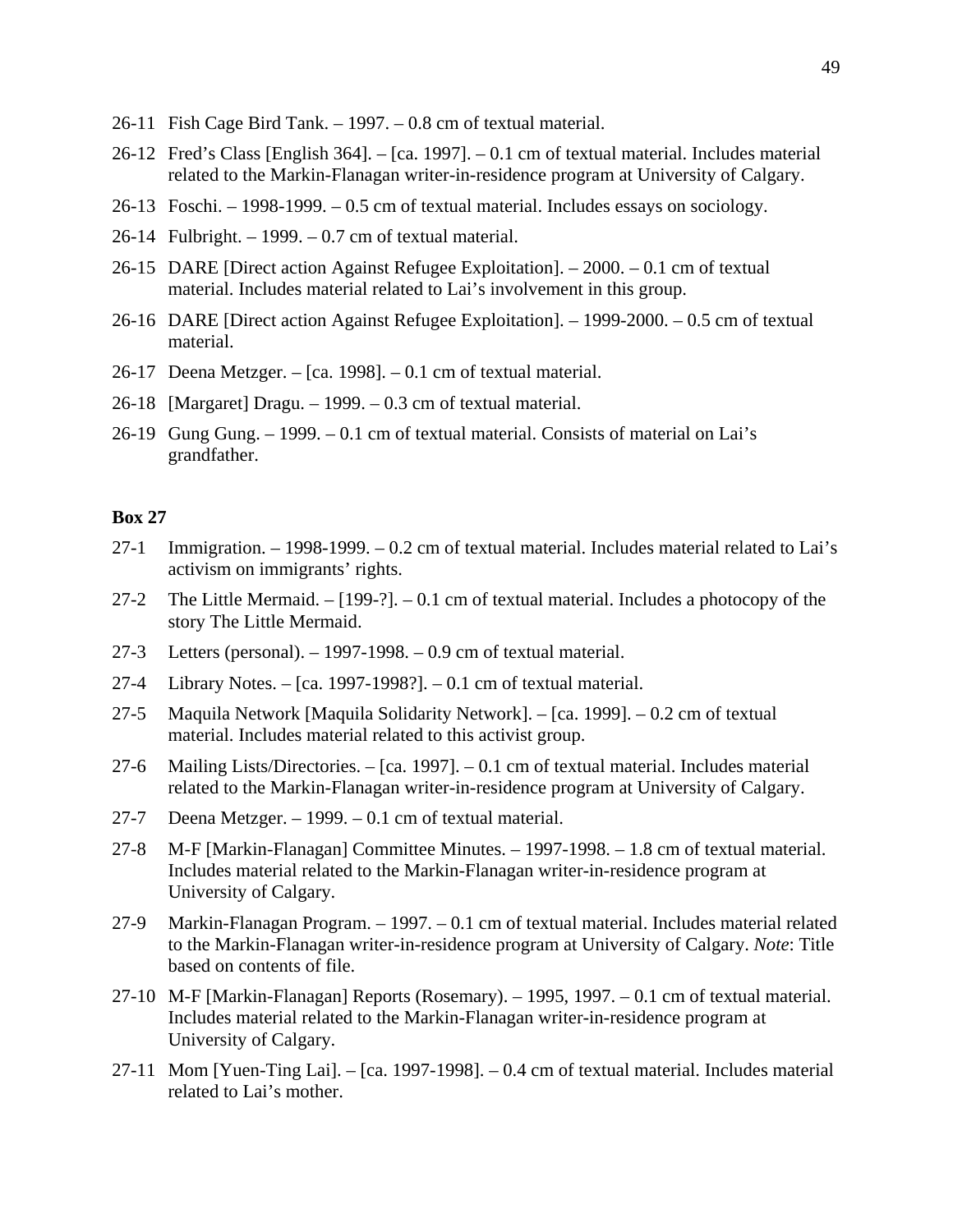- 27-12 Canadian Department of Multiculturalism. [ca. 1996-1997]. 2 cm of textual material.
- 27-13 Natural Magick. [2000?]. 0.3 cm of textual material.
- 27-14 Newscuttings. 1989-2000, predominant 1995-1998. 1.2 cm of textual material. Original newsprint publications were photocopied if they contained Lai's work or removed. Items removed: South China Sunday Morning Post, April 26 1998; China Daily, Friday April 17 1998; Calgary Herald, May 27 1998; Calgary Herald, June 7 1998.
- 27-15 Correspondence. 1995. 0.1 cm of textual material. Removed from folder 27-14. *Note*: Title based on contents of file.
- 27-16 Review. 1995. 0.1 cm of textual material. Removed from folder 27-14. *Note*: Title based on contents of file.

- 28-1 Newscuttings Mom [Yuen-Ting Lai]. 1999-2000. 0.3 cm of textual material. Includes newspaper clippings on various political and cultural issues.
- 28-2 Nu Shu. 1999. 0.1 cm of textual material. Consists of film exhibition postcard.
- 28-3 Pender Guy/Yellow Peril. [198- or 199-]. 0.8 cm of textual material. Includes material related to a radio show on Vancouver Co-op Radio.
- 28-4 Pomegranates. 2000. 0.1 cm of textual material. Consists of research material on pomegranates.
- 28-5 Poetry Grad school packages. [198- or 199-]. 0.5 cm of textual material.
- 28-6 Political Animals. 1998-1999. 0.4 cm of textual material. Consists of drafts of essay.
- 28-7 Press Kit. [ca. 1996]. 0.5 cm of textual material, 1 colour photograph 10.1 x 15.1 cm, 1 b&w photograph 12.5 x 17.5. Consists of material related to the promotion of When Fox Is a Thousand.
- 28-8 Publicity. [ca. 1996-1998]. 0.4 cm of textual material. Includes material related to readings, festivals.
- 28-9 Public Lending Rate [sic] [Public Lending Right]. 1999. 0.1 cm of textual material. Consists of information on library royalty payments to authors.
- 28-10 Sewing Box. [ca. 1997-1998]. 1.5 cm of textual material. Includes drafts of short story.
- 28-11 Projects (stalled). [ca. 1997]. 0.1 cm of textual material. Consists of notes related to a writers' group.
- 28-12 RAG [Richmond Art Gallery]. 1999-2000. 0.4 cm of textual material. Includes gallery newsletters and catalogue.
- 28-13 Rice Paper 2. 1995-1998. 0.4 cm of textual material. Consists of material related to the Asian-Canadian art scene.
- 28-14 Rita Wong.  $-1999$ .  $-0.2$  cm of textual material. Consists of a paper critiquing When Fox Is a Thousand.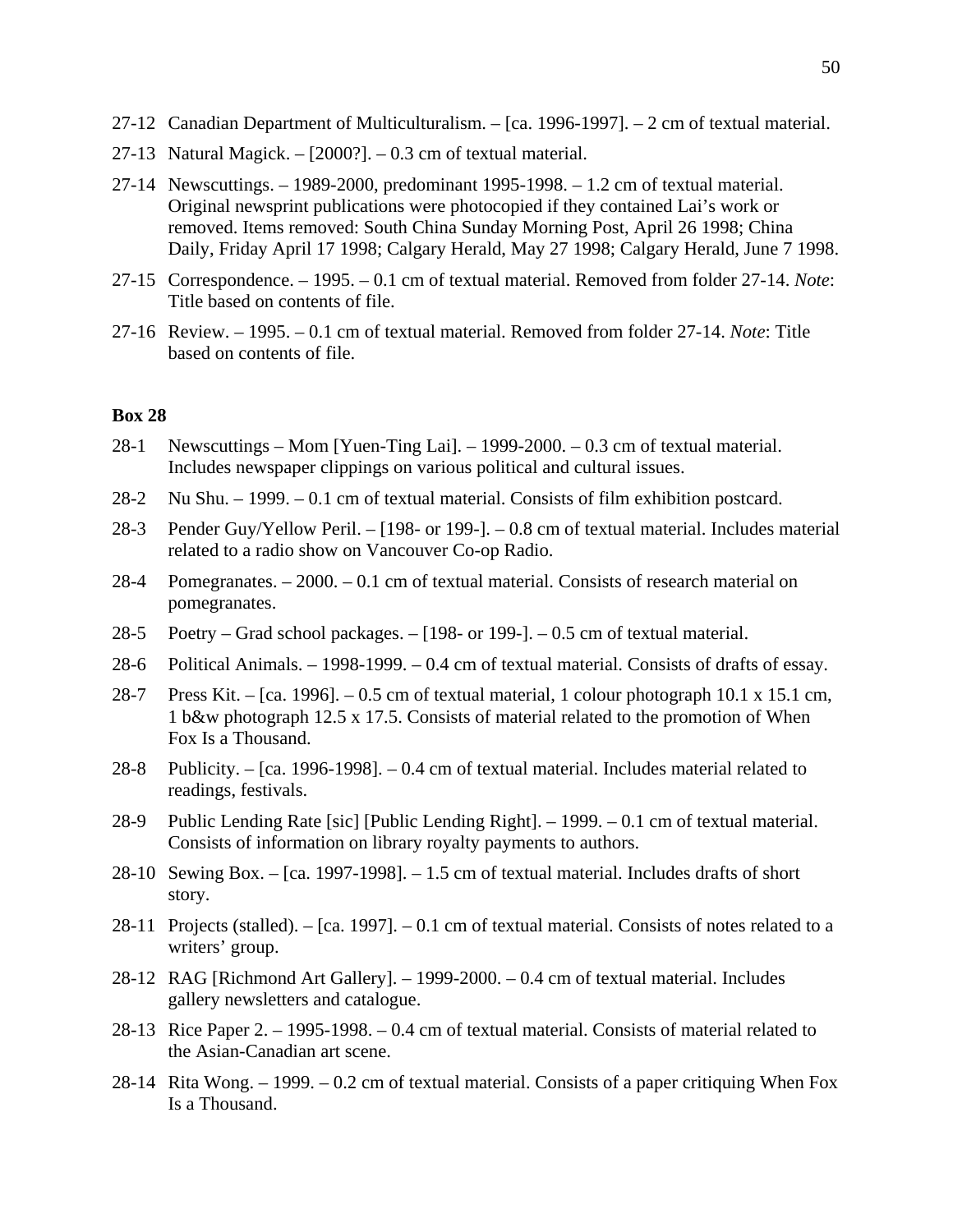- 28-15 Scribblings. [198- or 199-]. 0.3 cm of textual material. Consists of poems.
- 28-16 SSHRC [Social Sciences and Humanities Research Council of Canada]. [198- or 199-]. – 0.1 cm of textual material. Consists of notes on requirements for funding.
- 28-17 Shao-Pin Luo. [199-?]. 0.1 cm of textual material. Includes paper critiquing When Fox Is a Thousand.

- 29-1 TWUC [The Writers' Union of Canada] Status of Women. [ca. 1999]. 1.7 cm of textual material. Includes material related to Lai's involvement in the TWUC Status of Women Writers Committee. A ballpoint pen was removed from this file.
- 29-2 Swallowing Clouds. 1999. 0.1 cm of textual material. Consists of draft of Lai's contribution to Swallowing Clouds.
- 29-3 View Court. 1998. 0.3 cm of textual material. Consists of communications related to Lai's housing co-op.
- 29-4 V/R HB [Vancouver/Richmond Health Board]. February 1999. 0.3 cm of textual material. Consists of information on the Community Health Initiative Fund.
- 29-5 Wendy [Lai]. [198- or 199-]. 0.2 cm of textual material. Consists of posters for the Women of Colour Collective at McGill University, Montreal.
- 29-6 David T. K. Wong. 1999. 0.2 cm of textual material. Consists of information on funding for the University of East Anglia, Norwich, UK.
- 29-7 Writers for Change. [ca. 1998-1999]. 0.1 cm of textual material. Includes conference nametag, notes. Nametag was removed from its plastic holder.

# *Original Box 13*

Writing thru race.  $-[199-?]$ .  $-1$  cassette tape, 90 min. Moved to file 42-10 for storage purposes.

- 29-8 Calendar with notes. 1984. 14.6 x 14.7 x 0.2 cm. *Note*: Title based on contents of file.
- 29-9 Student calendar with notes. 1989-1990. 16 x 22.5 x 0.8 cm.
- 29-10 Writers in Performance Tour poster. [199-?]. 0.1 cm of textual material. Ubyssey. – March 21, 1997. Removed for preservation purposes.
- 29-11 Ubyssey. April 8, 1997. 0.1 cm of textual material. Consists of interview with Lai.
- 29-12 Into the Fire: Asian American Prose. Edited by Sylvia Watanabe and Carol Bruchac.  $[199-?]$ . – 0.1 cm of textual material. Consists of cover mock up for book.
- 29-13 Readings and Tours. [ca. 1995-1997]. 0.5 cm of textual material. *Note*: Title based on contents of file.
- 29-14 Astraea Lesbian Writers Fund information. 1995-1996. 0.1 cm of textual material. *Note*: Title based on contents of file.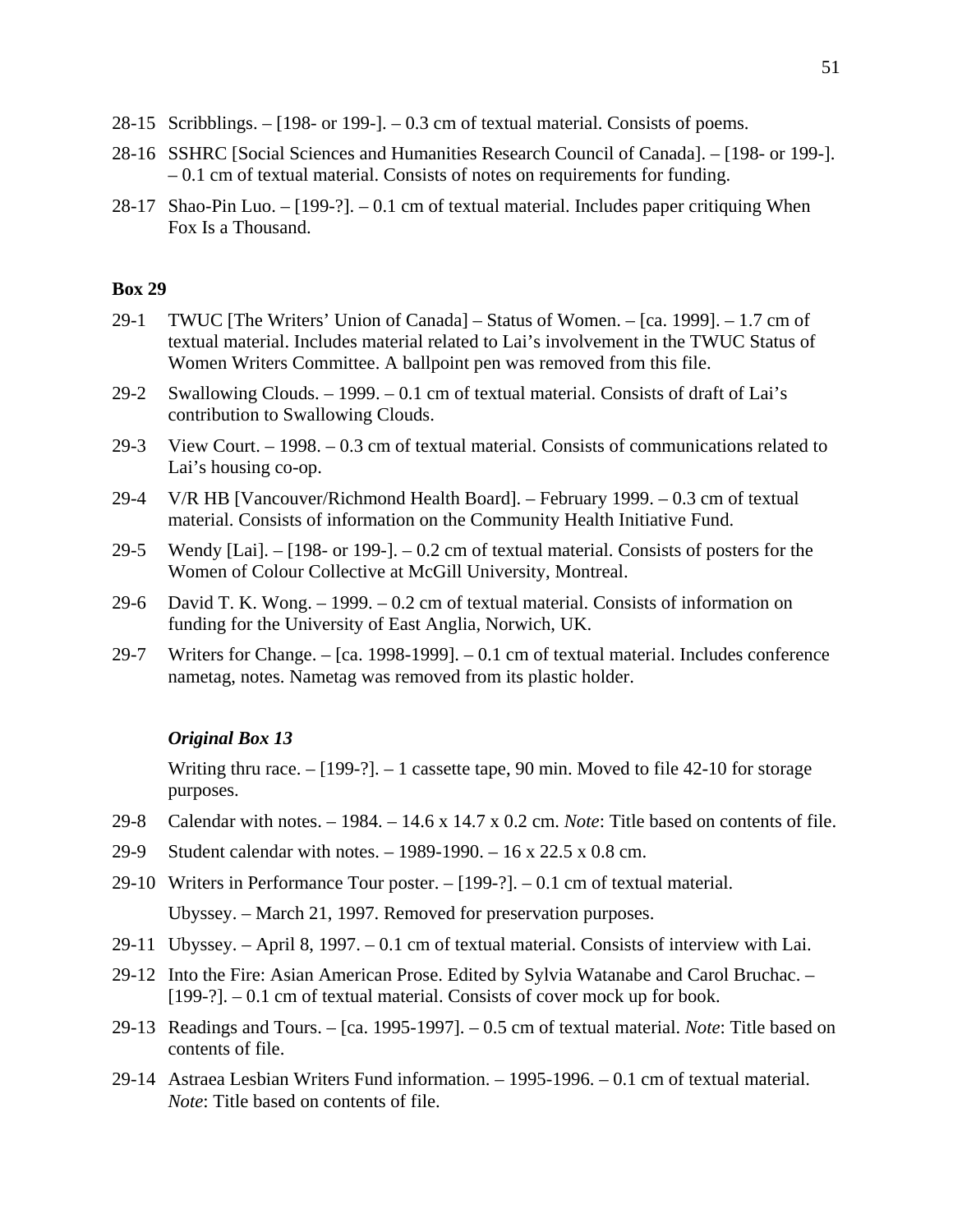- 29-15 'We' know 'they' paint what they want. September 19, 1996. 0.1 cm of textual material. Consists of an article Lai wrote for the Vancouver Sun. Section A, Vancouver Sun, September 11, 1996, removed for preservation purposes.
- 29-16 Readings. 1996. 0.1 cm of textual material. *Note*: Title based on contents of file.
- 29-17 Beyond Butch. 1995-1996. 17.8 x 28 x 0.1 cm. Consists of an exhibition program.
- 29-18 Press Gang Publishers. 1995-1996. 0.3 cm of textual material. Consists of catalogues. *Note*: Title based on contents of file.
- 29-19 Angles. June 1997. 0.1 cm of textual material. Includes photograph of Lai at event.
- 29-20 Colour Polaroid photograph. [199-?]. 8.8 x 10.8 cm. Photograph is inscribed "from Earthly Pleasures – Koh & Tee." *Note*: Title based on contents of file.
- 29-21 Writers in Performance Tour, Kitimat, BC. January-February 1997. 0.3 cm of textual material. *Note*: Title based on contents of file.

- 30-1 Child's story. [199-?]. 0.1 cm of textual material. Consists of story by children, children's illustrations. Removed from folder 29-21. *Note*: Title based on contents of file.
- 30-2 When Fox Is a Thousand reviews. 1996. 0.1 cm of textual material. Removed from folder 29-21. Note: Title is based on contents of file.
- 30-3 3rd Annual Asian Heritage Month Festival. Toronto. May 1996. 0.1 cm of textual material.
- 30-4 Sunshine Coast Festival of the Written Art. August 1996. 0.5 cm of textual material.
- 30-5 Review. 1996. 0.1 cm of textual material. Consists of review of When Fox Is a Thousand. *Note*: Title based on contents of file.
- 30-6 Readings. [ca. 1996]. 0.4 cm of textual material. Includes flyers and programs. *Note*: Title based on contents of file.
- 30-7 the bulletin. March 1996. 20 x 26.6 x 0.3 cm. Includes review of When Fox Is a Thousand.

 verb magazine (vol. II, no. 11, issue 14). – October 1996. Removed for preservation purposes.

- 30-8 Interview. 1996. 0.1 cm of textual material. *Note*: Title based on contents of file.
- 30-9 PanCanadian word fest '96. Calgary. October 1996. 0.2 cm of textual material. Includes program, nametags. *Note*: Title based on contents of file.
- 30-10 Reviews/critiques. 1996. 0.1 cm of textual material. *Note*: Title based on contents of file.
- 30-11 Voices from the Writing Centre (vol. 1, no. 2) (San Diego, CA). Late Fall 1996. 20.8 x 27 x 0.1 cm. Removed from folder 30-10.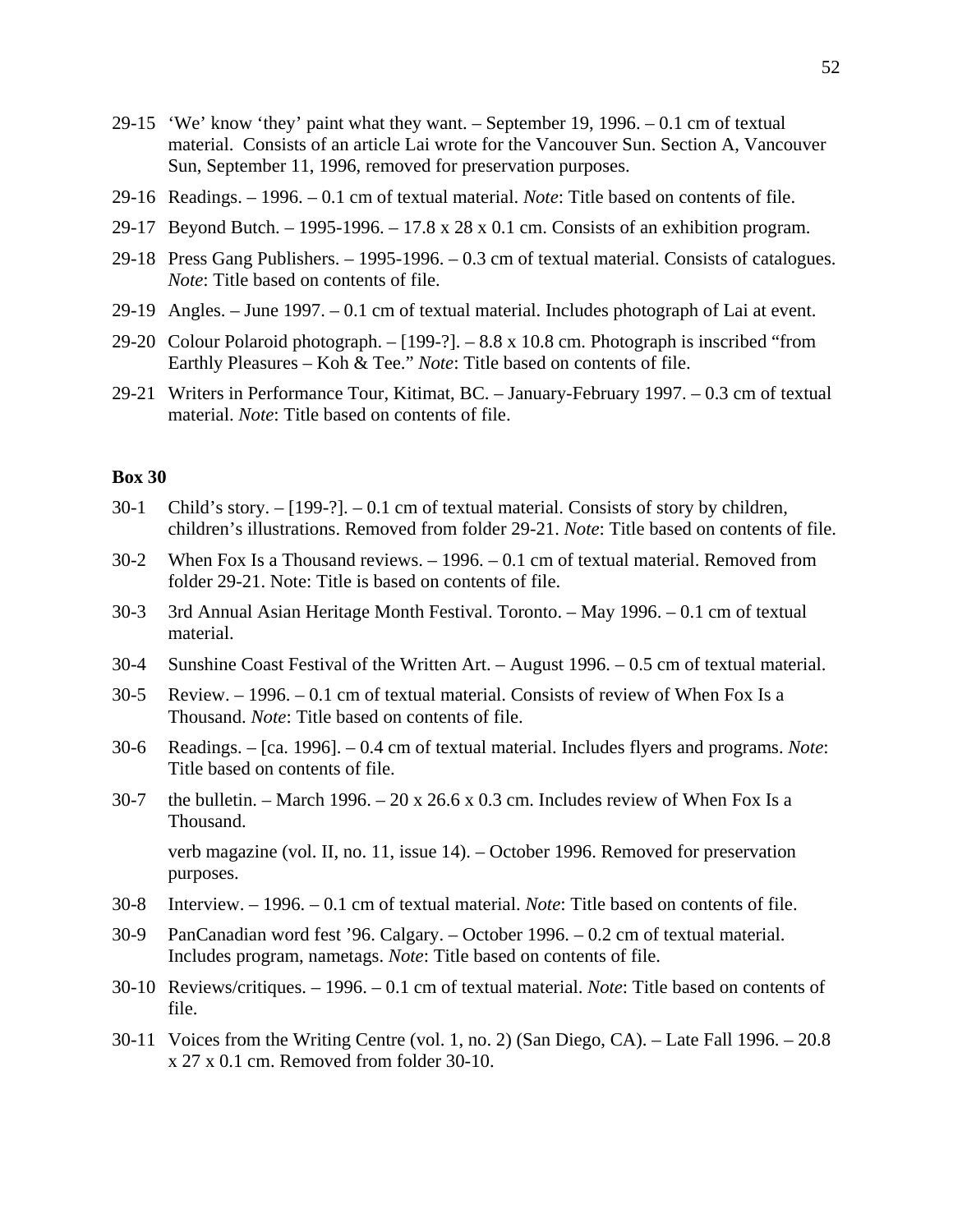Globe & Mail – Arts & Film section. – April 26 1996. Removed for preservation purposes.

- 30-12 Readings. [ca. 1996]. 0.2 cm of textual material. *Note*: Title based on contents of file.
- 30-13 Asian and Pacific Islander Women: Contemporary Issues. Feminist Studies 195A. [199-?]. – 21.5 x 27.9 x 0.5 cm. Consists of school readings booklet.
- 30-14 Reviews/critiques. [ca. 1996-1997]. 0.2 cm of textual material. Consists of reviews and essays critiquing When Fox Is a Thousand. *Note*: Title based on contents of file.
- 30-15 Readings. 1996. 0.1 cm of textual material. Includes material from Lai's West Coast tour, March 1996. Removed from folder 30-14. *Note*: Title based on contents of file.
- 30-16 Educational readings. [ca. 1996]. 0.4 cm of textual material. Includes essays, syllabi. *Note*: Title based on contents of file.

 Young Authors' Conference poster. – [199-?]. – 25.4 x 53.9 cm. Moved to Flat File for oversize storage.

 Press Gang Publishers poster. – 1995. – 26.9 x 48.3 cm. Moved to Flat File for oversize storage.

30-17 Festival nametags. – [ca. 1996-1997]. – 0.1 cm of textual material. Nametags have been removed from holders. *Note*: Title based on contents of file.

## *Original Box 14*

- 30-18 Reviews. 1995-1997. 0.3 cm of textual material. *Note*: Title based on contents of file.
- 30-19 Important Cultural Events. [ca. 1991-2006]. 0.3 cm of textual material. Consists of programs for various events.

- 31-1 Writers for Change Tour: Tamai Kobayashi. [ca. 1999]. 0.1 cm of textual material.
- 31-2 Writers for Change Tour: Ashok Mathur. [ca. 1999]. 0.2 cm of textual material, 2 b&w photographs 10.2 x 15.2 cm.
- 31-3 Writers for Change Tour: David Odhambo. [ca. 1999]. 0.3 cm of textual material.
- 31-4 Writers for Change Tour: Rajinderpal S. Pal. [ca. 1999]. 0.1 cm of textual material, 1 b&w photograph 10.2 x 15.2 cm.
- 31-5 Writers for Change Tour: Rita Wong. [ca. 1999]. 0.2 cm of textual material, 2 b&w photographs 10.2 x 12.7 cm. Photographs are labelled "Rita Wong by Michelle McGeough."
- 31-6 Writers for Change Tour: Vancouver. [ca. 1999]. 0.1 cm of textual material.
- 31-7 Writers for Change Tour: Calgary. [ca. 1999]. 0.1 cm of textual material.
- 31-8 Writers for Change Tour: Winnipeg. [ca. 1999]. 0.1 cm of textual material.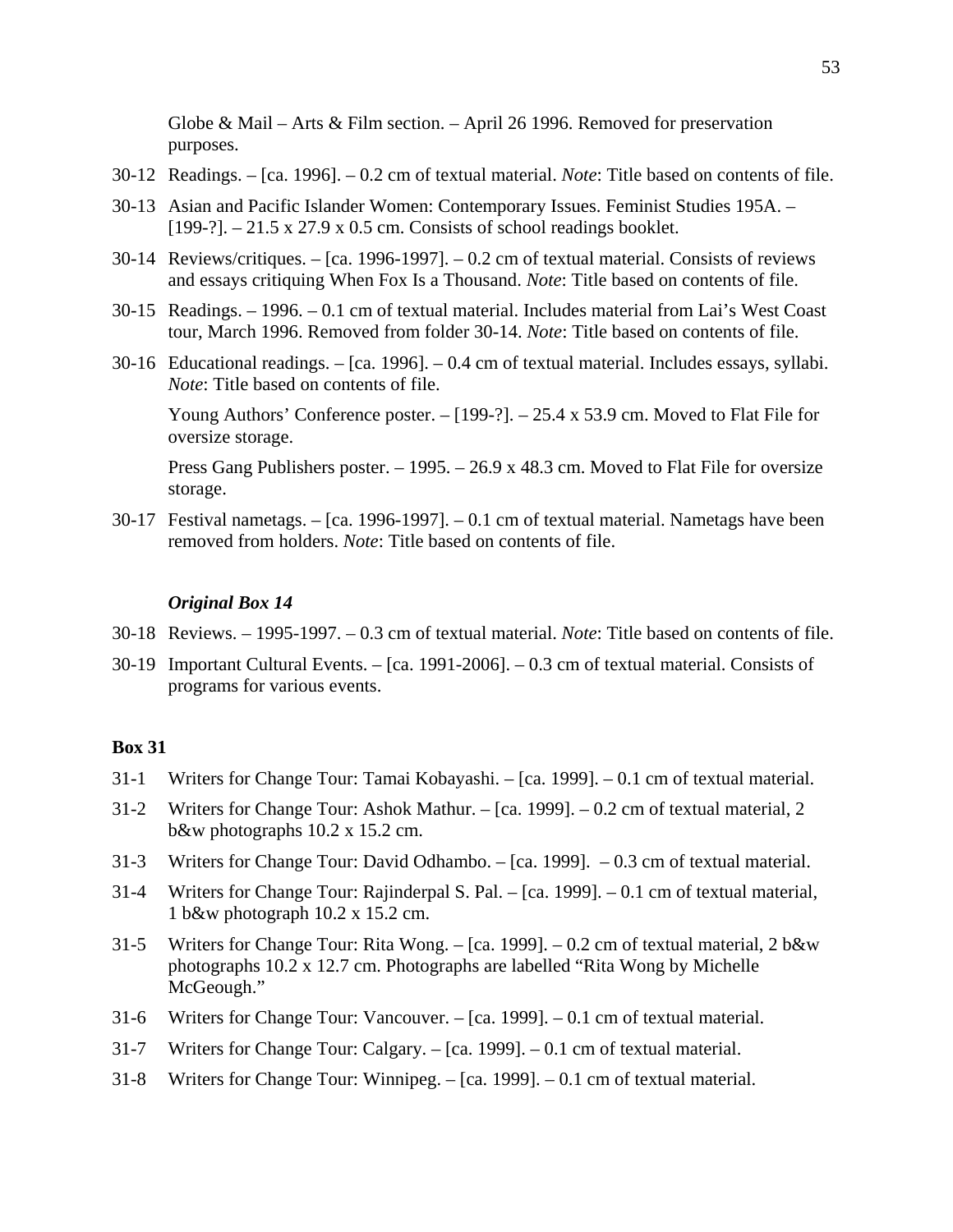- 31-9 Writers for Change Tour: Toronto. [ca. 1999]. 0.1 cm of textual material.
- 31-10 Writers for Change Tour: Montreal. [ca. 1999]. 0.1 cm of textual material.
- 31-11 Writers for Change Tour: Halifax. [ca. 1999]. 0.1 cm of textual material. Empty folder removed during appraisal: Writers for Change Tour: St. John's
- 31-12 Writers for Change Tour: General Correspondence writers. [ca. 1999]. 0.1 cm of textual material.
- 31-13 Writers for Change Tour: Grants. [ca. 1999]. 0.5 cm of textual material.
- 31-14 Writers for Change Tour: Teachers' Guide. [ca. 1999]. 0.4 cm of textual material.
- 31-15 Writers for Change Tour: Writers' Union 99. [ca. 1999]. 0.6 cm of textual material.
- 31-16 Writers for Change Tour: Resource Materials. [ca. 1999]. 0.7 cm of textual material. Includes sample biographies, teachers' guides.
- 31-17 Writers for Change Tour: Receipts. [ca. 1999]. 0.1 cm of textual material.
- 31-18 Writers for Change Tour: Publicity Materials. [ca. 1999]. 0.1 cm of textual materials.
- 31-19 Writers for Change Tour: Travel Arrangements. [ca. 1999]. 0.1 cm of textual materials.
- 31-20 Writers for Change Tour: The Writers' Union of Canada Annual General Meeting 1999.  $-$  [ca. 1999].  $-$  0.7 cm of textual material.
- 31-21 Writers for Change Tour: Detailed and Annotated Speaking Schedule. [ca. 1999]. 0.2 cm of textual material.
- 31-22 Writers for Change Tour: Publicity. [ca. 1999]. 0.1 cm of textual material.
- 31-23 Writers for Change Tour: Tracing Cultures: Section I, External Recall Teacher's Guide.  $-$  [ca. 1999].  $-$  21.5 x 27.9 x 0.2 cm.
- 31-24 Writers for Change Tour: Notes. [ca. 1999]. 0.1 cm of textual material.

32-1 Notebook. – 1996. – 20.4 x 33 x 2.2 cm. Includes a plan for a new novel.

## *Original Box 15*

- 32-2 Resources. 1990-1993. 1.8 cm of textual material. Consists mainly of exhibition programs. The Village Voice XXXVII, no. 26 (June 30, 1992) removed for preservation reasons. *Note*: Title based on contents of file.
- 32-3 Correspondence. 1992-1993. 1.1 cm of textual material. *Note*: Title based on contents of file.
- 32-4 Resources.  $[ca. 1991-1992]$ . 0.6 cm of textual material. Consists of arts publications. *Note*: Title based on contents of file.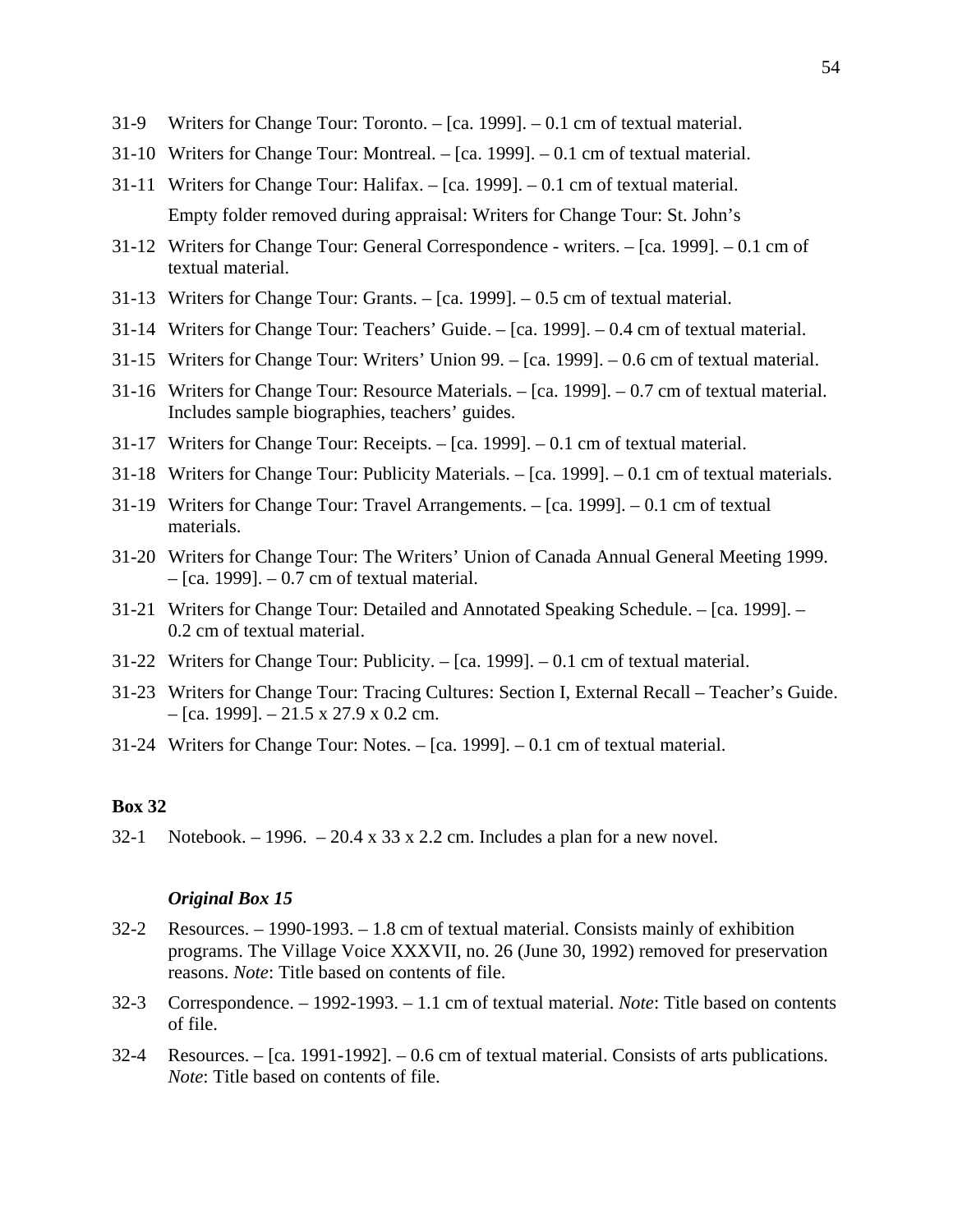32-5 Resources. – [199-?]. – 2.5 cm of textual material. Consists of photocopied articles and essays. *Note*: Title based on contents of file.

# **Box 33**

- 33-1 Saw Video grant application to the OAC [Ontario Arts Council]. November 1991. 0.6 cm of textual material.
- 33-2 Galerie Saw Video staff dispute. 1991. 0.7 cm of textual material.
- 33-3 Banff Centre for the Arts. [ca. 1992]. 1.8 cm of textual material. Includes programs and general information about the Banff Centre for the Arts. *Note*: Title based on contents of file.
- 33-4 Illusion of the Garden. [ca. 1992]. 2.3 cm of textual material, 36 b&w photographs 20.2 x 25.4 cm. Includes actors' resumes and head shots for short film "Illusion of the Garden of Dreams" by Lorraine Chan. 4 folders.

# **Box 34**

- 34-1 Panels etc. 1991. 0.1 cm of textual materials. Consists of Lai's speaking notes.
- 34-2 In Justice: Canada, Minorities and Human Rights conference. April-May 1992. 1.1 cm of textual material.
- 34-3 Pomo [Postmodern] Education. [ca. 1992]. 1.4 cm of textual material. Consists of photocopied articles.
- 34-4 Pomo [Postmodern] Education. [ca. 1992]. 2.8 cm of textual material. Consists of photocopied articles. 2 folders.
- 34-5 Pomo [Postmodern] Education. [ca. 1992]. 1.5 cm of textual material. Consists of photocopied articles.
- 34-6 Race to the Screen Review for FUSE. 1991. 1 5.25" floppy disk.
- 34-7 SFU Department of Communication Graduate Program information. 1992. 1.7 cm of textual material. Includes admissions and course information.

- 35-1 Resources. 1991. 1.7 cm of textual material. Includes photocopied articles on racism, feminism, and lesbian history. *Note*: Title based on contents of file.
- 35-2 A Thousand Homes. By T. Watada. 1988. 0.3 cm of textual material. Consists of poems.
- 35-3 Self Not Whole. 1991. 0.2 cm of textual material. Consists of correspondence about the Self Not Whole exhibition at the Chinese Cultural Centre, Vancouver, in 1991.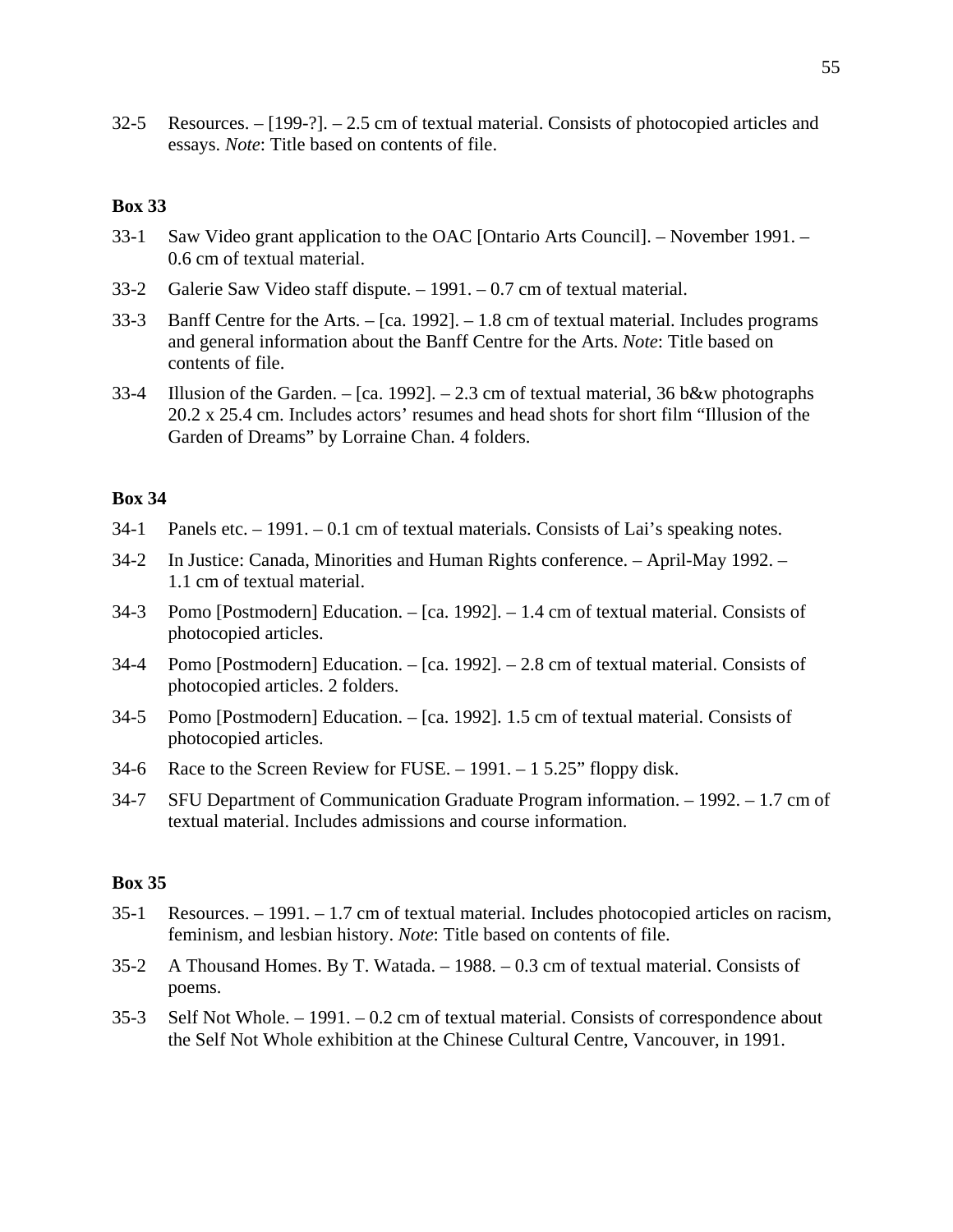- 35-4 Poems. [ca. 1991]. 0.3 cm of textual material. Includes cover letter for application for position of Racial Equity Coordinator with The Canada Council and miscellaneous notes. *Note*: Title based on contents of file.
- 35-5 Primary Colours. 1991. 0.1 cm of textual material. Consists of planning notes for conference in Banff.
- 35-6 Rejected Manuscripts. [ca. 1988-1990]. 1 cm of textual material. Consists of submitted manuscripts with responses from publications.
- 35-7 Correspondence. [ca. 1991]. 0.1 cm of textual material. *Note*: Title based on contents of file.
- 35-8 The Contemporary Curator: New Attitudes and Criteria. 1991. 0.2 cm of textual material. Consists of material relating to this conference at The Art Gallery of York University, North York, Ontario.
- 35-9 Doug Aoki. [199-?]. 0.2 cm of textual material. Consists of a photocopied article.
- 35-10 May Yuen. [199-?]. 0.1 cm of textual material. Consists of handwritten poems and notes.
- 35-11 School Notes. [ca. 1992]. 0.4 cm of textual materials. Includes photocopied and handwritten notes, syllabus. *Note*: Title based on contents of file.
- 35-12 Conference Notes. [ca. 1992-1993]. 0.1 cm of textual material. Includes handwritten notes, typed bibliography.
- 35-13 Telling Relations. 1993. 0.1 cm of textual material. Includes notes and correspondence related to the planning of the exhibit Telling Relations at the grunt gallery, Vancouver, in June 1993.
- 35-14 The Slanted I. [ca. 1992]. 0.3 cm of textual material. Includes handwritten notes and an essay for this exhibit.

36-1 Conference and Exhibition programs. – [ca. 1990-1991]. – 6 cm of textual material. 3 folders. A blank notepad was removed from this folder. *Note*: Title based on contents of file.

#### *Original Box 16*

- 36-2 Notebook. [2004?]. 9.8 x 13.9 x 1.4 cm. Includes poems and notes.
- 36-3 Datebook. 1997. 11.5 x 16.5 x 1.5 cm.
- 36-4 Datebook. 1996. 12.6 x 16.5 x 1 cm.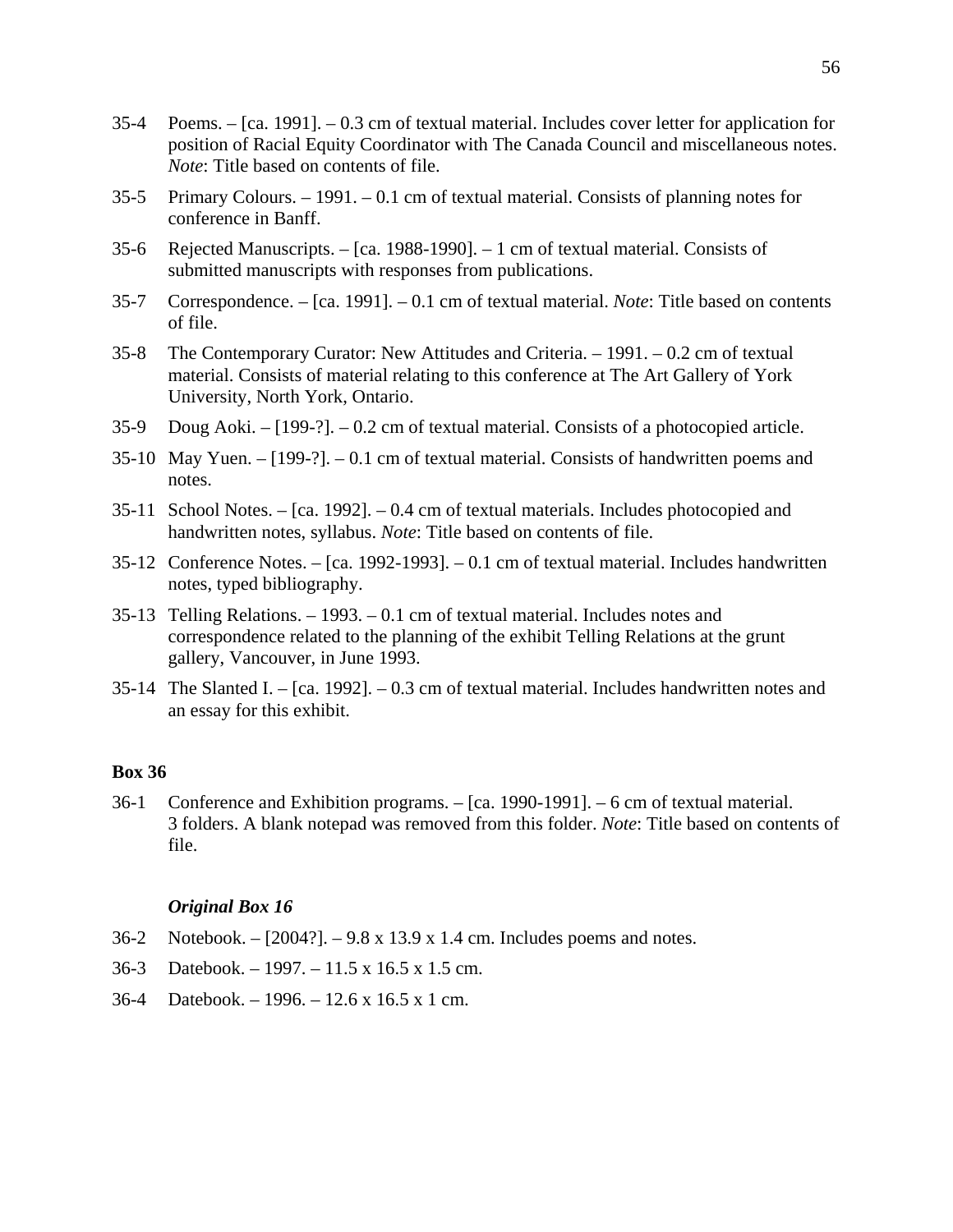- 37-1 Notebook. [2004?]. 14.7 x 20.9 x 0.7 cm. Includes notes on social issues, especially racism, possibly for school.
- 37-2 Notepad.  $[200-$ ?]. 12.7 x 20.3 x 0.6 cm. Includes everyday notes (appointments, phone numbers, etc.) and work notes.
- 37-3 Notebook. [ca. 2002]. 15.5 x 21.7 x 1.2 cm. Includes everyday notes (appointments, phone numbers, etc.) and work notes.
- 37-4 School notebook. [2004?]. 15.2 x 21.8 x 1.4. Includes class notes.
- 37-5 Datebook. 1992. 14.3 x 21.4 x 1.2 cm.
- 37-6 Datebook. 1998. 21 x 20.3 x 1.3 cm.
- 37-7 Datebook. 1991. 17.4 x 24.5 x 1.4 cm.

## **Box 38**

- 38-1 Notebook. [1994?]. 15.8 x 20.8 x 1.5 cm. Includes everyday notes (appointments, phone numbers, etc.) and work notes.
- 38-2 Datebook. 1994. 9.3 x 16 x 2 cm.
- 38-3 Datebook. 1993. 9.3 x 16 x 2 cm.

#### *Original Box 17*

- 38-4 Notebook. [1996?]. 10.8 x 16.4 x 1.8 cm. Includes notes on feminism and racism.
- 38-5 Notebook.  $[200-?]$ . 10 x 15 x 0.6 cm. Includes notes on feminism and racism.
- 38-6 Notebook. [200-?]. 10.3 x 14.9 x 1 cm. Includes notes on feminism and racism.

- 39-1 Notebook. [ca. 1993-1994]. 15.2 x 24 x 1.5 cm. Includes everyday notes (appointments, phone numbers, etc.) and work notes.
- 39-2 Notebook. [199- or 200-]. 15.4 x 24 x 0.8 cm. Includes everyday notes (appointments, phone numbers, etc.) and work notes.
- 39-3 School notebook. [2002?]. 15 x 21.3 x 0.6 cm.
- 39-4 Notebook. [2004?]. 14.7 x 21 x 1.2 cm.
- 39-5 School notebook. [199- or 200-]. 14.8 x 21 x 1.2 cm. Consists of notes for Chinese lessons.
- 39-6 School notebook. [2003?]. 14.2 x 21 x 0.8 cm.
- 39-7 School notebook. [199- or 200-]. 14.8 x 20.8 x 0.7 cm.
- 39-8 School notebook. [199- or 200-]. 14.8 x 20.8 x 0.7 cm.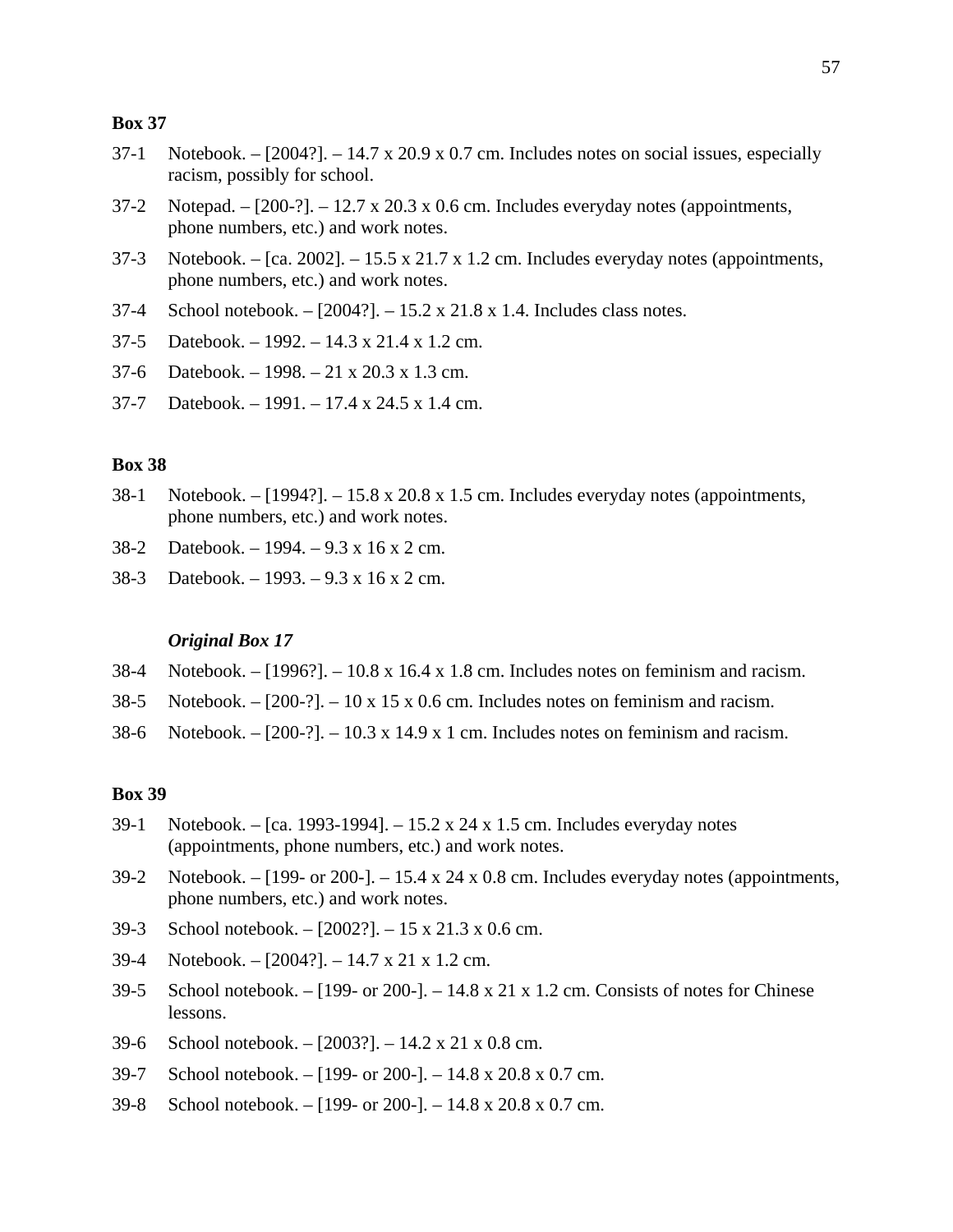- 40-1 Notebook. [1994?]. 16.4 x 21.9 x 1.4 cm. Includes everyday notes (appointments, phone numbers, etc.) and work notes.
- 40-2 School notebook. [2002?]. 14.8 x 20.8 x 0.7 cm.
- 40-3 School notebook. [2004?]. 14.8 x 20.8 x 0.7 cm.
- 40-4 School notebook. [ca. 2002-2003]. 14.8 x 20.8 x 0.7 cm.
- 40-5 School notebook. [ca. 2003-2004]. 15.2 x 21 x 0.5 cm.
- 40-6 School notebook. [200-?]. 15.2 x 21 x 0.5 cm.
- 40-7 Notebook. [ca. 1986-1989]. 13.5 x 22 x 1.6 cm. Includes everyday notes (appointments, phone numbers, etc.) and work notes.
- 40-8 School notes. [199- or 200-]. 0.1 cm of textual material. Includes photocopied poems.
- 40-9 School notebook. [2002?]. 14.8 x 20 x 0.8 cm.

# **Box 41**

- 41-1 School notebook. [2002?]. 14.9 x 20.3 x 0.9 cm.
- 41-2 School notebook. [2001?]. 14.9 x 20.3 x 0.9 cm.
- 41-3 School notebook. [2002?]. 14.8 x 20 x 0.8 cm.
- 41-4 Notebook. [1997?]. 20.7 x 27.5 x 0.5 cm. Includes everyday notes (appointments, phone numbers, etc.) and work notes.
- 41-5 Notepads. [199- or 200-]. 20.8 x 27.6 x 0.7 cm total. Consists of 2 notepads of every day notes (appointments, phone numbers, etc.) and work notes.
- 41-6 School notebook. [199- or 200-]. 21.5 x 26.4 x 0.6 cm.
- 41-7 Datebook. 1994-1995. 19.6 x 26.1 x 0.9 cm.
- 41-8 Notebook. [199- or 200-]. 20.1 x 26.6 x 1.2 cm. Consists of work notes.
- 41-9 Notebook. [1999?]. 21.3 x 26.7 x 0.9 cm. Includes everyday notes (appointments, phone numbers, etc.) and work notes, as well as some loose correspondence (printed emails).
- 41-10 Notebook. [1996?]. 21 x 26.5 x 1 cm. Consists of work notes.

# **Box 42**

## *Original Box 18 and 19*

*Note:* Boxes of media intermingled for physical storage purposes

42-1 Queer City Open Mike Reading: Lesbian and Bisexual Women of Colour. – 1993. – 0.1 cm of textual material. Cassette moved to folder 43-1 for storage.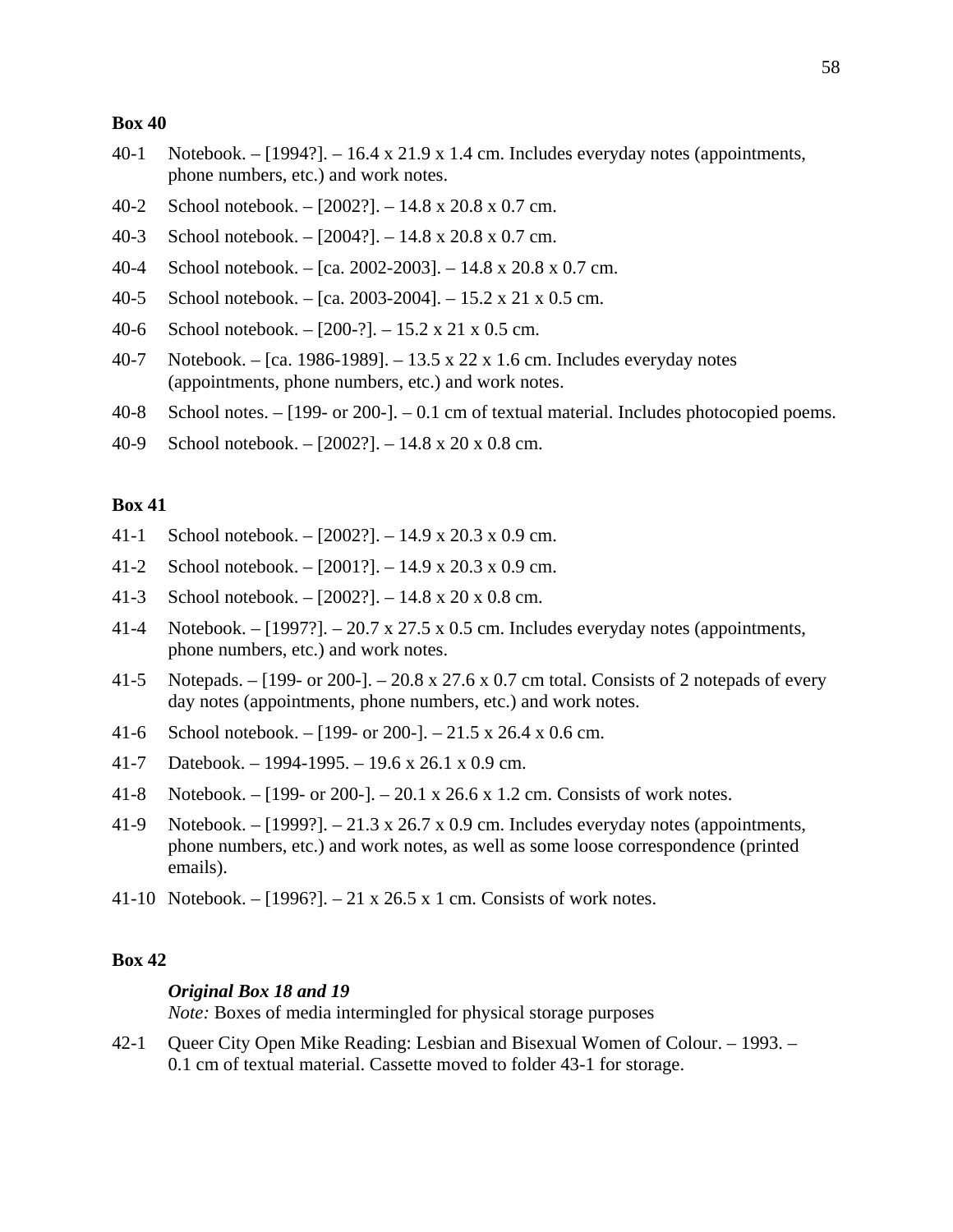- 42-2 Ephemera. [199-?]. 0.1 cm of textual material, 3 colour photographs mounted on foamcore 8.9 x 12.6 x 0.5 cm each. An AOL Canada CD-ROM was removed from this folder. *Note*: Title based on contents of file.
- 42-3 Notes. [199- or 200-]. 0.1 cm of textual material. Consists of phone numbers. *Note*: Title based on contents of file.
- 42-4 Talking to Ourselves. [ca. 1990]. 0.1 cm of textual material. Consists of a typed essay.
- 42-5 Photographs and negatives. [ca. 1999]. 19 colour photographs 10.2 x 15.2 cm, 7 black and white photographs 10.2 x 15.2 cm, 6 rolls of 35mm colour negatives cut into strips. – A Nikon EM Owner's Manual was removed from this folder.
- 42-6 School sketchbook. [ca. 1987]. 22.2 x 29.2 x 0.4 cm.
- 42-7 School sketchbook. [ca. 1988]. 27.9 x 35.5 x 1.1 cm.
- 42-8 School sketchbook. [ca. 1987]. 27.9 x 35.5 x 1.3 cm.
- 42-9 The Video and Film by Artists Series. National Gallery of Canada. 1990. 6.2 cm of textual material. Consists of exhibit programs.
- 42-10 Street scene.  $-[199-$  or 200-].  $-0.1$  cm of textual material. Consists of photocopied photograph. *Note*: Title based on contents of file.

- 43-1 Air Aware. [199- or 200-]. 3 60-min. audio cassettes, 1 120-min. audio cassette. Possibly consists of material from a UBC Radio Show on CITR.
- 43-2 Cassette (unlabelled). [199- or 200-]. 1 90-min. cassette.
- 43-3 Integrated Chinese: Level 1 Part 2. [199-?]. 1 pre-recorded audio cassette.
- 43-4 Music cassettes. [199-?]. 1 pre-recorded audio cassette, 1 60-min. audio cassette, 2 90-min. audio cassettes. *Note*: Title based on contents of file.
- 43-5 Travels in Asia. April 1998. 12 60-min. digital video cassettes.
- 43-6 Hi8 cassette. [199- or 200-]. 1 120-min. Hi8 cassette, unlabelled and possibly blank.
- 43-7 Never. [199- or 200-]. 3 120-min. Hi8 cassettes.
- 43-8 Hi8 cassettes. [199- or 200-]. 3 120-min. Hi8 cassettes. Cassettes are labelled "Anne & veggies," "Cil in trouble," and "Tien – Interview w/scene." Possibly related to File 45-1 "Larissa" video cassettes.
- 43-9 Answering machine audio cassettes. [ca. 1999 or 2000]. 2 90-min. cassettes, 1 60-min. cassette. Removed from folder 8-2. *Note*: Title based on contents of file.
- 43-10 Writing thru Race. [199-?]. 1 90-min. cassette. Removed from box 29 for storage purposes.
- 43-11 Queer City Open Mike Readings Lesbian and bisexual women of colour. 1993. 1 90-min. cassette. Removed from folder 42-1 for storage.